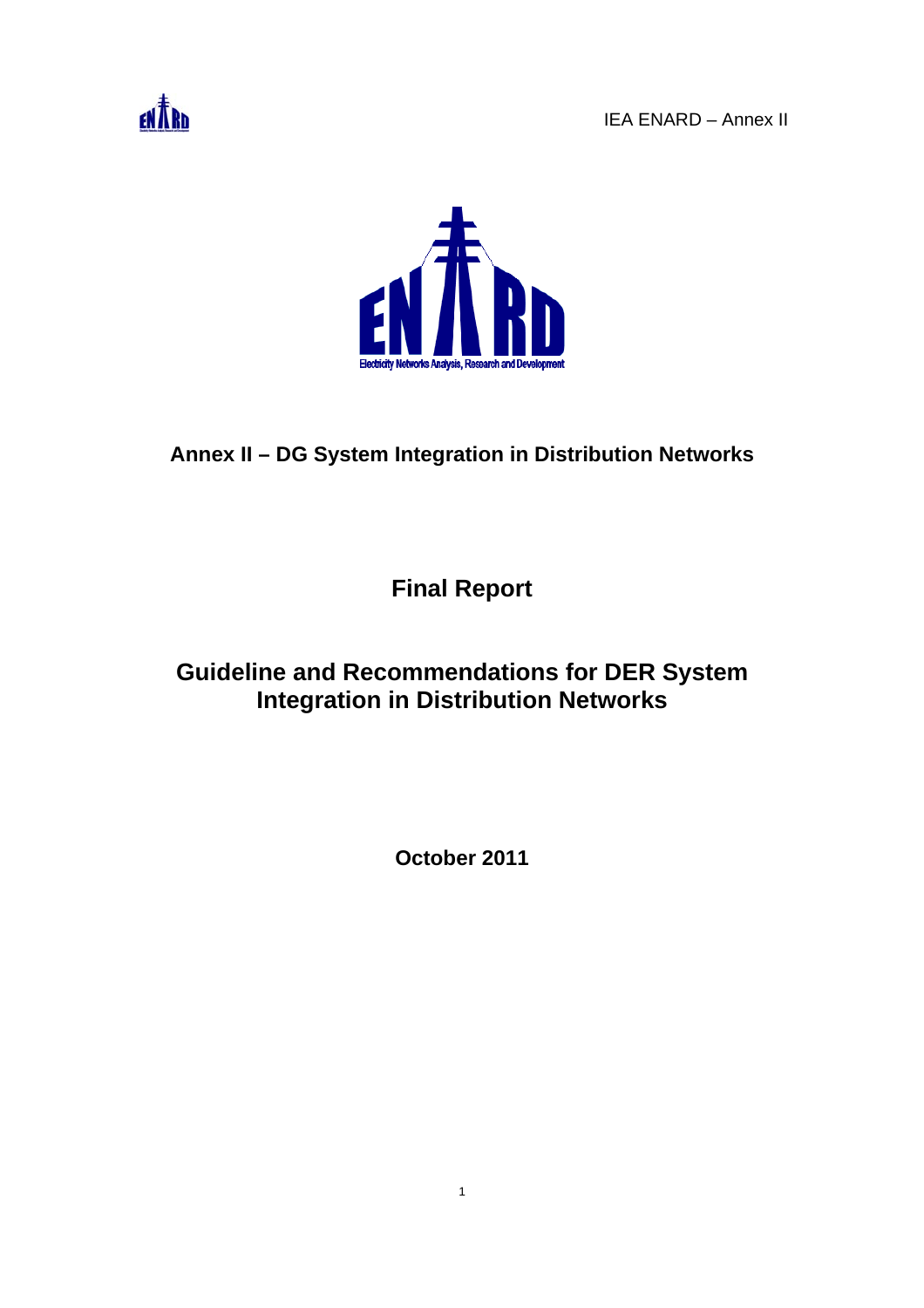

prepared by

**Helfried Brunner**  Austrian Institute of Technology Energy Department Electric Energy Systems Austria email: helfried.brunner@ait.ac.at

**Kari Mäki**  Tampere University of Technology Department of Electrical Energy Engineering Finland kari.maki@tut.fi

> **Carsten Strunge**  Energinet.dk **Denmark** cas@energinet.dk

Edited by **Willi Rohr and Rainer Bacher**  BACHER ENERGIE AG **Switzerland** info@bacherenergie.ch

contributing experts

**Astrid Petterteig**  SINTEF Norway

**Benoit Bletterie and Helfried Brunner** 

Austrian Institute of Technology Austria

#### **Carsten Strunge**

Energinet.dk Denmark

**Chiara Michelangeli**  ERSE Italy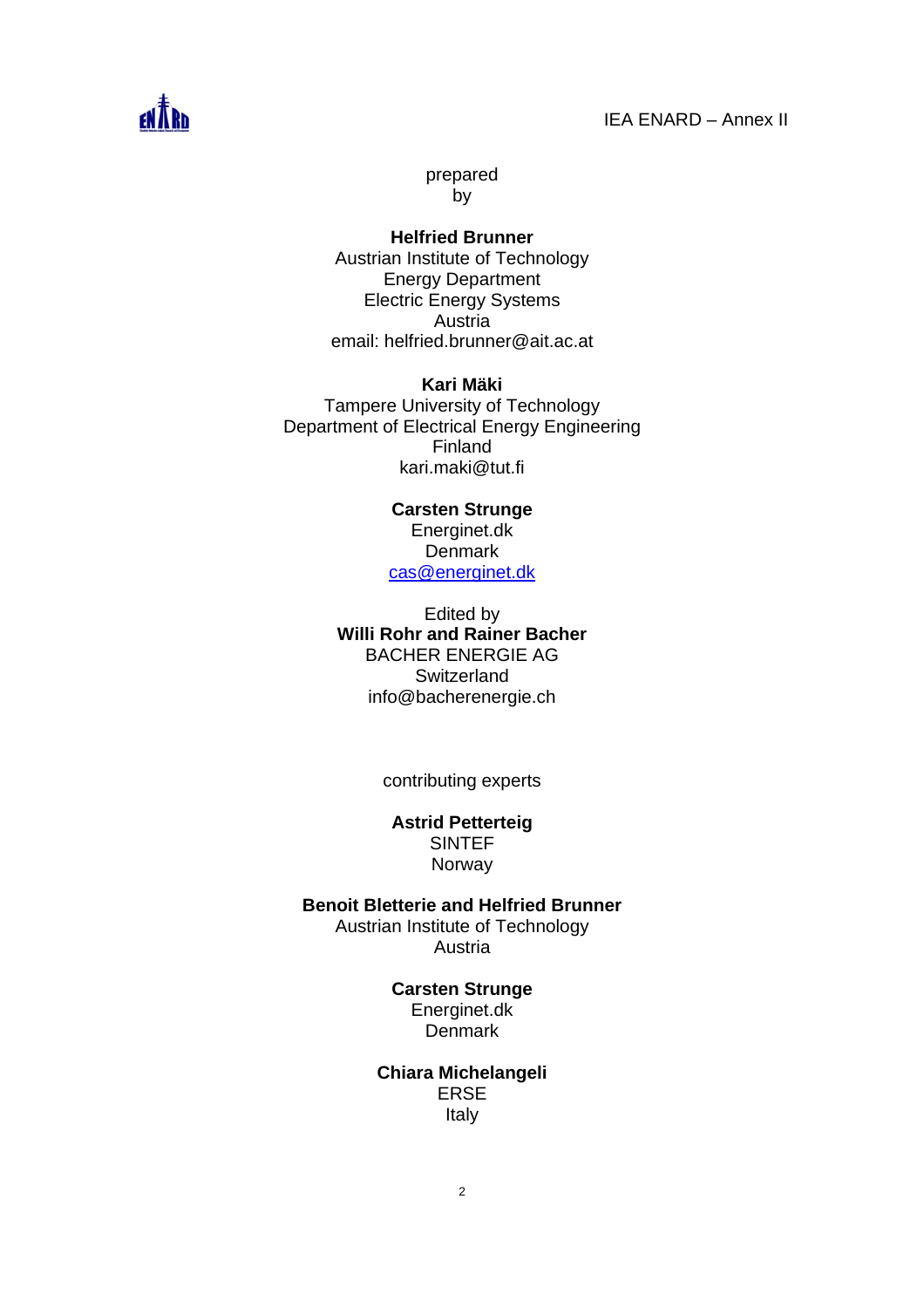

#### **Christina del Teso**

Union Fenosa Distribucion Spain

#### **Daan Six**

VITO Flemish Institute for Technological Research Belgium

### **Eleonore Chabod**  ERDF

France

#### **Prof. Johan Driesen**

Katholieke Universiteit Leuven Department Electrical Engineering Belgium

#### **Kari Mäki**

Tampere University of Technology Department of Electrical Energy Engineering Finland

# **Simon Wilson**

EA Technologies United Kingdom

#### **Stig Goethe**

**Matz Tapper**  Svensk Energi Sweden

#### **Willi Rohr and Rainer Bacher**  BACHER ENERGIE AG

**Switzerland**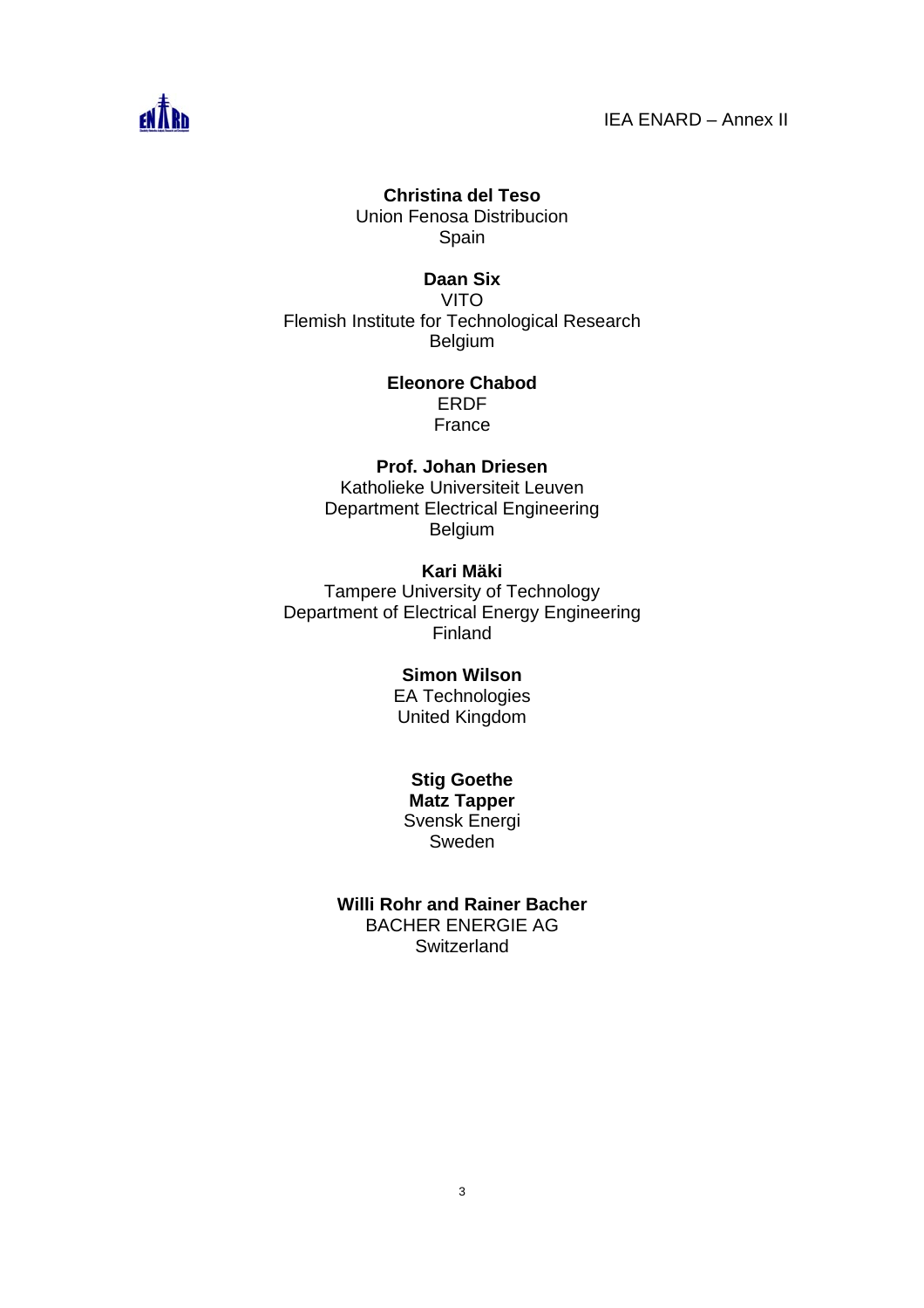

# **Table of contents**

| $\mathbf 1$       |                                                                                                                                                                                                                                                        |  |
|-------------------|--------------------------------------------------------------------------------------------------------------------------------------------------------------------------------------------------------------------------------------------------------|--|
| 2.                |                                                                                                                                                                                                                                                        |  |
| 2.1<br>2.2<br>2.3 | DISTRIBUTED GENERATION, ACTIVE NETWORK OPERATION AND SMART GRID DEFINITIONS. 7<br>POSSIBLE BENEFITS OF ACTIVE DG SYSTEM INTEGRATION AND SMART GRIDS  8<br>ACTIVE NETWORKS IN THE CONTEXT OF TECHNICAL, ECONOMICAL AND REGULATORY                       |  |
| 3.                | <b>CURRENT STATUS OF DG SYSTEM INTEGRATION - ENARD ANNEX II MEMBERS</b>                                                                                                                                                                                |  |
|                   | 3.1<br>3.1.1<br>3.1.2<br>3.1.3<br>3.1.4<br>3.1.5<br>3.1.6<br>3.1.7<br>3.1.8<br>3.1.9<br>3.1.10<br>3.1.11<br>3.1.12<br>3.1.13<br>3.2<br>Description of the current power systems and electricity markets  26<br>3.2.1<br>3.2.2<br>3.2.3<br>3.2.4<br>3.3 |  |
| 4.                | TARGETS FOR FUTURE NETWORK OPERATION WITH A HIGH SHARE OF                                                                                                                                                                                              |  |
| 5.                | TECHNICAL, ORGANISATIONAL AND ECONOMICAL BARRIERS FOR DG SYSTEM                                                                                                                                                                                        |  |
| 6.                | RECOMMENDATIONS FOR FUTURE DG SYSTEM INTEGRATION 55                                                                                                                                                                                                    |  |
| 7.                |                                                                                                                                                                                                                                                        |  |
| 8.                |                                                                                                                                                                                                                                                        |  |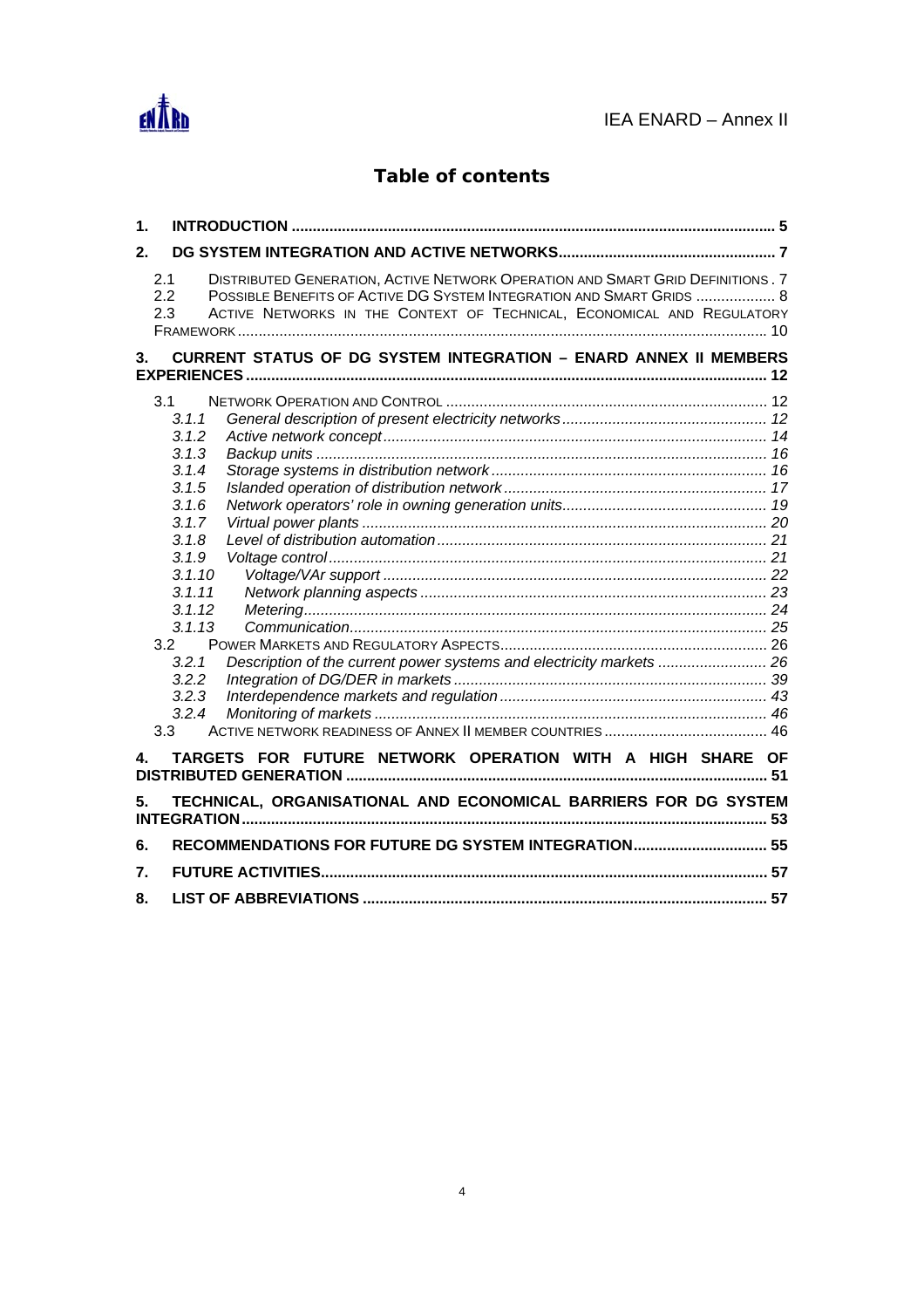

# **1. Introduction**

ENARDs vision is to facilitate the uptake of new operating procedures, architectures, methodologies and technologies in electricity transmission and distribution networks, such as to enhance their overall performance in relation to the developing challenges of network renewal, renewables integration and network resilience. The scope of ENARD Annex II is distributed energy resources (DER) system integration into low and medium voltage networks including technical, economical, organisational and regulatory aspects and related active distribution network operations.

Due to current energy related framework conditions and technical developments the penetration of DER and especially Distributed Generation (DG) in distribution networks increases continuously and it can be expected that this increase will continue in the future.

These results in a growing density of electricity resources within distribution networks, where technical issues related to the bidirectional power flow, reliability aspects (power quality and continuity of electricity supply), stability aspects, network capacity, the management of network, energy and load are becoming increasingly important. The common strategy to view distributed electricity production as a "negative" load and the therefore resulting "fit & forget" philosophy is not a sustainable and applicable solution for the future. Under such conditions, a significant rise of the share of DG would only be possible with a very cost intensive extension of network capacity. In addition, modelling, information and communication technology (ICT), market and regulatory aspects play an important role when dealing with the growing share of DG in distribution networks.

Beyond that, the share of electricity in the overall energy consumption will further increase<sup>1</sup> and hence a new wave of distributed electricity feed into distribution networks has to be anticipated. These developments are supported if distributed power generators are enabled and secured by network operators.

In addition to the network operators' key task - which is setting up and operating a secure network at any point of time in all regions of the grid area - operators have to guarantee a high level of "electricity product" quality in case of an increase of customers demand especially for business and industry consumers. Increasing loads will eventually require a reinforcement of the network, and network operators (and in the end connected grid users) will have to bear these costs, if regulators do not defray these expenses.

<sup>&</sup>lt;sup>1</sup> see Key World Energy Statistics 2007, International Energy Agency, page 28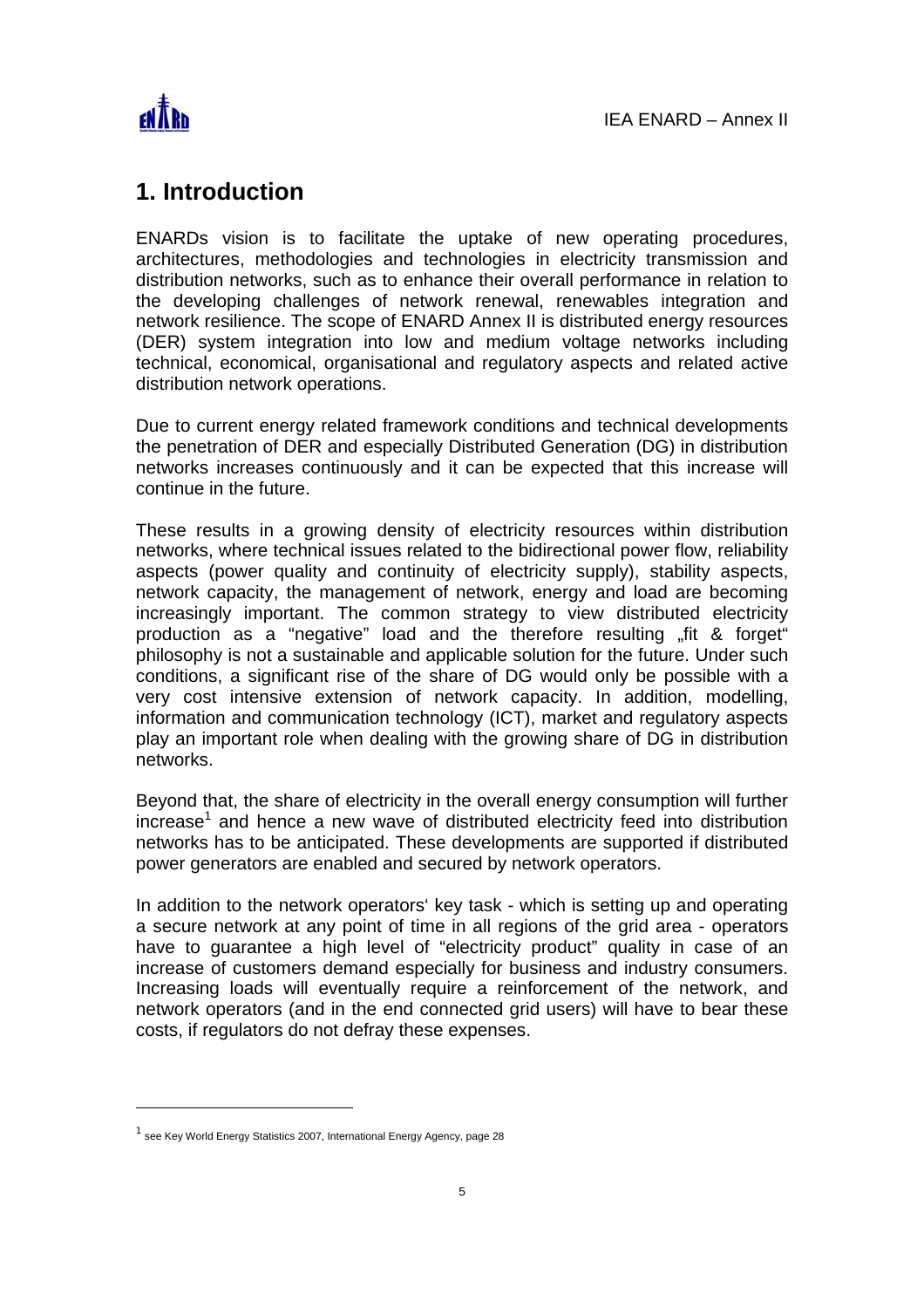

Network operators have been confronted with reductions of accountable network costs by regulators for years. This increases the pressure on network operators: There could be a critical point where too low investments for grid expansion causes reduced voltage quality and reduced security of supply and become a real threat. The population could be exposed to a limited economic growth due to a lack of quality of supply. In order to prevent and counteract this trend more cost-efficient solutions for network support must be found.

Research on integration of DER in distribution networks has been progressing over the past years, but has not managed to progress from a theoretical concept to practical real life experience with active networks. There is virtually no global collaboration at the scientific level.

Therefore the objectives within IEA ENARD Annex II are:

- to build up and exchange knowledge on DER system integration aspects and existing active network approaches amongst the global players in distribution networks,
- to develop guideline(s) for network operators and political decision makers on how to manage and implement the transition from a passive to an active distribution network,
- to promote implementation possibilities for active distribution networks as an overall goal of this Annex II.

In the present report, based on the analysis of national experiences, guidelines and recommendations for the organisational framework, business models and the operation and control of active networks with a high penetration of distributed energy resources will be presented.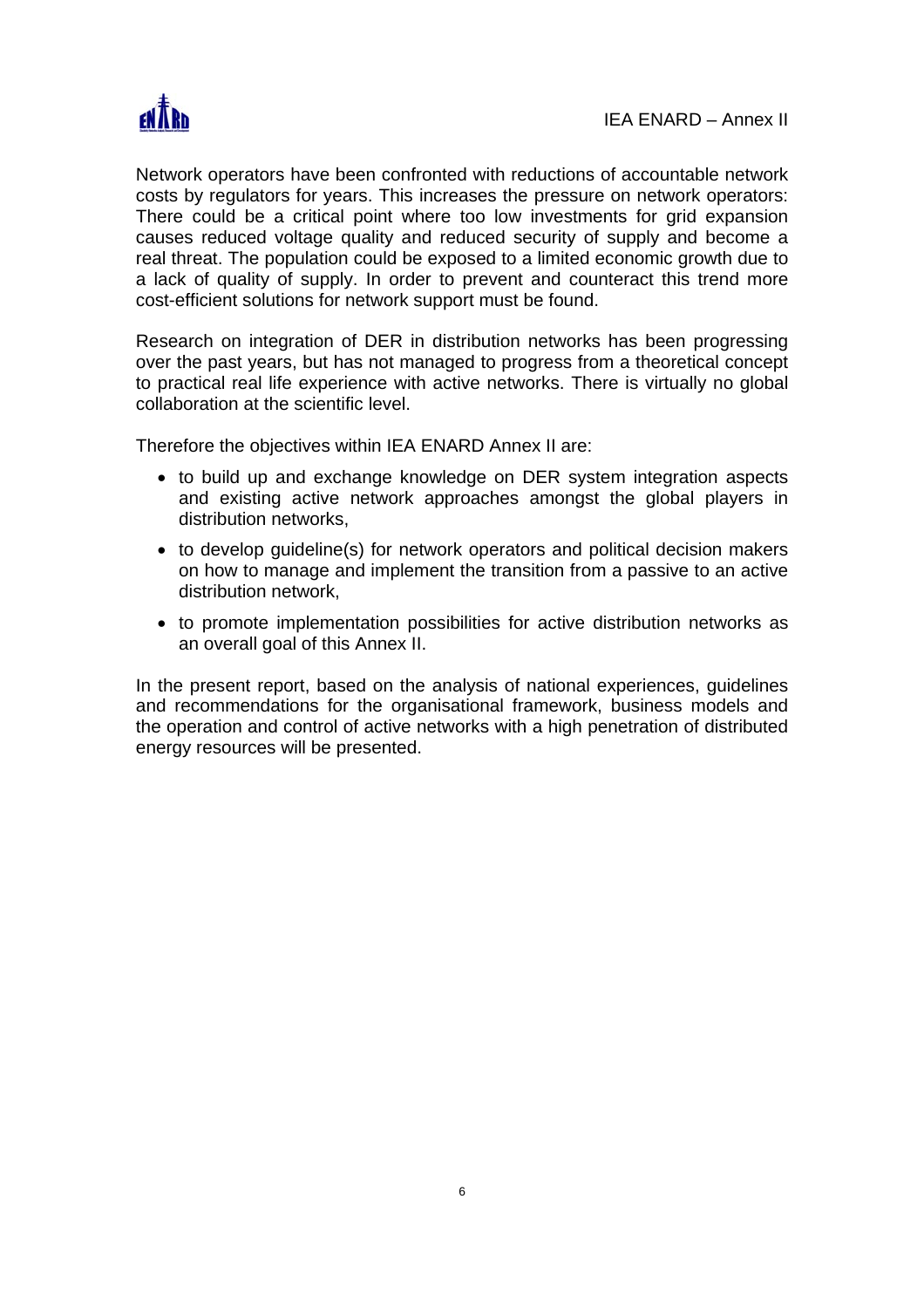

# **2. DG System Integration and Active Networks**

Integration of distributed generation was and is one of the main drivers for major changes within the electricity distribution systems and the path towards active network operation and Smart Grids respectively. Within the present chapter DG system integration related terms and possible benefits of active networks will be defined. In addition the relationship between future network operation, technical, economical and regulatory framework will be discussed.

# **2.1 Distributed Generation, Active Network Operation and Smart Grid Definitions**

Among others the main driver for the change of network operation and planning in distribution networks is the increasing share of distributed generation. The new possibilities and needs due to large scale DG motivated the development of solutions for active integration of DG units into network operation and the active operation of distribution networks, the so called active networks. This led finally to the more generally used term of Smart Grids.

A Smart Grid is based on an intelligent system composed of grid based energy conversion, transmission, distribution and monitoring/control system which enables a cost and energy efficient balancing between a high number of consumers, generators and in future more storage (e.g. e-mobility). Finally one of the Smart Grids objectives is the integration of a high share of distributed generation (additionally in future plug-in hybrids and electric vehicles).

To find a common understanding of the terms used in the present report within ENARD Annex II following definitions were found:

# **Distributed Generation**

Distributed generation (DG) includes low power capacity generation units which are connected to medium or low voltage networks.

#### **Distributed Energy Resources**

Distributed Energy Resources (DER) includes distributed generation and additionally energy storages and flexible loads connected to regulated medium voltage and low voltage networks. DER is considered to be a resource for active power.

#### **Active Networks**

Active networks use monitoring, regulation and control mechanisms to actively influence network parameters during operation of the network with contribution of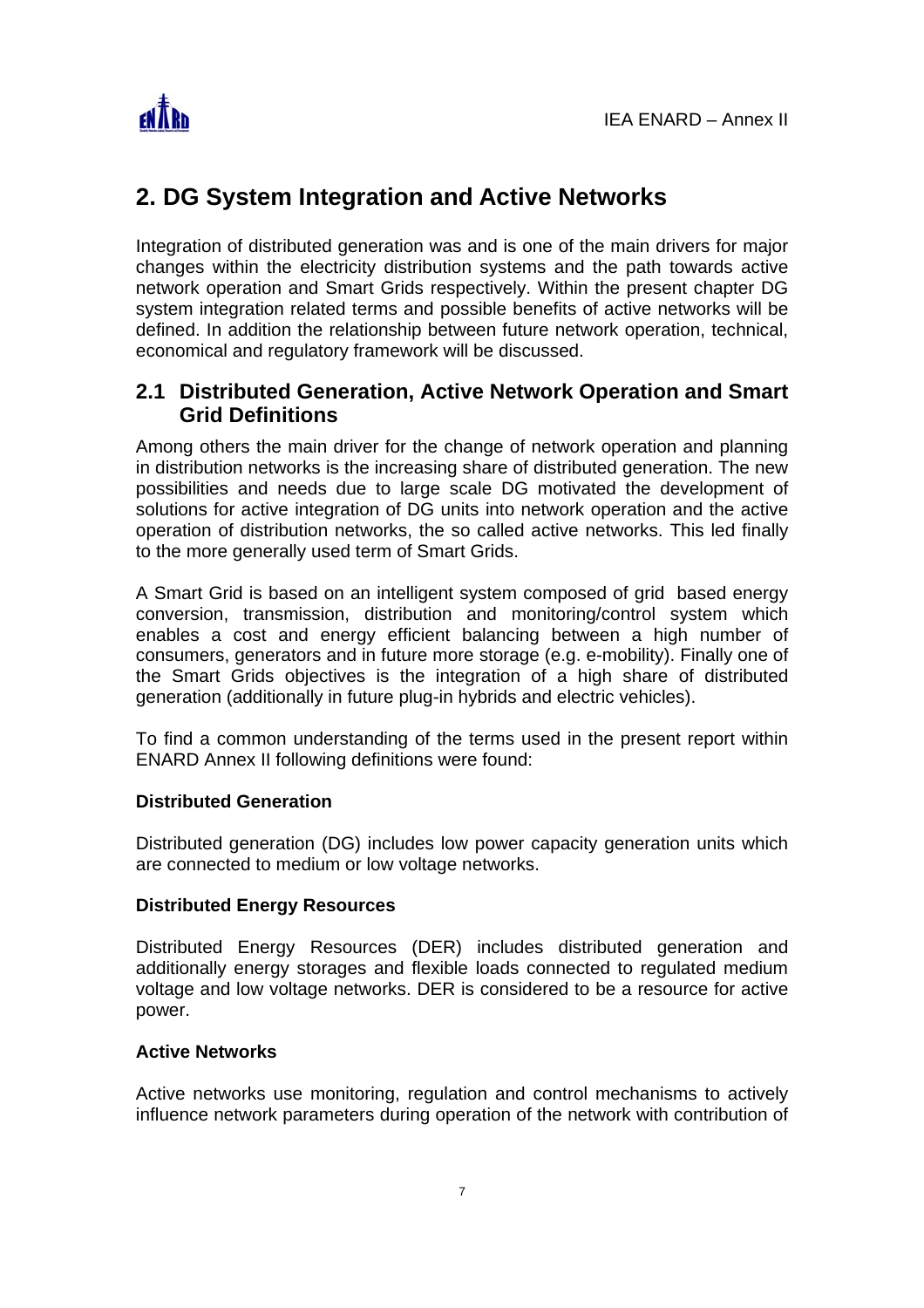

generators, loads and storage devices. In an active grid, the loads, generators and storage devices can be controlled in real time by means of information and communication technology (ICT). (Remark: A passive grid is the most commonly used way to realize/manage low and medium voltage networks: In a passive grid a feeder is connected to a transformer and that transformer is the pre-dominant or even only source of transmitting power to the feeder and the only means to control the state of the feeder (e.g. voltage control))

# **Smart Grid**

Smart Grids on the medium and low voltage levels are active power networks, with a coordinated network management, based usually on bi-directional communication, between

- components embedded in the network
- generators
- energy storages and
- consumers

to enable an environmentally friendly, energy-efficient and cost-effective system operation that is ready for future challenges of the energy system.

# **2.2 Possible Benefits of Active DG System Integration and Smart Grids**

Active distribution systems and Smart Grids respectively are introducing a new way of grid operation. Active networks use monitoring, regulation and control mechanisms which are actively influencing network assets, generation units, storage devices and consumers so that reserves (e.g. in the allowed, standardized voltage band above and below nominal value) are better utilized. Therefore it is necessary to incorporate network users and network components into the monitoring and control mechanism via information and communication technologies.

As network expansion – at least on the highest voltage levels - are getting more difficult, not only due to the difficulty to find investors for a strongly cost regulated grid but also due to lengthy transmission line authorization procedures, the development of new network monitoring and control approaches is a promising alternative. This should

- enable a higher contribution from distributed generation (renewable energy resources, CHP - Combined Heat and Power)
- and allow the handling of an increased consumers electricity demand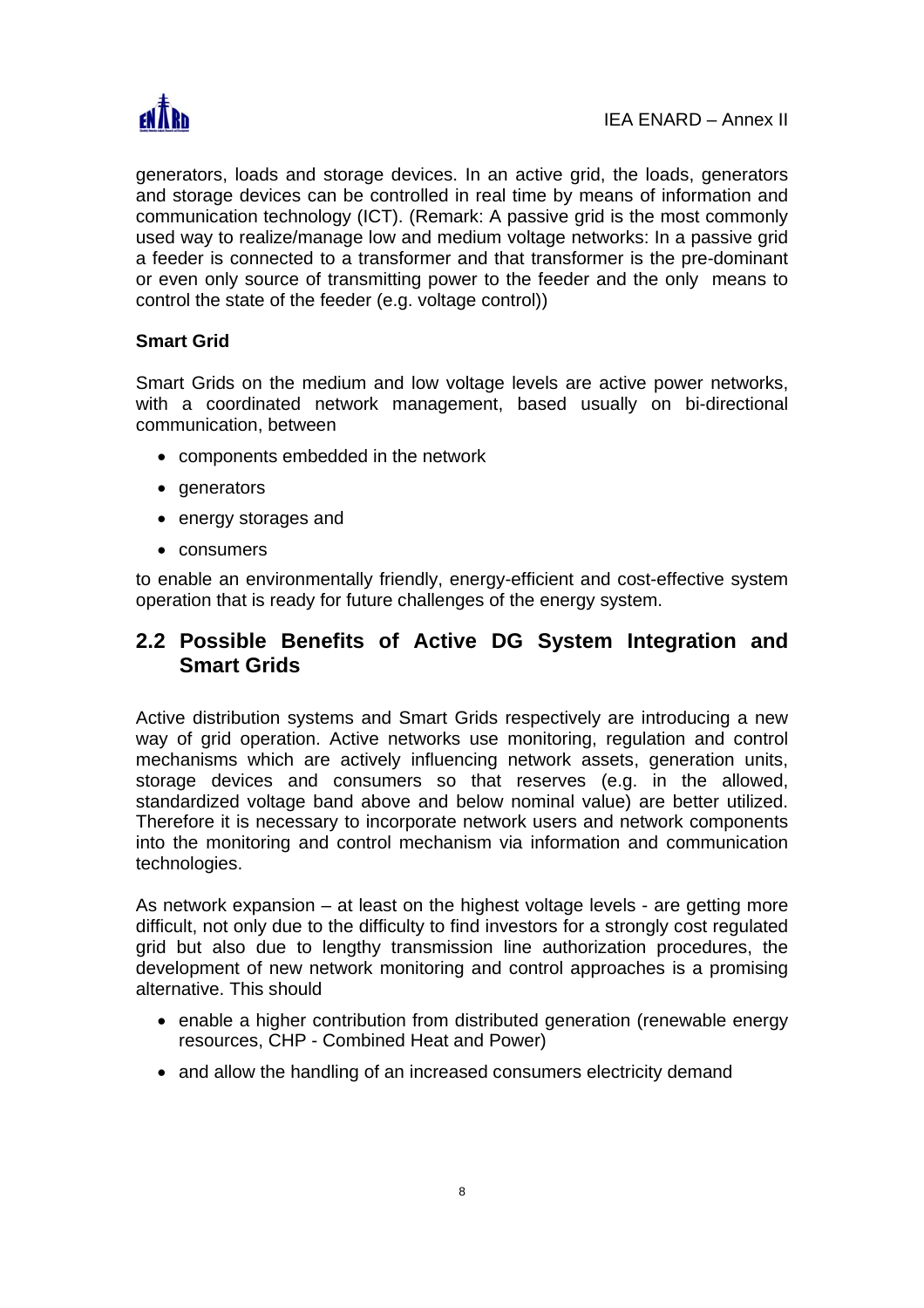

with minimum network reinforcement by the means of active distribution networks.

The following overall benefits of Smart Distribution Grids and active network operation can be identified:

- Active networks are a fundamental prerequisite to reach a higher share of renewable energy carriers, improved energy efficiency goals and the EUrequired CO<sub>2</sub> reduction.
- Active networks enable the integration of a higher share of distributed generation (mainly based on production by renewables) into the existing electricity and power system. Optimised electricity supply will be reached through an improved interaction of distributed generation with consumption at distribution network level and combining them with conventional power plants.
- Cost for DG network integration can be lower than the cost for network reinforcement and lead to an optimized utilization of existing network assets.
- Active networks are a platform for efficient energy use, better utilisation of available energy and new services and markets (e.g. flexible tariffs, new business models for consumers, storage devices and generators)
- Active network solutions can be utilised to overcome limitations (e.g. voltage limits, capacity limits) and utilise the existing network components better
- Active networks enable participation of consumers by flexible demand (via advanced smart metering infrastructure)
- Active networks can improve security of supply (e.g. one of the main Smart Grids drivers in the U.S) and power quality. Both is a fundamental basis for the efficient production of economic goods.
- Active networks give incentives for the optimization of the entire energy system due to a systemic view on network, consumer, storage and generation
- Active networks can contribute to the reduction of dependency on energy imports (e.g. important for the European Union) from the outside.
- Active networks are enabling the integration of a high share of plug-in hybrids and electric vehicles.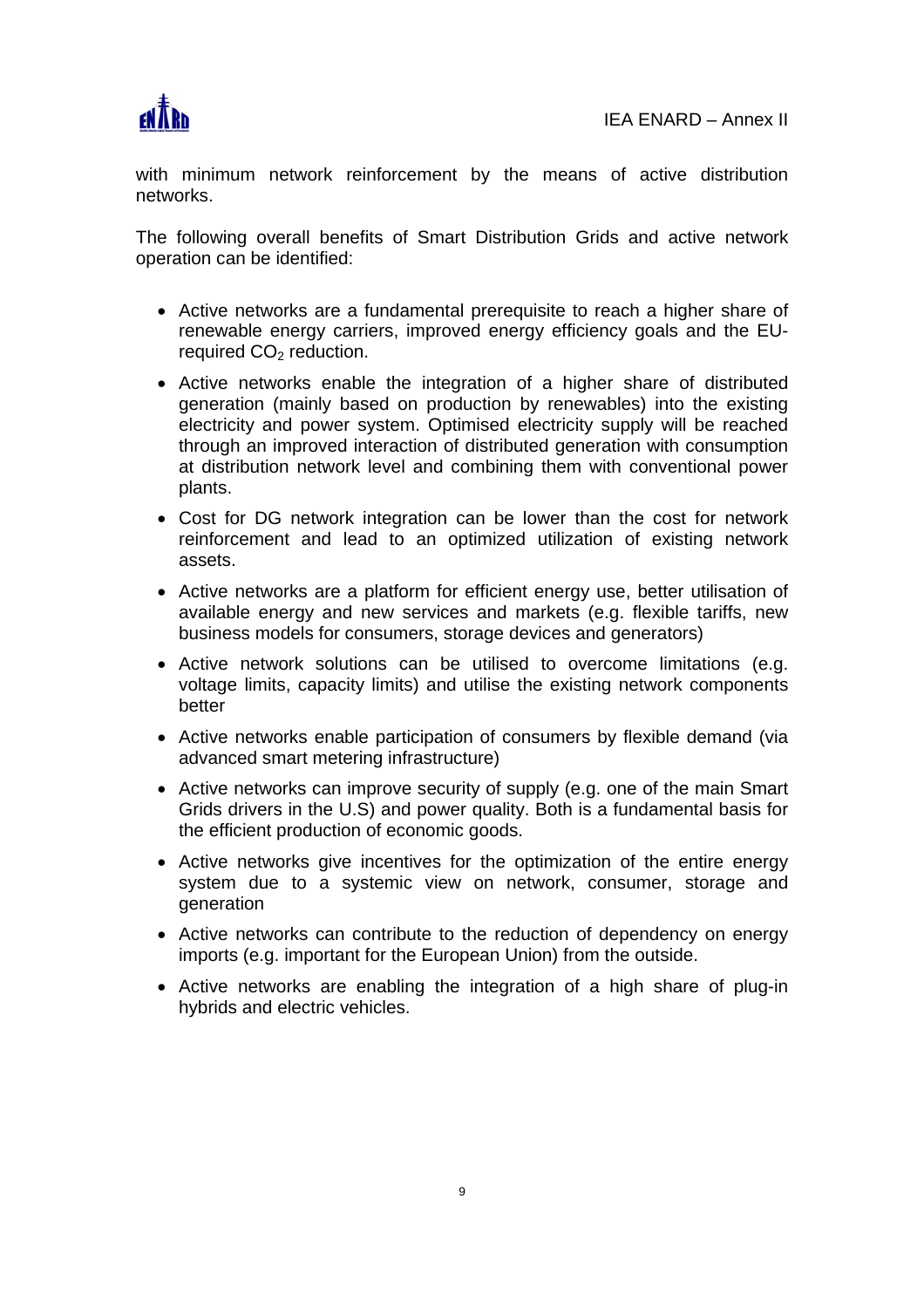

# **2.3 Active Networks in the Context of Technical, Economical and Regulatory Framework**

The realization and handling of Active Networks and Smart Grids are strongly system based. They influence the transmission and distribution system, individual network components, generation, consumption and storage as well as power markets and all associated businesses. Due to the fact that network operation is a regulated market also regulatory aspects must be considered. Finally for the future planning and operation of electricity networks three fundamental points are crucial:

- The technical.
- the economic (commercial)
- and the regulatory framework.

In order to find new solutions for active network operation there is a strong relationship between these three aspects. Business models in the natural monopoly of the electricity network are strongly influenced by the national and European legal frameworks and the guidelines from the regulatory authorities. New regulatory (e.g. new network interconnection requirements) as well as new business models (e.g. virtual power plants) can be drivers for the development of new technologies. On the other hand new technologies and innovations including new functionalities can be the basis for new regulatory and economic framework (see Figure 1).



*Figure 1: Interdependencies between regulatory, technical and economical aspects*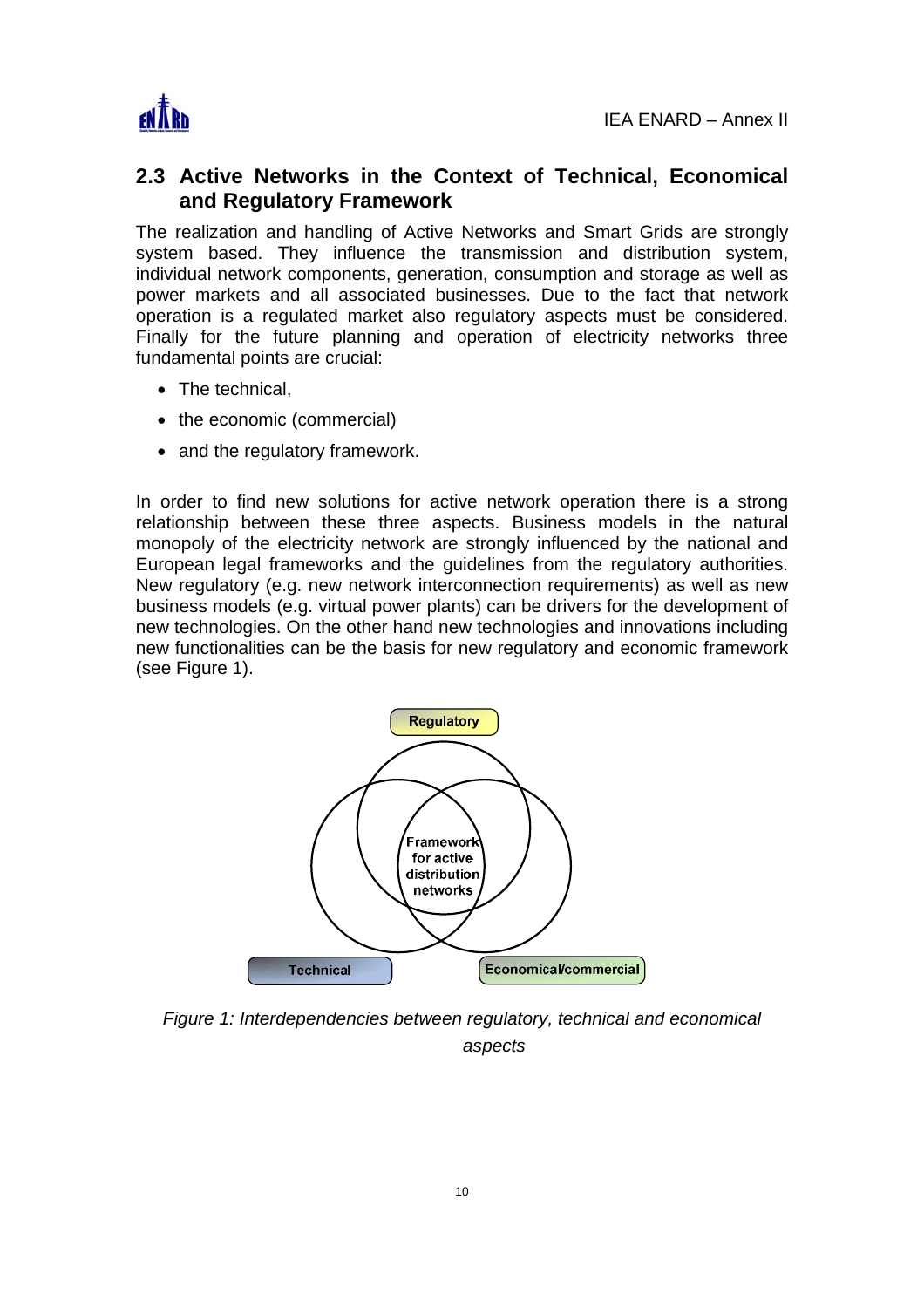

This systemic view causes several challenges:

- The optimal development of technical solutions for the transition from passive to active distribution system must be found.
- More complex requirements for maintenance and system operation need to be fulfilled.
- Higher transmission capacities for networks are required
- There is a need for new contract models between grid users, power providers and associated business models.
- In many countries the willingness to participate in demand side management and demand response as well as the question who is going to pay for the expenses for the additional infrastructure is not clearly answered yet.
- Standards and market rules for the interaction and integration of generation units, consumers, storage devices and network assets must be adapted and introduced.
- Integrated and standardized communication interfaces need to be implemented and financed.
- Adapted legal and regulatory framework need to be developed.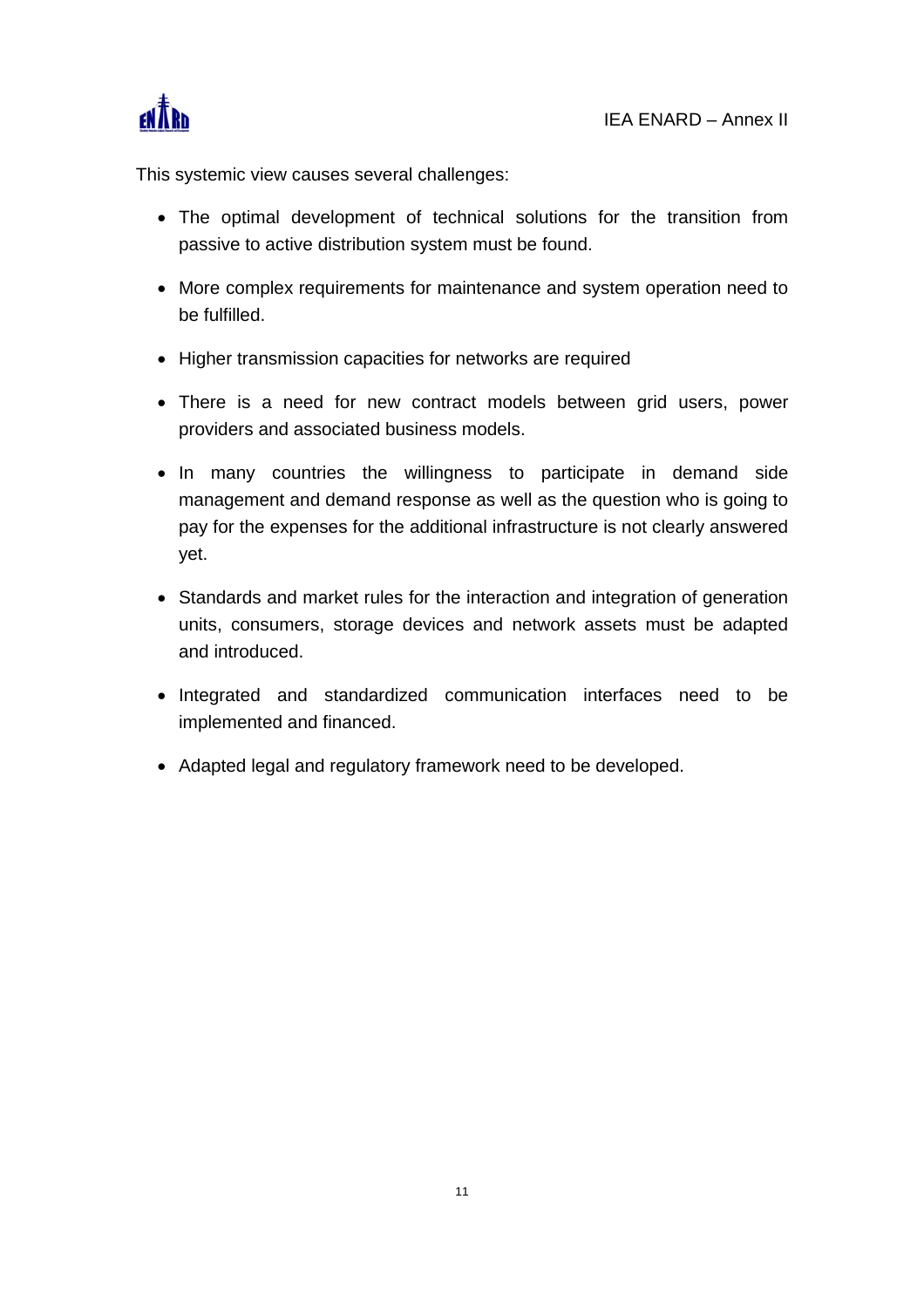

# **3. Current Status of DG System Integration – ENARD Annex II Members Experiences**

This chapter documents the current status and experiences of the IEA ENARD Annex II member countries in DG system integration based on the analyses of different questionnaires addressing DG system relevant issues. Two aspects are analyzed in the following sections:

- Network Operation and Control (Technical Aspects)
- Power Markets and Regulatory Aspects (Economical and Regulatory Aspects)

# **3.1 Network Operation and Control**

# **3.1.1 General description of present electricity networks**

The present electricity network structures in the participating countries share many common features but also differ in some essential ways.

Generally, power systems are traditionally divided into electricity transmission and distribution network based systems. This kind of division is determined by network structures. Typically, some kind of regional network can be seen between transmission and distribution levels. Often, one talks about "regional networks", "sub-transmission" or similar.

Networks can also be characterized according to different classes of voltage levels: HV (High Voltage), MV (Medium Voltage) and LV (Low Voltage). Sometimes, in addition to these, EHV (Extra High Voltage) is also mentioned. In practice, MV and LV levels are associated to distribution network whereas EHV and HV levels to transmission network. Additionally, both HV and MV can be found in regional networks.

Figure 2 illustrates the variety of voltages in participating countries.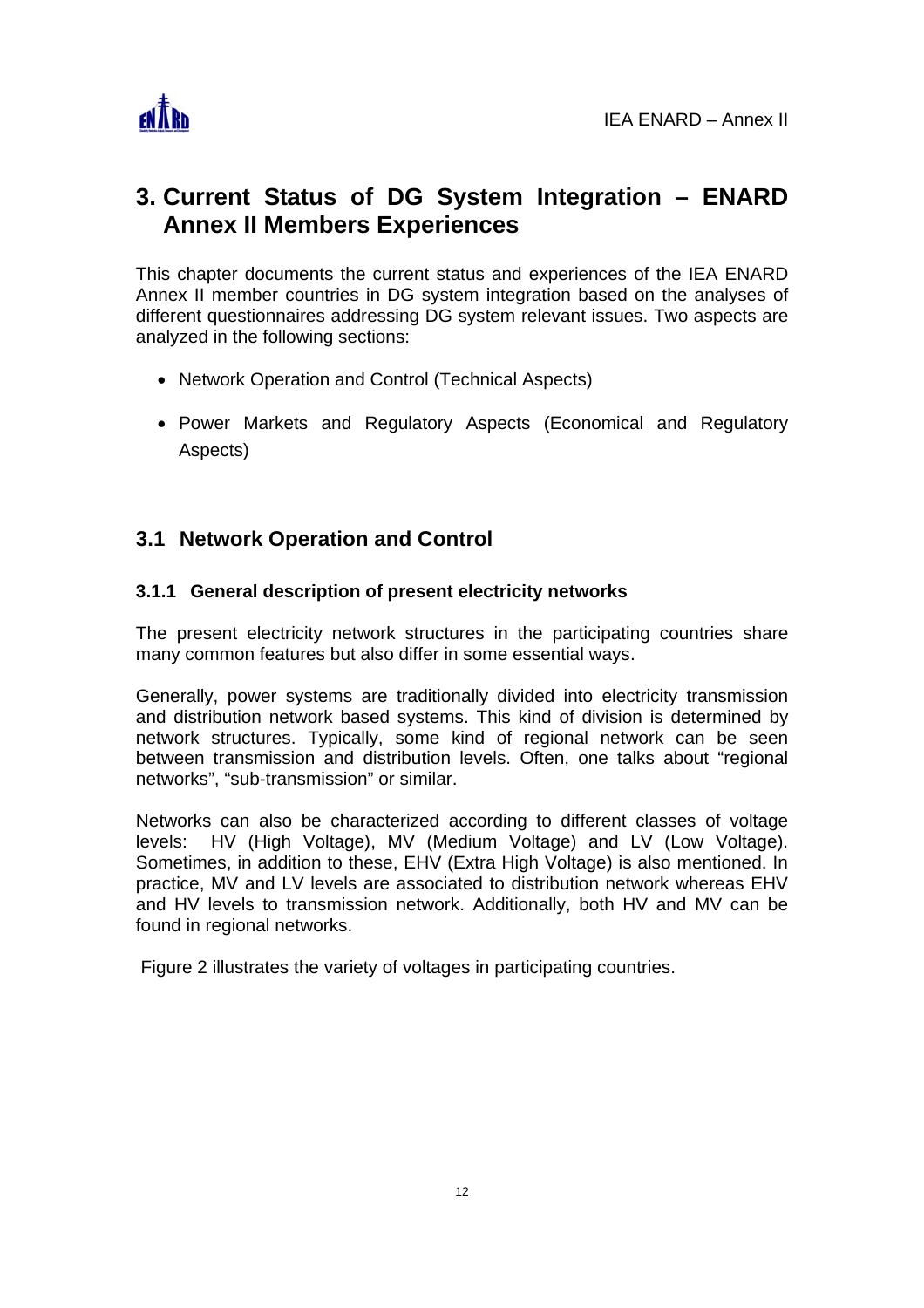

l



*Figure 2: Voltage levels and their association to different networks in ENARD Annex II participating countries. The size of the bubble indicates the number of countries in which each voltage level is used.* 

The **structure of the distribution system** varies depending on country and also on local circumstances. A quite typical approach is to construct a distribution network in an open-loop/open-ring meshed way but operate it normally as radial. This means that the ring connection switch is normally open but can be quickly closed during and after disturbances in order to have again voltage on parts of the feeder which would be disconnected. Truly meshed (closed loop) networks are applied for instance in city centres and industrial areas. In Denmark, for example, all voltages above 0.4 kV are normally operated in a meshed (closedloop) way. In many other countries the majority of distribution networks are operated radially, i.e. with open-loop distribution networks.

In a distribution network **earthing practices** see two prevailing techniques: Isolated network and compensation through Petersen coil<sup>2</sup>. In addition, direct earthing is used in one country. The usage of these two techniques depends mostly on the type of network – overhead lines or underground cables. As a general trend, the amount of cabling in distribution grids seems to be increasing due to the pressure of avoiding long interruptions caused by the failure of overhead distribution lines. Hence the usage of reactive power compensation to maintain voltage levels in distribution can also be forecasted to increase.

 $^2$  Petersen coils are used to limit the arc currents during earth faults. A Petersen coil consists of a reactor connected to the star point of the three-phase power system. Inductance of the reactor is adjusted to match the line capacitance.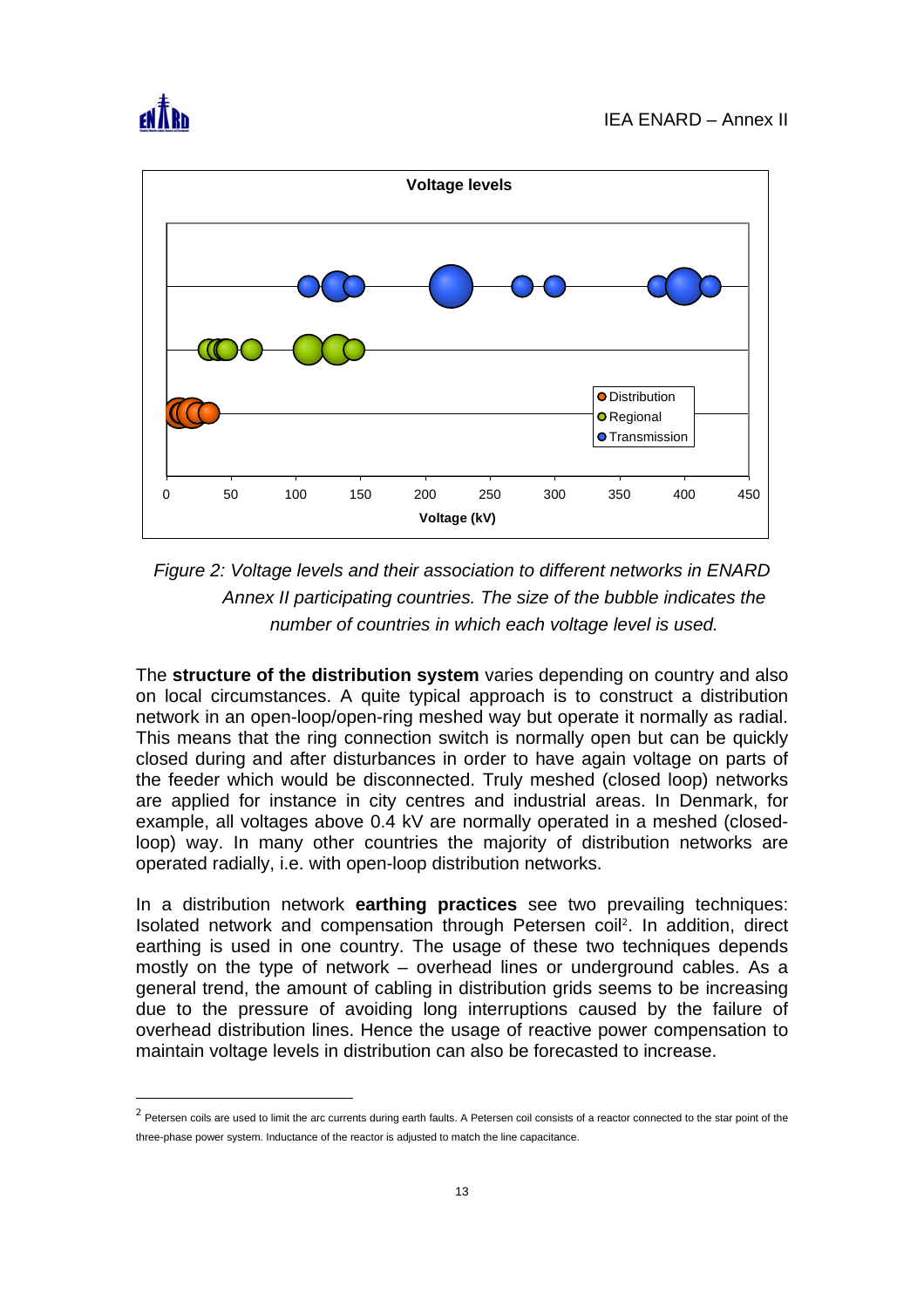

To summarize the general facts about distribution network among participating countries – allowing some exceptions – might be: "*radially used open-loop network, isolated on rural and compensated on urban areas, operated on voltages between 10 and 40 kV"*

# **3.1.2 Active network concept**

The definition of the term "active network" is not unambiguous among participating countries. The term may be understood to include things such as flexible loads, distributed generation, smart metering and advanced distribution automation. It is also noted that the definition varies depending on the point of view: an academic definition of active networks may differ from those of a distribution network operator.

However, there are some issues that are widely mentioned among participating countries when defining the concept of active network. The keyword seems to be the *management of network* with new kind of components. The need for *flexibility* is also mentioned often regarding loads but also the operation of the network. *Controllability* is a third common part of definitions.

Less widely mentioned, however important, further definitions include for instance:

- Control of voltage and frequency by distributed generation as well as other components
- Automatic reconfiguration of the network after an event
- Online analysis of protection operation and fault location
- Investments in information and communication infrastructure
- Smart measurements and data gathering

There seems to be a consensus on the fact that the distribution network will have to be more active in the near future. At least four drivers can be seen for this transition:

- First of all, installing more DG in present networks requires more active network management. DG is further required in order to fulfil goals for an increased percentage of renewable energy based production and on reduced  $CO<sub>2</sub>$  emissions.
- The increasing attention on long customer interruptions and resulting penalties for distribution network operators (such as in the Nordic European countries) requires improved reliability of supply. This can be achieved with more investments in distribution automation to transform the network in a more active one. For instance improved fault location methods and more intelligently placed and operated switches along the distribution network can be used to shorten interruptions of power supply.
- A wide-scale introduction of plug-in hybrids and electric vehicles is possible in the near future. There is consensus that the impact on the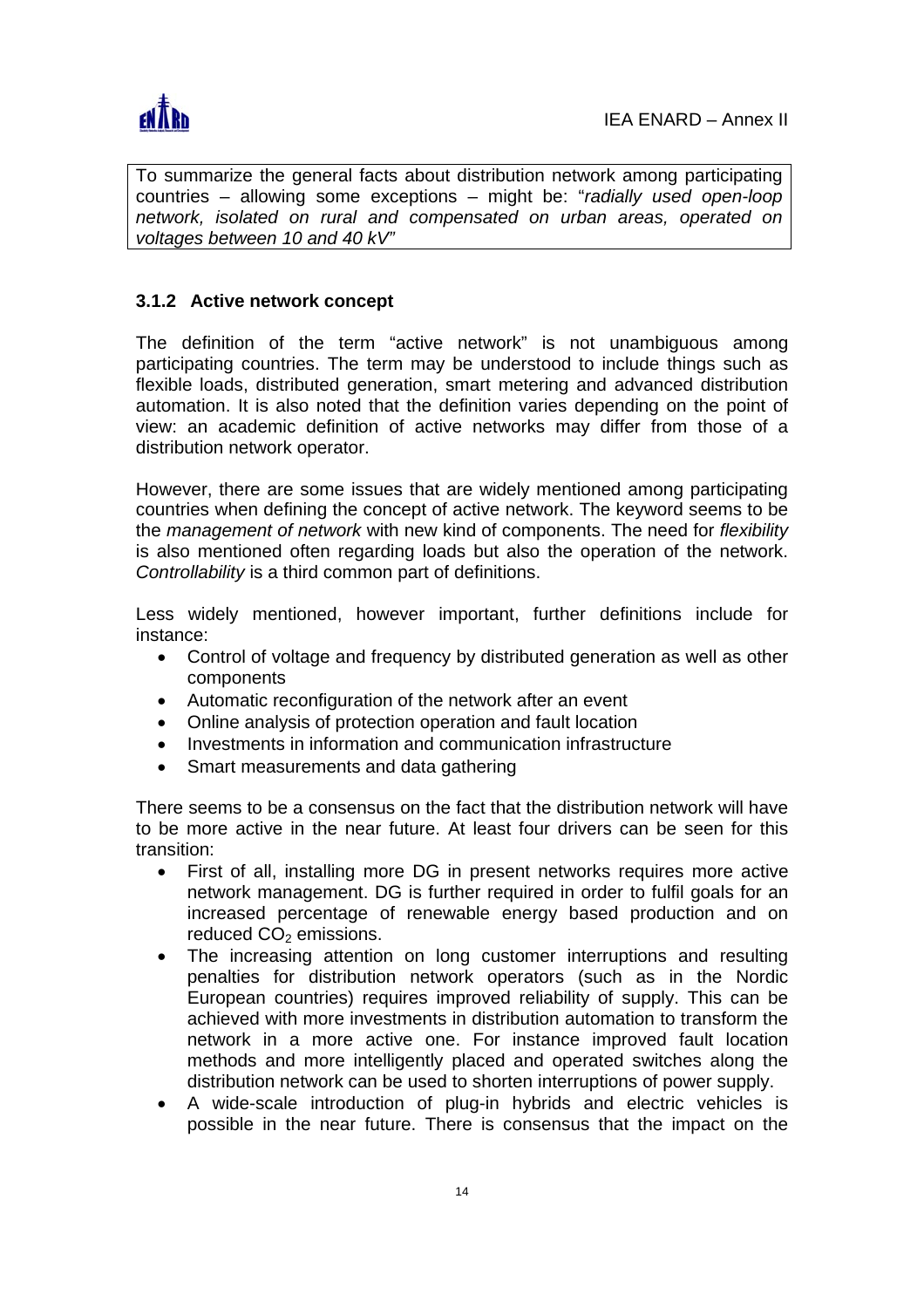

power system could be enormous. Similarly to DG integration, more active management of electric vehicles plugged to the grid would be needed.

• Smart meters are currently mandated and/or rolled out practically in all participating countries. The current status and timescales are different, but evidently the progress is towards equipping each electricity customer with a smart on-line meter. Depending on the meter types, a two-way communication may be included which would enable new possibilities for controlling and incentivizing loads to be more flexible and pro-active.

Currently, geographically local electricity systems can be considered to be the prime candidates for active networks. They are typically built for managing local constraints. A classical example at the moment would be an islanded distribution network that is energized with wind power together with suitable controllable devices such as storage, reactive power / voltage compensators or flexible loads. There are also applications in which a certain amount of DG can be shed based on the state of the network or in which the lines are rated dynamically based for example on temperature or wind speed in order to assure the maximum interconnection of DG and maximum distribution of power from DG.

Thus the present active network applications can be defined in a condensed way as "monitoring, communication and control advances for avoiding and managing grid constraints". This would seem to be the direction of necessary progress in the near future as well instead of large system wide rollouts of active network.

Currently, there is no large-scale application of such systems that could be called active. However, switching loads has been used in most of the countries for longer times. This can be done with a time based switch or based on different tariff time intervals e.g. during nights when tariffs are usually low or during lunch hours when tariffs are often high. Switching can also be done via a remote communication system. The main goal of such a system has been to reduce load peaks. Considering the development of active networks, it seems that in many cases the equipment needed for load control might already be available. On the other hand, these systems are often old (from 1970s), perhaps not enough flexible and adaptable to today's standards and they are not in wide-scale usage at the moment. In many cases the actual amount of loads connected to such system is unclear. In any case, similar types of much more flexible control actions related to loads are expected to be possible in the near future with twodirectional smart meters.

As a conclusion, the active network according to participants could mean "managing a flexible and controllable distribution network for meeting the evident development in near future".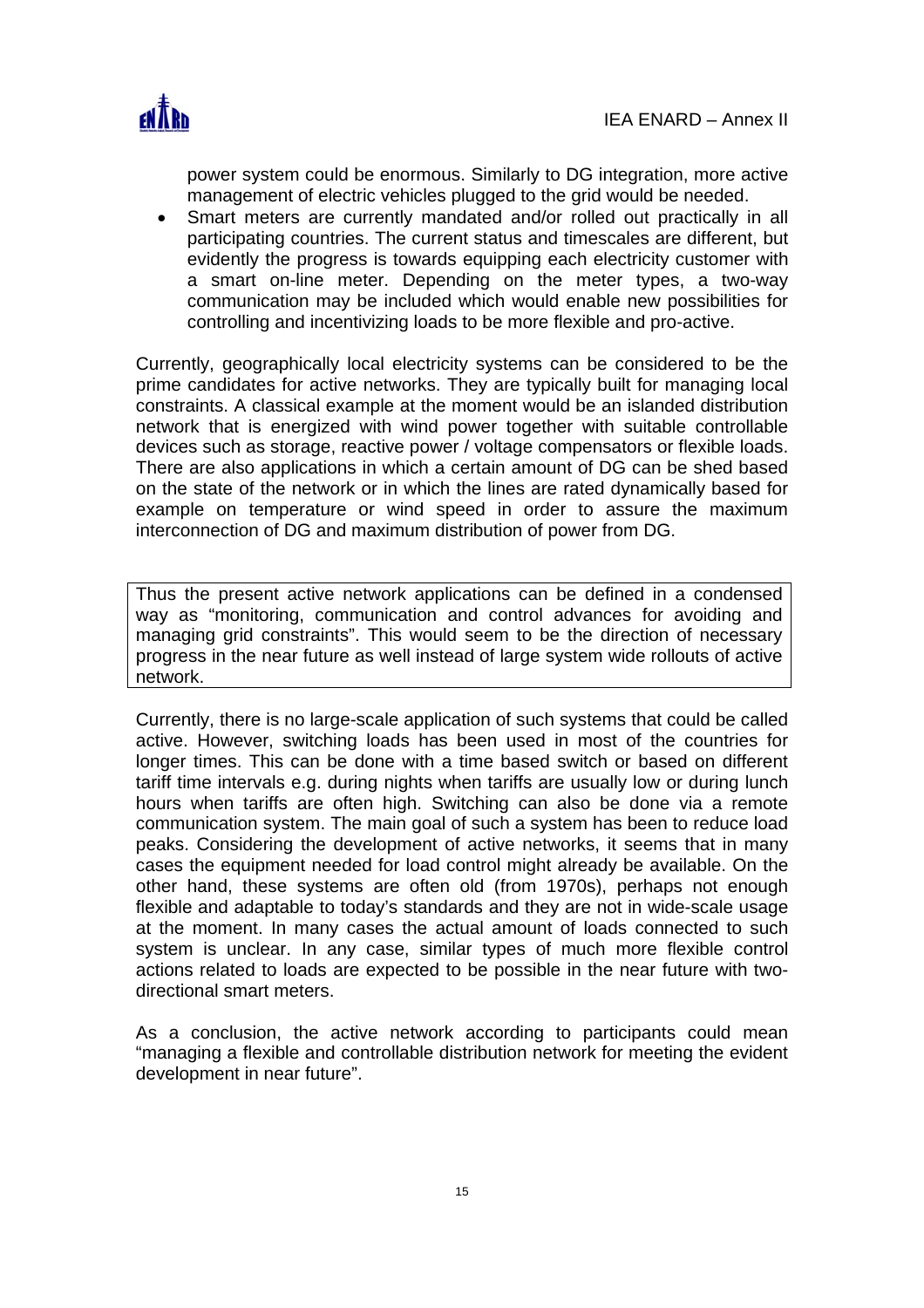

### **3.1.3 Backup units**

In most countries different kinds of backup units are in use. Generally, the responsibility of ensuring the supply to critical loads is on the customer side. Thus backup generator sets – ready to feed in power at times when the network cannot supply power to consumers - are used for instance in hospitals, airports, data centres etc. Smaller customers can ensure their supply mainly with static UPS systems.

Although the network operators are not responsible for backup units, the tightening requirements of avoiding longer interruptions are steering their interest towards owning and providing backup units. Since the network operators are typically not allowed to own power generation, there are slightly different approaches to the issue of backup generation. One common definition is that DSO can own mobile backup units. Permanently installed backup units are under operated and used under the control of the individual consumers.

Consumer backup units are usually not allowed to run at the same time, when the power is provided via the network connection. Instead, they must be equipped with changeover switches which change the connection of the critical load between the regulated distribution network and the backup unit. In other words, today usually the customer backup unit cannot feed in power to a working distribution network system. In some cases it can be possible to use backup unit in parallel as well which would make it similar to distributed generation unit. This kind of system is in use at least in one country where backup units are also delivering regulation power.

Mobile backup generation of network operators are placed in the network according to the local situation. Backup units may be used when unplanned sudden grid outages occur as well as for planned maintenance purposes. DSOs can also own and maintain some of the customer backup units according to separate agreements.

When considering the transition towards active network, backup units might offer one suitable technique since they are typically quickly started and often, they are already equipped with communication for starting. Thus they might be suitable for usage in the active network concept for adjusting and optimizing the local state of the network. However, beside the positive effect of increasing the security of supply, these units are typically diesel generator sets which are not very environmentally sound at least if used for longer periods.

#### **3.1.4 Storage systems in distribution network**

A storage system is understood as a system able to store electric energy, in other words able to feed power back to the power system over a given time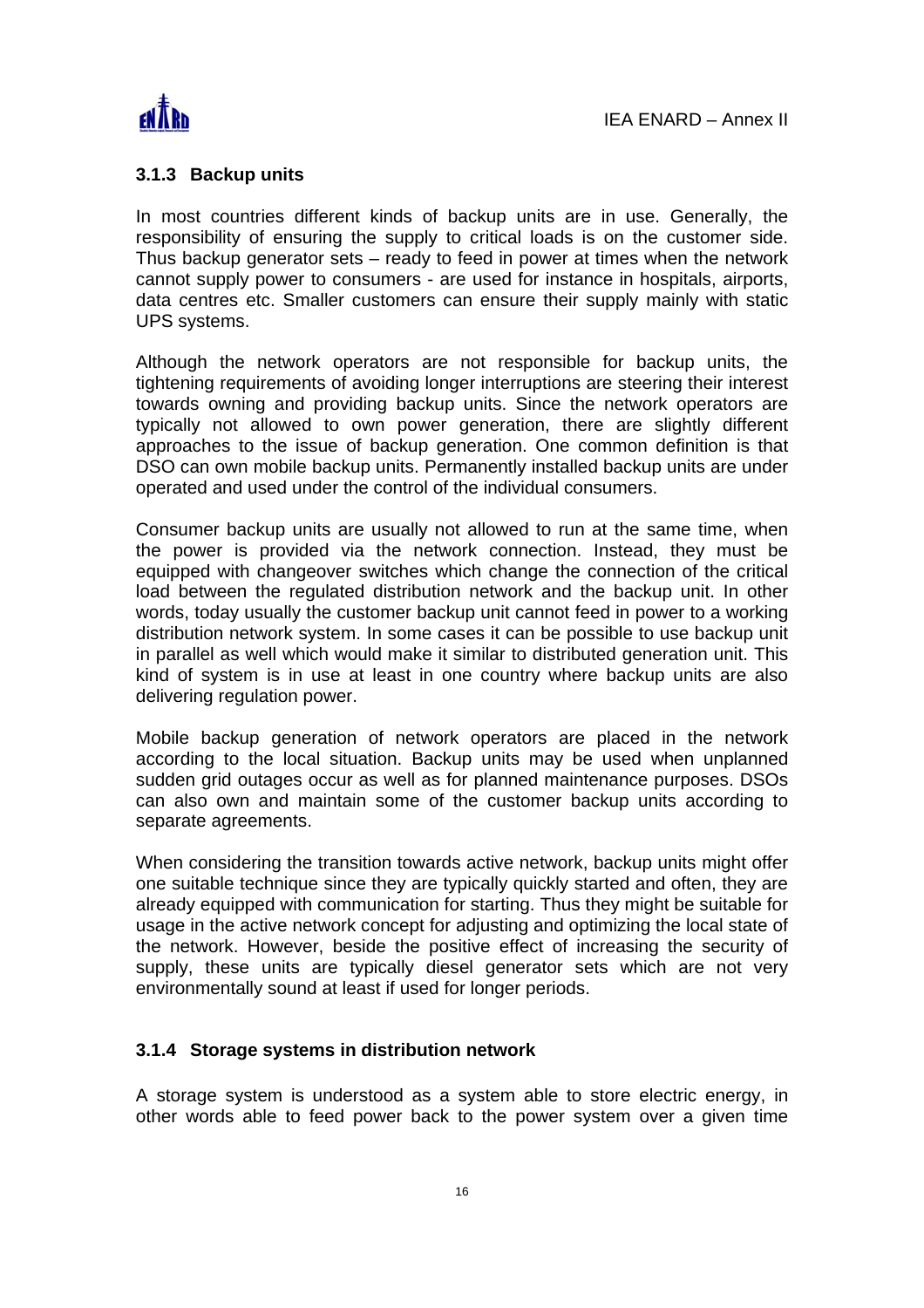

interval based on its storage capacity and actual level. Systems for storing nonelectric forms of energy, for instance heat boilers are considered as load management systems when applying the active network management philosophy.

Today, storage systems are not practically applied in real-world networks of participants. However, pilots and case projects where usage of network in an islanded mode is studied, often use energy storages for maintaining the power balance. A typical application may be a geographical island with wind power together with some storage and for instance a diesel backup unit.

It seems that the first real-world introduction of storage in the distribution grid will likely be for market purposes rather than system security of supply purposes. This means that especially hard to predict generation can be better sold to the market when balancing power from storage systems is used in parallel.

In the future storage systems are likely to play an important role as the share of DG increases. Storage is definitely needed together for stabilizing purposes with fluctuating energy sources such as wind power. Another interesting aspect is that depending on the type of storage system they may be able to offer some ancillary services for the network operation. Storage could for instance offer quickly to release reserves or even support the management of fault currents.

Also electric vehicles might become important storage components in the network. As they are charged regularly they form a natural energy storage which could be utilized in an intelligent way. However, in contrast to permanent local storage they are "mobile", i.e. they may be charged and discharged at different locations connected to the grid. This must also be taken into account and increases the complexity to maintain a secure electricity supply.

# **3.1.5 Islanded operation of distribution network**

When discussing islanded operation of distribution network, it is necessary to differentiate between intended and unintended islanded operation.

- Unintended islanding refers to a situation, in which a DG unit remains connected to the network following a fault or in case of disconnection for maintenance purposes without having a working connection of the (islanded) grid to the main power system. DG can thus energize a part of the network alone. Usually unintended islanding is not allowed due to power quality issues and practical safety hazards.
- Intended islanding is a situation planned by the network operator. Using DG for feeding into a part of the network during longer interruptions would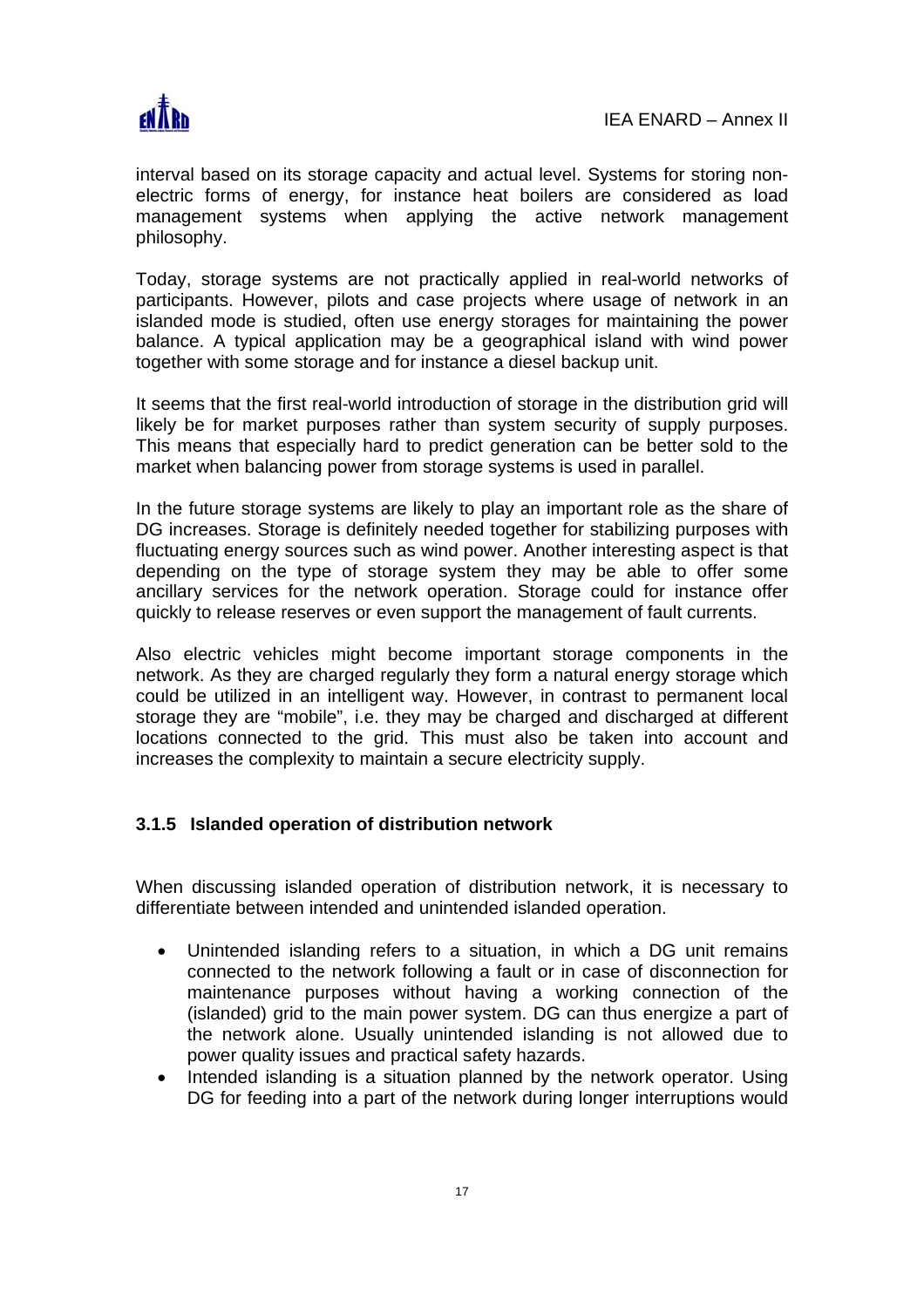

be very beneficial from all aspects. However, for this the power quality and correct operation of protection must be assured.

Generally, there is a clear consensus on islanded operation $[1]$  among participating countries. A distribution network is not allowed to be run as an island – with the exception of the case in which a network operator operates the backup generation during a long interruption. Similarly, most countries see the islanded operation of distribution network as an interesting possibility: they are studying these possibilities.

Small island systems are reported on geographical islands in which often a combination of wind and diesel generation is applied.

There are interesting differences regarding the countries' experiences on islanding detection. While the need for a loss of mains protection is generally recognised, countries have a variety of requirements and practises ranging from to the absence of a dedicated loss of mains protection to complex requirements. Some participants reported real problems with unintended islanding, whereas others stated that there are no problems.

Some conclusions can be drawn regarding the answers:

- The occurrence of an unintended island is a rare phenomenon which must be however avoided due to the implied safety risks for persons and equipment.
- A few real cases showed that by using only general voltage and frequency protection relays without loss of mains detection system, the formation of an island is possible.
- The use of voltage and frequency relay is therefore not sufficient for the prevention of unintended islanding.
- It seems that there is no universal loss of mains protection. Depending on the network operation practices, DNOs have been requiring different protections systems.
- The requirements for small generators are more uniform among countries than those for larger generators.
- For large generators (with a significant impact on the network, e.g. on the voltage profile) which support the system, reliability considerations must be taken into account. In such cases, the loss of mains protection might need to be more complex to avoid unnecessary disconnections.
- Problems are reported more on areas where the share of DG has been so far low. The protection methods applied on these areas are usually simpler, which is one reason for problems. This can be explained by lack of experiences on real installation cases.

<sup>[1]</sup> A situation during which the connection to the main power system is lost and local generation remains feeding a part of the network alone or together with other generation units.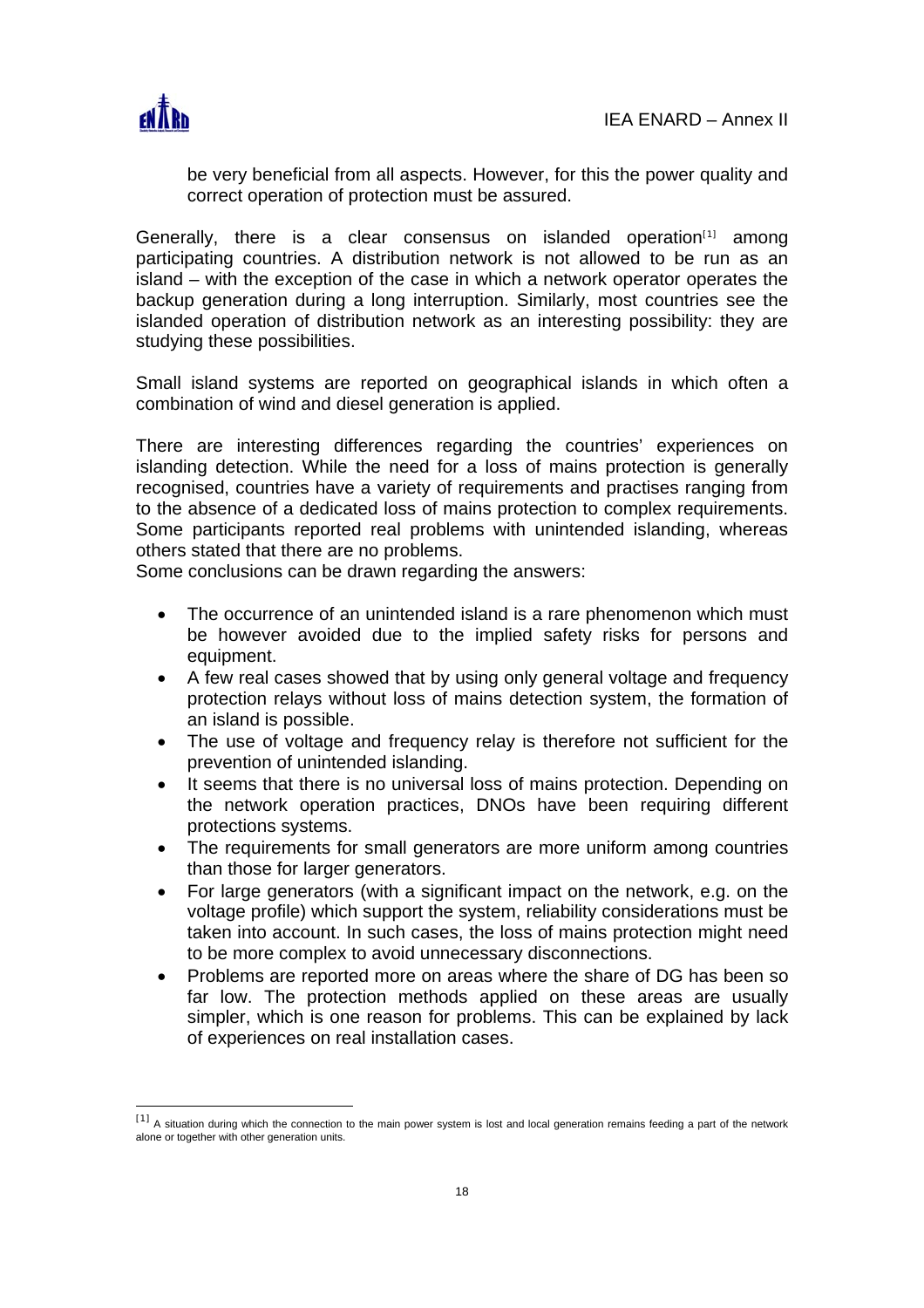

• Areas with high share of synchronous generation, mostly small-scale hydro power, seem to be more prone to islanding problems. This is due to the characteristics of synchronous generation.

The decoupling protection usually includes under- and overvoltage relays as well as under- and overfrequency relays. In addition, loss-of-mains protection relays mainly based on ROCOF (Rate of Change of Frequency) and VS (vector shift) are commonly used in most countries..

However, there are large differences on the protection philosophy between countries. The complexity of the loss of mains protection depends on the performance level which is desired. By using tight settings of the protection relays, the formation of an island can be avoided but at the same time, the number of nuisance trippings can increase. For large installations (having a significant impact on the network), more complex loss of mains protection may be required to ensure that these installations are only disconnected when absolutely necessary in order to avoid additional disturbances on the network. As an example, the use of remote tripping allows to disconnect a generator connected to a feeder depending on the circuit breaker operation in the substation.

One interesting issue is the possibility of integrating the protection functions to DG unit's inverter or other equipment and to avoid the installation of a disconnector permanently available by the DNO. In several countries this is allowed for small-scale PV generation (usually up to an installed power of 30 kW), when the generator complies with strict safety requirements (e.g. failsafe loss of mains detection system). Benefits can be seen as the inverter can be able to perform same functions as normal interconnection relay. However, the first question arising would be the possibility of the DSO to disconnect the unit or to assure the connection state of the unit. Practical safety requirements, for instance the need of visible and lockable disconnection point, may need to be considered (like in some countries already mandatory). This issue could be covered more detailed in further work.

# **3.1.6 Network operators' role in owning generation units**

In many participating countries DSO need to separate the power distribution business from electricity production. As a result of this, many DSOs cannot own DG units or participate in their operation. Today, however, some units connected to higher voltage levels, can participate for balancing purposes. In many countries with the mandatatory unbundling requirement a DNO cannot have the role of a power balance group which allocate generation schedules based on ¼ hour or hourly intervals.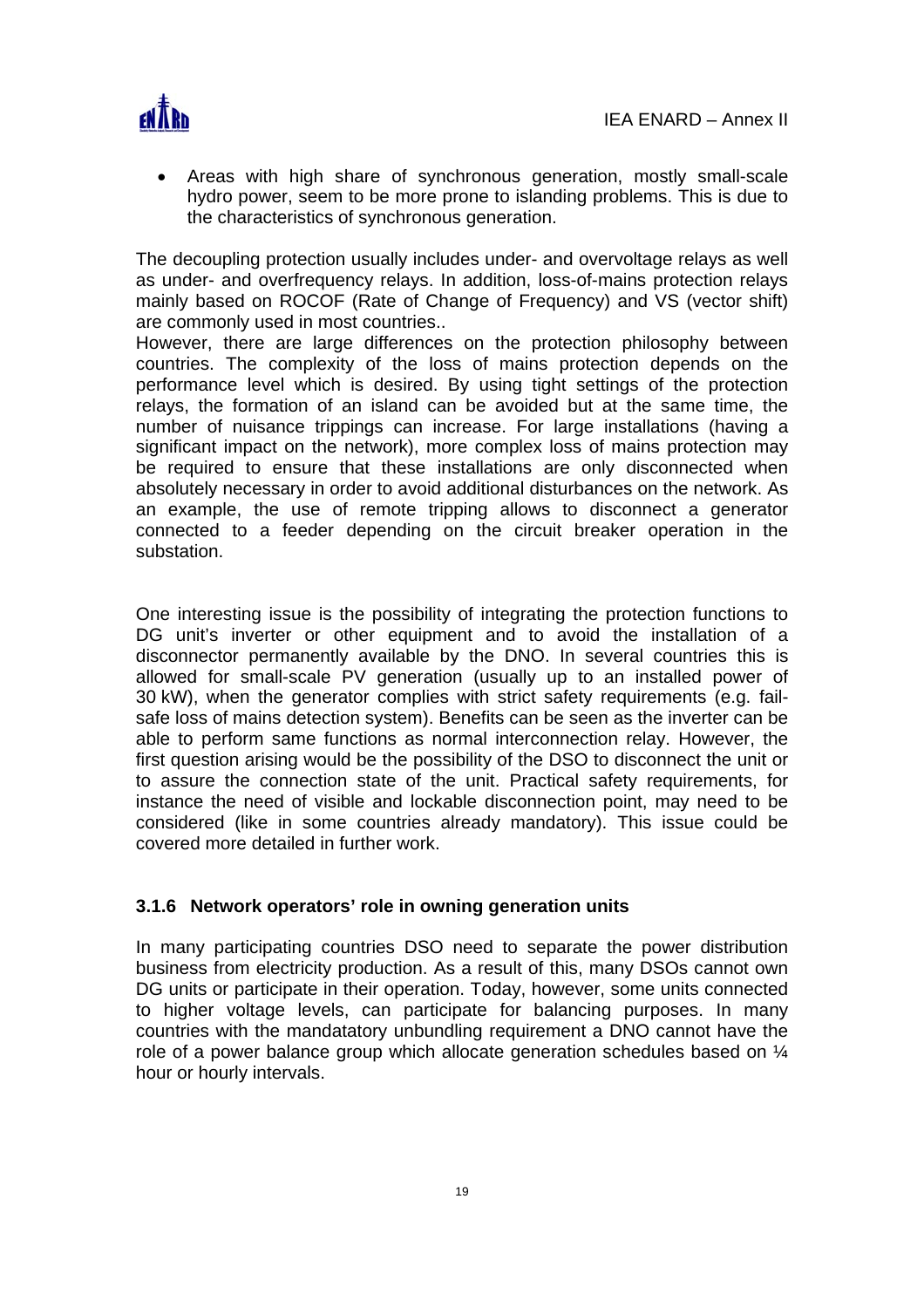

The most essential exception is the backup units as described earlier. Backup units can be owned and operated by DSO under various circumstances or restrictions such as mobility of the units as mentioned before.

At least in one country there has been some interest on replacing long rural power distribution lines with local DG units located near the consumers. This could be profitable on some rural areas with very long lines feeding actually very low loads. The changes in the urban structure with migration towards bigger cities are continuously making this option more attractive. However, there are no practical solutions on managing the energy chain in present market structure: A consumer cannot choose the energy supplier freely if the electricity is generated and available only locally.

# **3.1.7 Virtual power plants**

Similarly to the concept of active network, the definition of virtual power plant (VPP) is not always clear among participants. However, the possibility of acting as VPP by forming aggregated units for the energy market seems to exist in almost all countries. Applications of aggregation include both loads and generation units. However, practical examples on the distribution network level are still quite rare. For generation units connected to the transmission level, it is quite common to use structures similar to VPPs.

Similarly to storage systems, VPPs are likely to be introduced as economical solutions for market purposes. The typical application of VPP in distribution systems seems to be a group of DG producers that are doing business together because each of them would not be able to participate in the power market alone. A VPP could also be a combination of suitable loads such as refrigerators or water boilers acting as storage devices with (time-) flexible consumption. As discussed earlier, in some countries there are presently structures for controlling these kinds of loads.

In the case of DG-dominated VPP structure the main focus seems to be on managing the commercial questions and assuring the access to the power market. Control of VPP generation is not yet a topic today. However, in the case of load-dominant VPP structures, a control system able to switch or influence parts of the total VPP load at certain times during the day and during certain system states is a key possibility. A load based VPP could offer ancillary services for instance during network disturbances

There are no clear future expectations on VPP. However, a growing interest can be seen from the answers. Legislation needed for VPPs is mentioned as one source of uncertainty.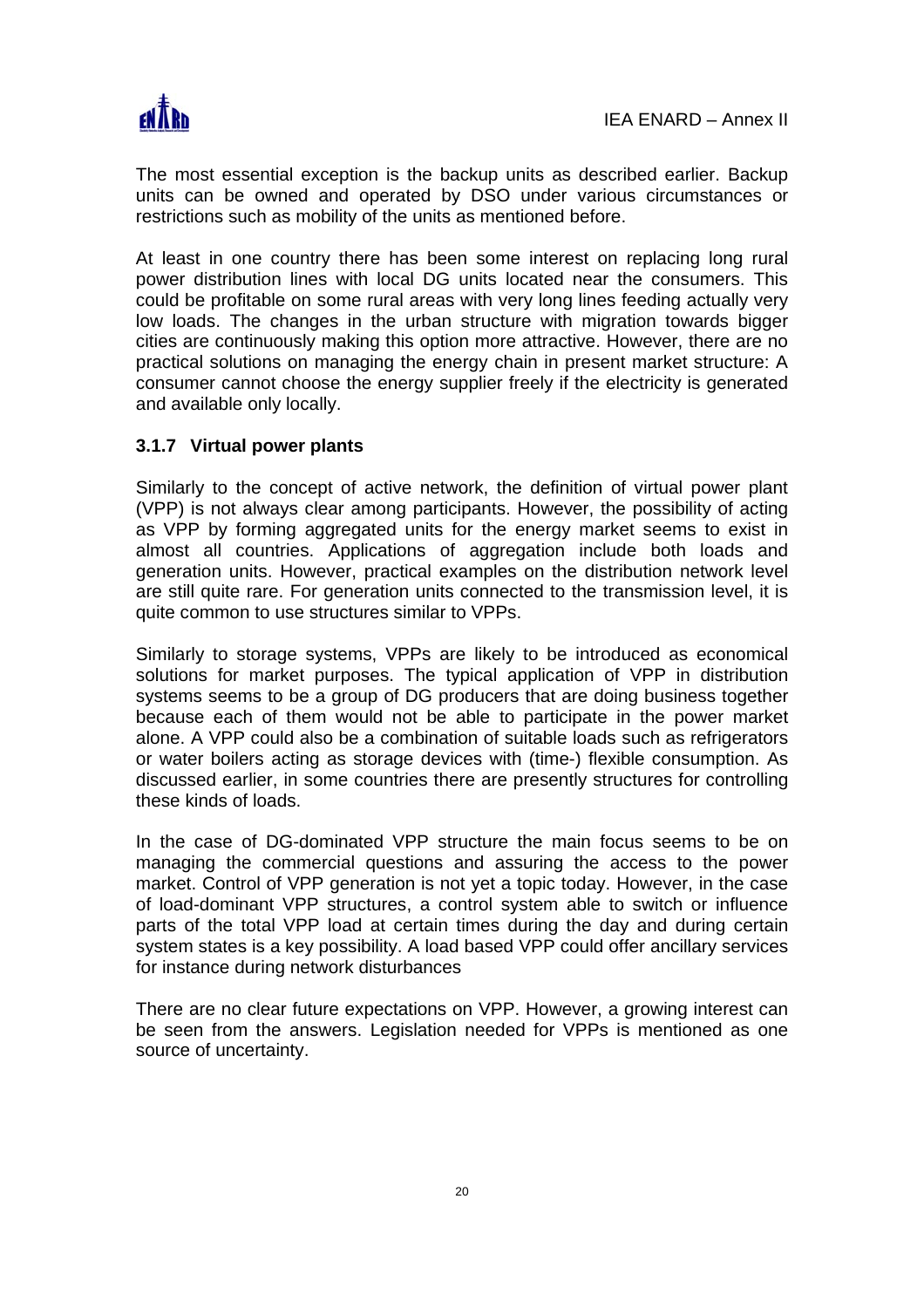

#### **3.1.8 Level of distribution automation**

As a general note, the degree of automation is lower in distribution voltage levels compared to high transmission voltage levels. Practically in all countries the HV transmission level is highly automated whereas LV distribution is not automated or automated only to a small degree.

Fault location measures are typically used on the MV level. Automated reclosings are also applied for clearing temporary faults. Actual problems regarding the impact of DG on reclosing were not reported, however it was mentioned that reclosing mechanisms are not used at all on feeders including DG or that longer reclosing times can be applied in the presence of DG. Reclosings are typically not used in underground cable distribution networks. After unplanned disconnection of DG units their reconnection is typically allowed within some minutes. 10 minutes of normal operation circumstances seems to be common.

Generally, it can be clearly seen that the level of automation on distribution voltage levels will be increasing in the near future. The number of additional breakers, switches, measurements, communication and protection devices along feeders will increase. Functions applied today on higher voltage levels will be applied on distribution mainly to cope with the increasing share of DG connected to distribution grids.

The roll-out of automatic meters will evidently bring possibilities for more automation on LV level as well.

#### **3.1.9 Voltage control**

Voltage control is presently done in similar ways in the various participating countries. Main transmission system transformers as well as distribution transformers are usually equipped with tap changers. However, only main transformers at primary substations have tap changers of an on-load type.

DG units are operated at fixed power factor set point one if this is technically possible. Many countries do, however, mention the quite common need of using different power factor for keeping the voltage levels within their limits. In these situations DG may be forced to use different power factor. Practically, a modified power factor means a modified generation/consumption of reactive and active power. In some cases connection requirements lead to the fact that DG must participate within certain ranges of active/reactive power. There are also comments on conflicts and different interests in cases in which DSOs cannot ask directly for a security of supply based amount of reactive power from DG (for example in many cases there are no incentives for DG operators to participate in voltage control).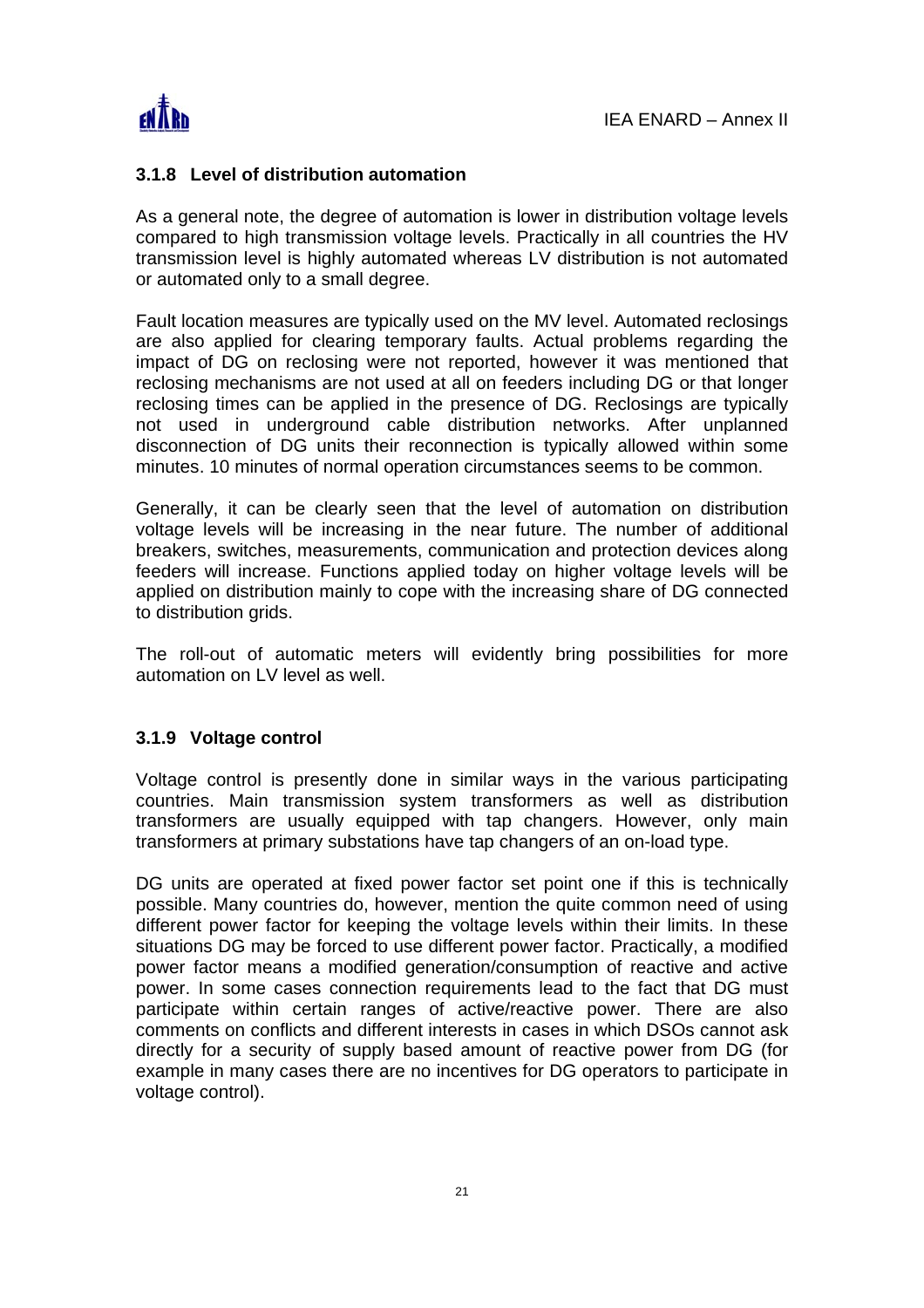

Similarly to protection requirements, a wider co-operation on European level regarding the requirements on voltage control participation would be useful as there are significant differences. Research on this area seems to be intense and DG is expected to participate in the voltage control actively in many countries.

Voltage problems are reported especially in rural areas and in weak networks. Voltage rise due to DG is the most obvious problem, but voltage quality related problems are also mentioned. Power electronic equipment such as SVCs or STATCOMs are applied in some cases even in the distribution grid at the moment, but they could be used more commonly to overcome voltage problems.

# **3.1.10 Voltage/VAr support**

DG might offer some ancillary services for networks in the form of voltage or VAr support. However, this is not very common at the moment among participating countries. At least in one country CHP-based generation can offer different ancillary services, among these are voltage and VAr support. There are also ongoing studies in some other participating countries.

More ancillary services produced by DG are expected in the future (see Figure 3).

|                                    | <b>Technology Type</b> |                      |                       |                         |                       |                             |  |  |  |  |
|------------------------------------|------------------------|----------------------|-----------------------|-------------------------|-----------------------|-----------------------------|--|--|--|--|
| <b>Ancillary</b><br><b>Service</b> | Wind:<br>Ind. Gen.     | Wind<br><b>DFIG</b>  | <b>Biomass</b>        | <b>Land Fill</b><br>Gas |                       | <b>Hydro</b>                |  |  |  |  |
| <b>Size</b>                        | $0.01 -$<br>1MW        | $1-$<br><b>100MW</b> | $1 -$<br><b>100MW</b> |                         | $1 - 10MW$<br><100 kW |                             |  |  |  |  |
| <b>Frequency</b>                   |                        |                      |                       |                         | ×                     |                             |  |  |  |  |
| <b>Reserve</b>                     | Possible               | Possible             | Possible              | Possible                | Possible              | Possible                    |  |  |  |  |
| <b>Reactive</b>                    | ×                      |                      |                       |                         |                       |                             |  |  |  |  |
| <b>Network</b><br><b>Support</b>   |                        |                      |                       |                         | $x \checkmark$        |                             |  |  |  |  |
| <b>Black Start</b><br>×            |                        | ×                    | Future<br>islanding?  | Future<br>islanding?    | ×                     | <b>Future</b><br>islanding? |  |  |  |  |

*Figure 3: Possible ancillary services depending on generation unit size and technology type (Source: Goran Strabac, EU project DISPOWER)*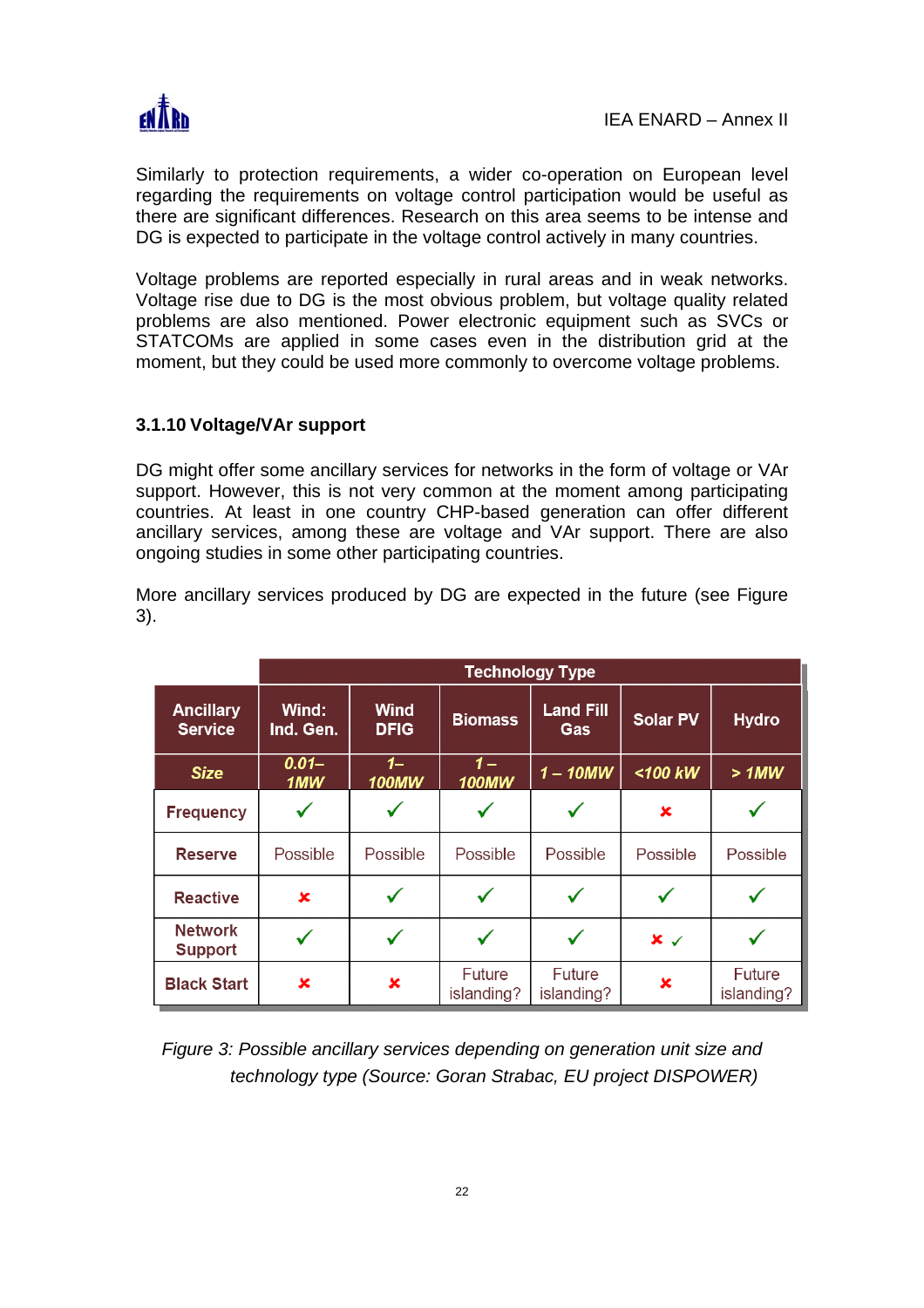

 $\overline{a}$ 

#### **3.1.11 Network planning aspects**

There seem to be different approaches on network planning among participants. What is common is the usage of computer modelling and information systems for network planning and operation purposes. There are, however differences within the study methods applied. In most countries, DSOs rely on steady-state studies<sup>3</sup> only. However, some countries state also that simulation tools are used for DSO's purposes.

Using DSO-external consultants for DG interconnection planning seems to be quite common. In addition to missing competence, another reason for using consultants may be the need of objectivity. Larger DSOs may be able to do some simulations by themselves, but especially smaller ones are using external consultants.

Present planning tools for DG installations seem to be adequate especially on areas where the amount of DG is higher. Areas with low share of DG consider the usability of systems more problematic. This situation seems similar to the one described in protection chapter: countries that have longer experience on DG integration have already solved some of the problems. Co-operation and information exchange is certainly useful on this area as well.

DSOs operating also on higher voltage levels (regional distribution levels of figure 1) are in general more capable of managing the calculations for DG purposes. This can be explained because the planning and operation of a distribution network due to the impact of DG is getting similar to the one of transmission networks. In other words, operators used and forced to manage more complex networks and systems are better prepared than those focusing only on traditional unidirectional, radial distribution without any or only very little connected DG.

Generation shedding is one possible tool for optimal network operation. Shedding means that DG unit may be disconnected or its output power may be decreased during or before certain critical network conditions. In some areas shedding is currently applied together with line monitoring in order to not exceed line capacities. The possibility of shedding was also mentioned while waiting for the required network reinforcements; the DG producer can operate with lower output power until the reinforcement is completed. Generally, shedding is directly related to the concept of active networks as it requires monitoring, measurements and smart control.

 $3$  Transient and subtransient stages are neglected and studies are made with steady-state values only. In other words, time variable is neglected.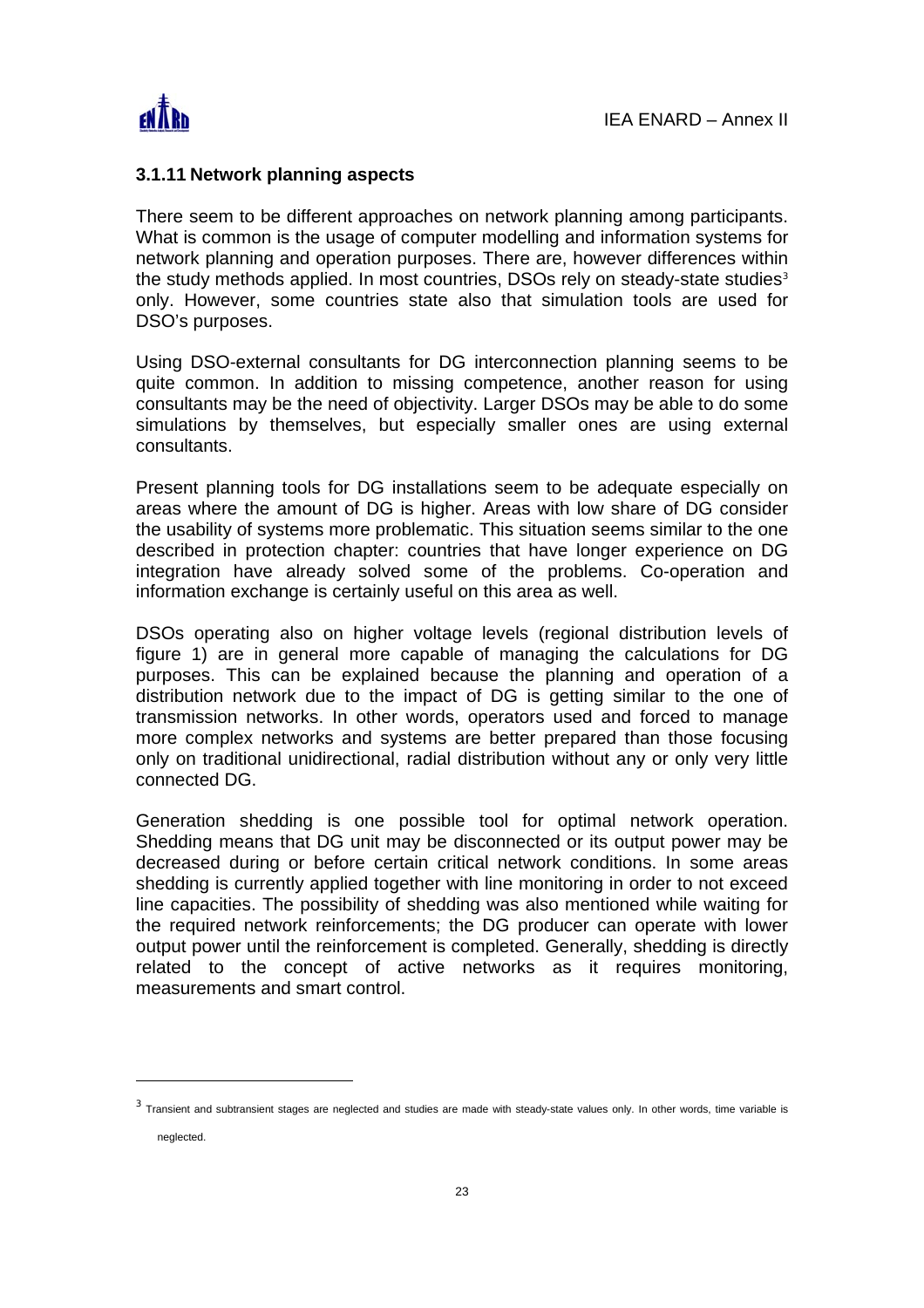

# **3.1.12 Metering**

Metering is very topical at the moment. Most countries have different rollout plans for providing customers with remotely readable (smart) meters. A smart meter is definitely a tool for active operation of the network. In many cases, smart meters can be seen as first step towards active networks. However, having smart meters is not the same as a Smart Grid or an active network.

Clearly, the increasing amount of smart meters means more information accessible by the network operator and other market stakeholders. An efficient AMM (Automatic meter reading) system is essential for providing this information. A future AMM based process might enable more proactive system management for network operators, which would further enable active (i.e. SmartGrids based) network operation.

Figure 4 presents some rollout timetables for smart meters in some participating countries. The purpose is to show the general increasing trend and time horizon. Individual country names are not mentioned as some information may be incomplete.



*Figure 4: Some smart meter rollout plans indicating the general development* 

Traditionally and already for some years in the past, remote meters have been applied for large customers. This is true for all participating countries. I.e. remote metering itself is not a new issue. However, bringing this functionality to all customers including all small households brings many new challenges but also possibilities. First of all, the amount of captured meter data increases exponentially. Information systems need to be upgraded for managing the masses of measurement data. Also the communication techniques are different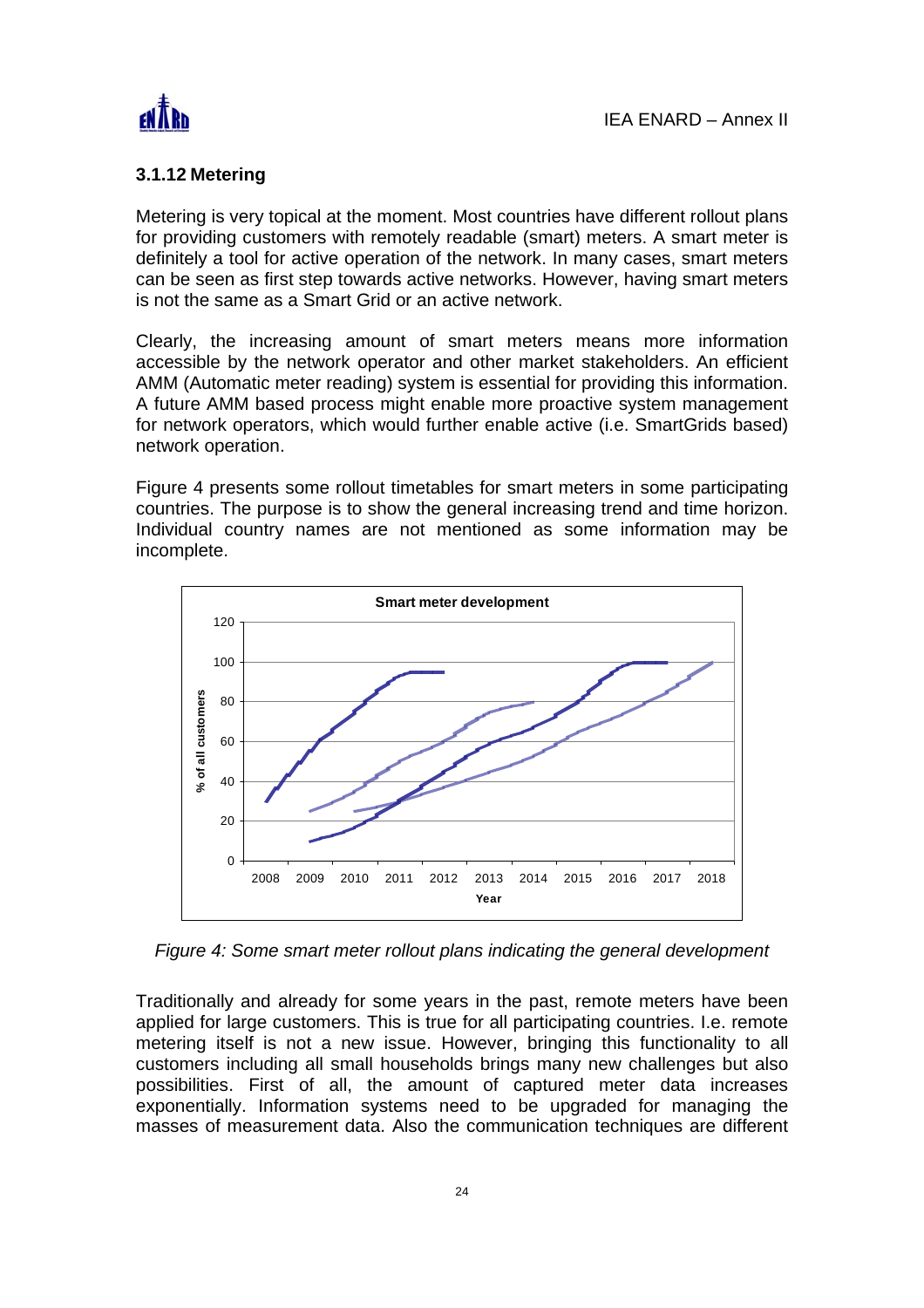

as there are no dedicated communication channels to small customers. In addition, since the number of meters is large meters needs to be installed an operated economically. Thereby the process of bringing remote meters to all customers is difficult and it cannot be seen as an extension of earlier measurement system.

The definition of "smart meter" is a special issue. In the answer sets there are different definitions ranging from remote reading to the possibility of controlling loads. General view would seem to be that merely automatic reading does not make metering "smart".

Generally, the functionalities required include functions such as:

- o Bidirectional communication possibility (from and to customer)
- o Remote disconnection/connection of the customer
- o Recording of (quarter) hourly load profiles
- o Meter software update possibility
- o Flexible tariff structures programmability
- o Power quality metering possibility
- o Controlling parts of customer loads

In most cases, the local DSO is responsible for metering DG units. This includes installing and maintaining the meter, reading, recording and communicating the data. In the case of generation-only customers the situation is similar among participating countries. The size of the generation unit may affect the need of "on-line" metering.

In the case of a customer owning both consumption and generation, the type of measurement may become a question. Should the metering be done separately for loading and generation or should a net measurement principle be used? In some cases this may relate to the business models and electric market aspects of DG. For promoting small-scale generation, the net measurement can be more beneficial for the producer depending on the feed-in tariff or market value principles for DG.

#### **3.1.13 Communication**

Communication capabilities of DG unit could enable more efficient integration of the unit. At the moment the degree of communication varies according to the size of the unit. For instance larger units participating on balancing market are equipped with communication accessible by the TSO. For future purposes, for instance voltage control, at least some form of regional communication will probably be required for smaller units as well. In one country there is a system in which all wind power units above 10 MVA are connected to a control structure of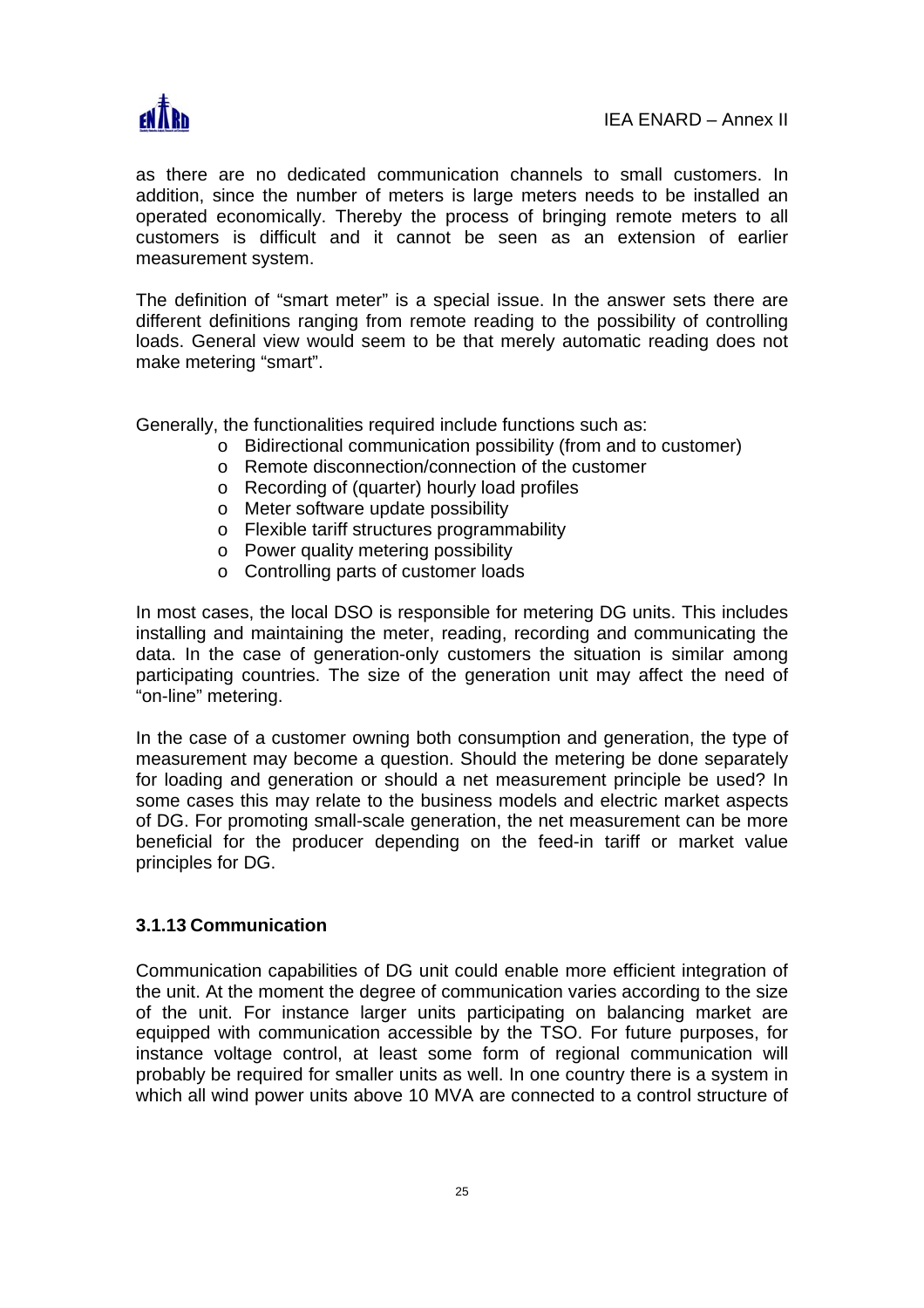

the TSO. Thus also communication channels are required to and from these generation units.

At the moment there are no dedicated standards for communication between DG and other parties. Normal communication methods and standards are applied where communication is needed.

Generally, standardized communication between DG and DSO/TSO is seen important, especially in future. International co-operation on the subject is anticipated since such standards cannot be developed on national level. There are already some working groups on this issue.

Participants consider technical aspects, mainly possibilities of integrating more DG to existing networks, most important benefit offered by more wide-scale communication at the moment. Other possible benefits can also be found on the market integration of DG.

# **3.2 Power Markets and Regulatory Aspects**

The objective of this activity within IEA ENARD Annex II was to gather and compare information of the different contributing countries with respect to organisational, regulatory and commercial aspects of energy markets. This information is analysed with a specific focus on existing energy markets (i.e. markets related to services for the power system) and how distributed generation is (or is not) integrated in these existing markets.

As there are only few examples of commercial activities concerning active network management, some scoping research to identify the barriers/drivers to commercial arrangements for active networks has been carried out initially. This required a description and analysis of the existing relationships between different players in the energy market, e.g. DSOs and generators/loads and maybe suppliers and customers (including generators through existing power purchase agreements/bilateral contracts), thus existing market models of electricity markets in general have been analysed.

# **3.2.1 Description of the current power systems and electricity markets**

# **3.2.1.1 Production mixes**

Historically the TSO activities and the commercial generation activities in each country in Europe were carried out in an integrated company. Along with the opening of the power markets in the 90ties, the TSO activities were unbundled from generation activities. Before the time of unbundling and opening of markets, the TSOs, often integrated with the power production companies, had full control over the bulk majority of the power production. The TSOs could at all times optimise the power production to the load demand. Historically the general rule of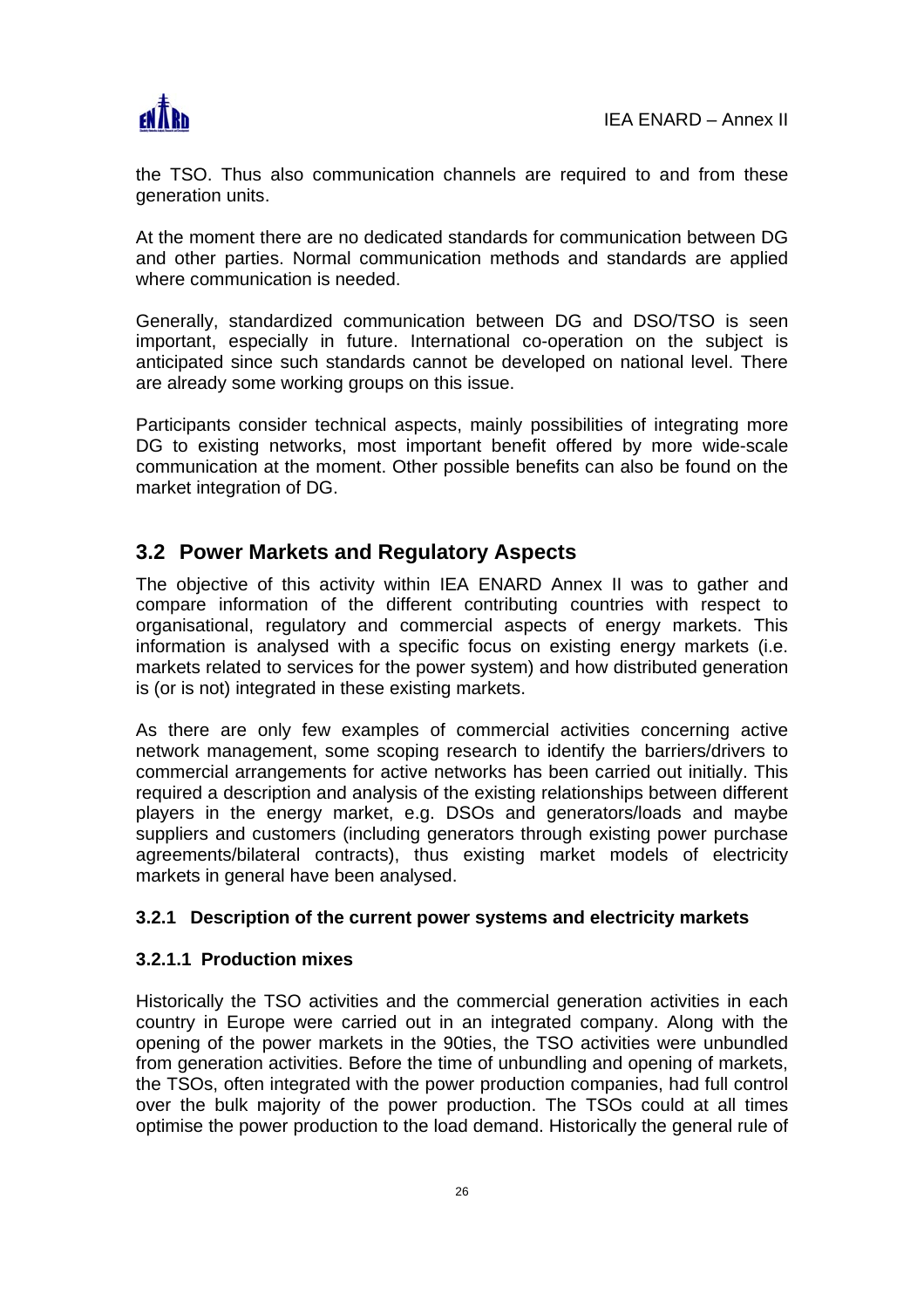

thumb was that the TSOs should use the large power plants to secure that the demand and generation of power are in balance every second (power cannot be stored).

Today national and cross-border markets set the market prices for electricity in Europe. Today markets do the main part in keeping a balance between supply and demand, i.e. balancing the power system total load and generation. This is both by bilateral power exchanges and via power exchanges such as Nord Pool Spot, EEX, BelPEx, APX, etc. Thereafter TSOs (still responsible for the power system stability) may buy power or frequency-deviation dependent reserves to balance and stabilize the power system in a very short term perspective. This is done via mostly national balancing markets, also called regulating power markets



*Figure 5: Interaction between power system stakeholders before and after the unbundling in Europe (source: VITO).* 

In some areas with a high degree of fluctuating power production TSO have large expenses to balance the power. In some areas the power from the fluctuating power sources is reduced, in other areas regulating power from fast reacting power generation or from large loads is bought to balance the power system.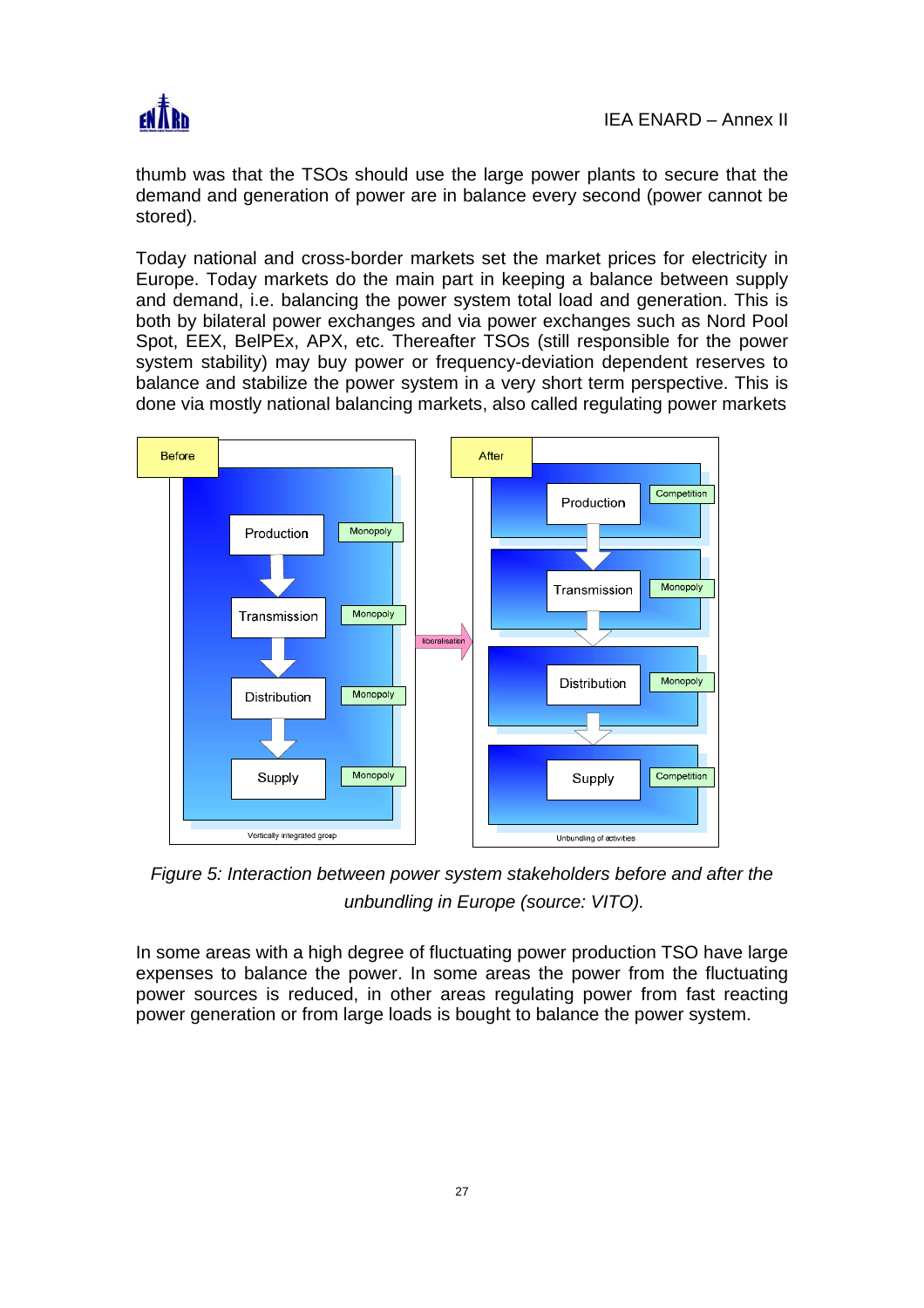



*Figure 6: Dynamics in wind power and solar power compared to power markets. The figure illustrates the dynamics in a hourly power market price (light blue) with the dynamics from the wind power production from one offshore wind power site (red), all wind production in West Denmark (dark blue) and the average dynamics of solar power (yellow).* 

Today, only few TSOs buy regulating power for power system balancing from DER. Currently most TSOs have bilateral contracts with large power producers in order to purchase balance power. Historically this was the only alternative, but in a future perspective using the balancing power from DER´s may be the cheaper alternative. In the Nordic countries regulating power is managed on market terms for suppliers who are able to provide at least 10 MW generation or load. These 10 MW may be aggregated among smaller generators (e.g. virtual power plant), and have to be available within 15 minutes from the time the TSO request the power.

# **3.2.1.2 Trend**

The mix of different dominant power sources in the national power systems also defines how we think about power market solutions.

The current primary power sources are

- Wind
- Photovoltaic
- **Hydro**
- Wave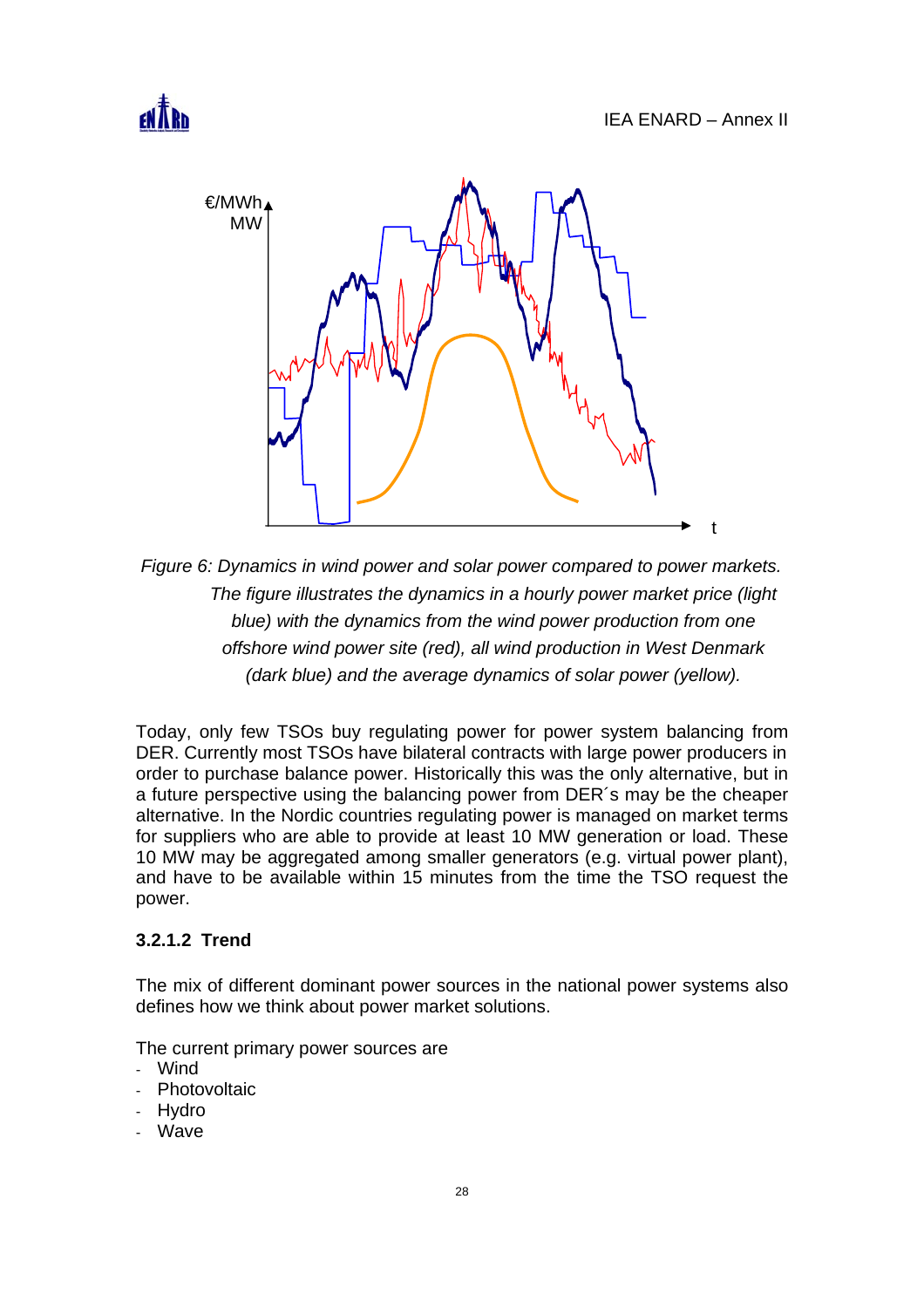

- Concentrated Solar Power (CSP thermal)
- Thermal (Nuclear, Coal, Gas, Biomass)
- Combustion (Oil, Gas)

Until 2015 the most dominant combinations for power production will be Wind-Thermal, PV-Thermal or Hydro-Thermal.

The dominances of these combinations are concentrated in regions depending on the natural available resources (see figure 5).



*Figure 7: Dominant production mixes in Europe* 

From 2025 on, many parts of the Wind-Thermal dominant areas may have a Wind-PV-Combustion dominance, because the low marginal price for power production on Wind and PV makes the investment in thermal power plant not profitable.

Going forward from 2025 electricity storage in hydro storage, hydro pump storage or in batteries (e.g. of electric cars) may influence the production mix and the way the electrical markets set the price on power.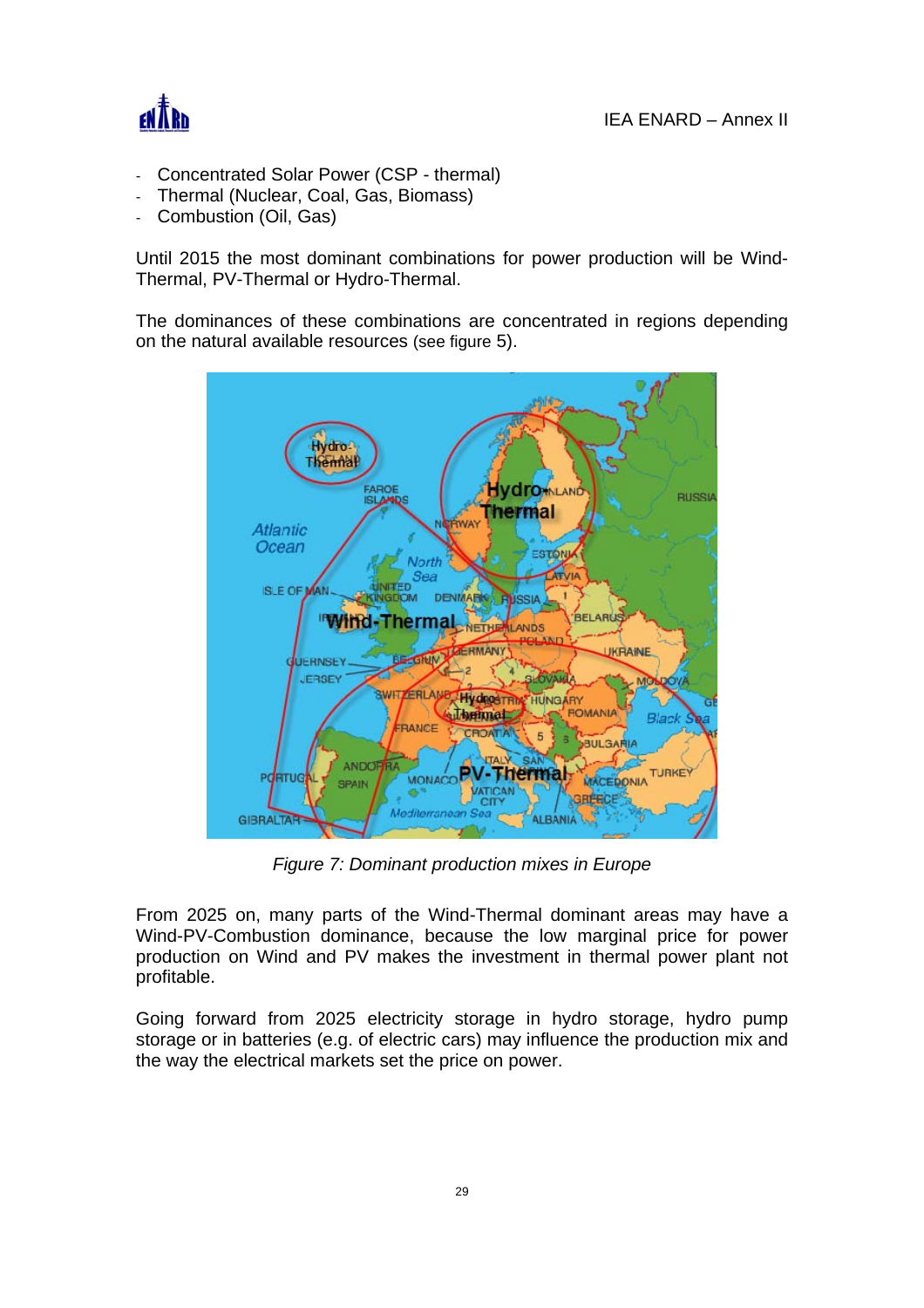

#### **3.2.1.3 Different markets today**

Historically, the TSO has set the price for the power to the DSOs, who again set the price for the end customer. The regulatory matters were either taken care of by the national or local governments or by the end customers through ownership of the power utilities.

Historically, the TSOs role to balance power depended solely on the development of the power demand. In order to maintain the power system balance to cope with this demand, the TSOs expanded grids to allow the connection of more generation resources and to strengthen and stabilize the power system. When connecting the predominantly national systems to neighboring systems, it was necessary to make arrangements for cross-border pricing of power and emergency cross-border power reserve transfers after unintended events.

Since the start of unbundling in the power system the development has lead to power exchanges, explicit cross-border capacity auctions, implicit market coupling, wholesale/retail markets, markets for ancillary services and balancing markets.

Today the TSOs role to balance power depends on the combination of the market design and the amount of fluctuating power sources (e.g. from wind power). The more fluctuating power is feeding into a system and if there is no local fluctuating power balancing mechanism, the larger will be the deviations between predicted and real-time power balances. I.e. the larger these deviations, the more the TSO need to buy regulating power to balance the system.

In areas with little fluctuating power the market design is decisive for how the TSO buys reserves to balance and stabilizes the power system. E.g. if the bulk of the power consumers are priced differently for example during day and night periods, the power system stability is challenged at the shift from day to night price.

The studies and discussions in this IEA ENARD Annex II have shown that the future market designs in each market must be designed to meet the production mix in the region, today, tomorrow and in the transition periods from today towards tomorrow.

In systems with a high degree of fluctuating power sources the markets must react faster to the change of power produced into the system. Thus the consumption must likewise be able to react to the same change in power production. Otherwise seen from a socio-economical perspective, more expensive alternatives may be to either reduce and/or stabilize the power output from the fluctuating resources or start fast reacting power sources (e.g. combustion engines or gas turbines) to balance the power in very short term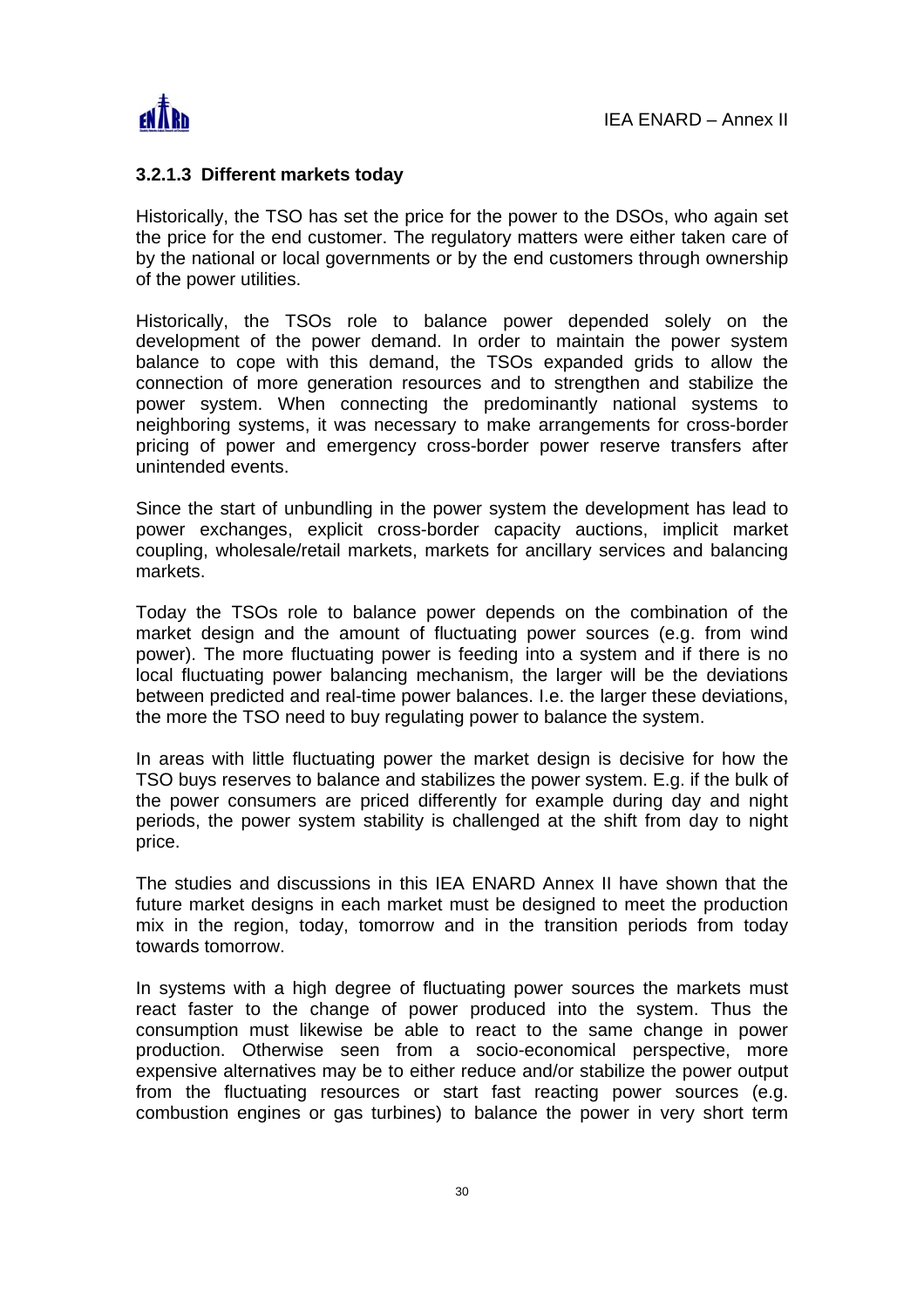

intervals. So basically with the political agenda to reduce emission of green house gases, if there is not enough  $CO<sub>2</sub>$ -neutral power production to balance the system and to stabilize the frequency, consumption has to participate in doing so (see **Fehler! Verweisquelle konnte nicht gefunden werden.**).



*Figure 8: Consumption has to play an active role in future power system* 

Therefore a paradigm shift is expected, in order to be able to integrate more DER. This can be described by shifting *from the current power system control philosophy, where production follows load – to a future power system where load follows RES*.

This means that flexibility at the consumer side will become very important for the future electricity system. For a system with an increasing share of less predictable RES, this flexibility at the consumption side could be used for balancing the system or providing certain services for the system. This flexibility will thus represent a certain value for the electricity system and for certain market players that can make use of that flexibility at the consumption side. Furthermore, the amount of available flexibility can even be increased by using energy storage.

From a market point of view this is possible if regulators and lawmakers also make incentives to buy power from RES-e or other clean generation technologies when they are produced along with the incentives to promote RES. This means the markets must be designed to cope with the fluctuation of the RES-e or clean power in the local market. The price for the RES-e or clean power must be low enough compared to the non-RES/-clean power for the end customer to move his load to the period with RES power in the power system.

By making use of markets for DER it may enhance the integration of RES-e, as RES-e will be exposed to the same price signal as consumers and power generation already integrated into the market.

A more socio-economical trend is to activate DER, especially distributed loads with thermal or electrical storage (e.g. heat pumps, air conditioning, electric vehicles, electric boilers, etc.).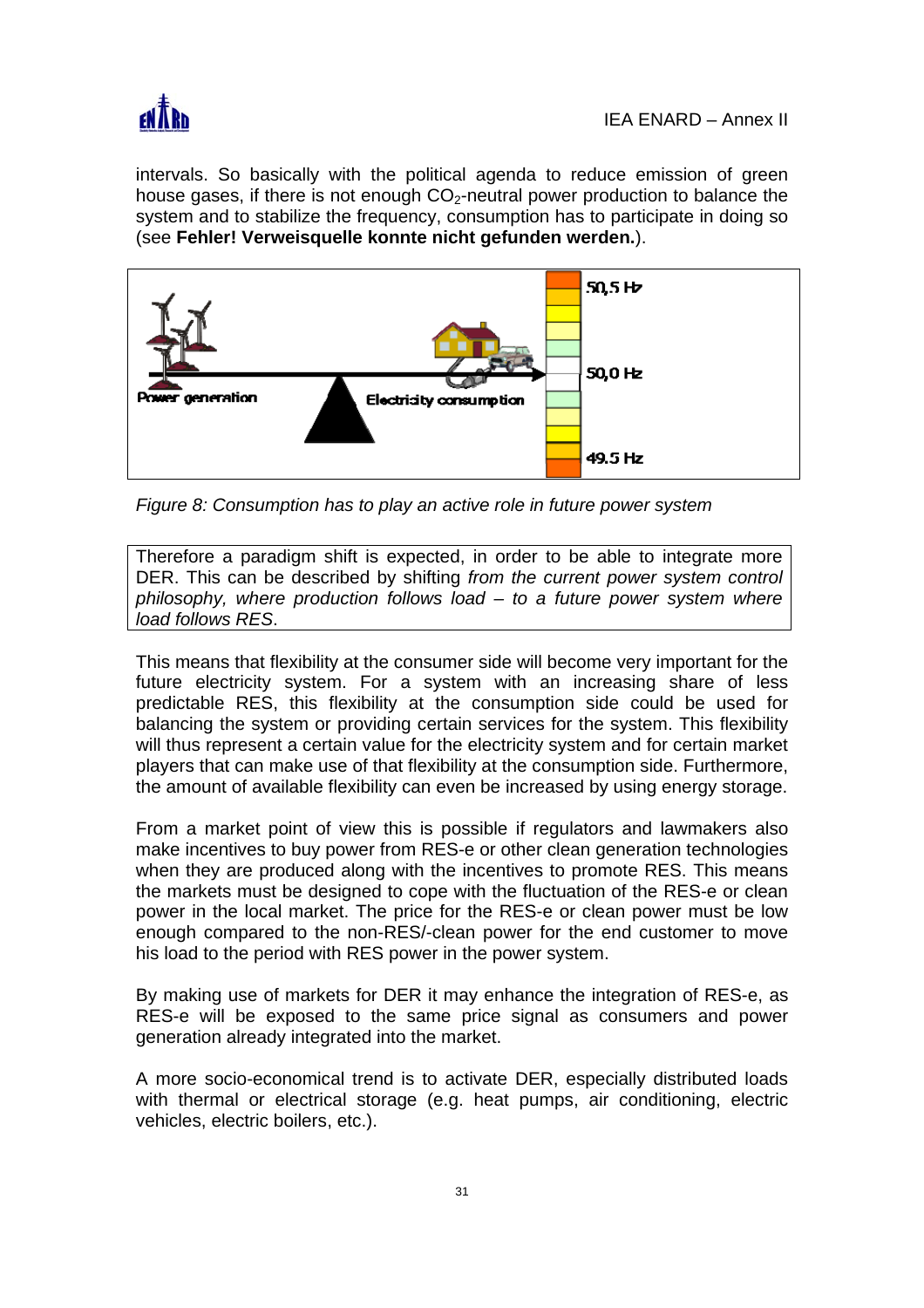

By actively utilising DER in the power markets with a large degree of the fluctuating power sources, the DER can shift loads to respond to the fluctuations in the power production. If the dynamics in the power market do not match the fluctuation of the power production though, there is the risk that too much load is shifted at the same time which can trigger instability in the power system frequency with the worst-case risk of over frequency trip (see **Fehler! Verweisquelle konnte nicht gefunden werden.**).



# *Figure 9: Ramping, power system balance and frequency. Too much load shift at the same time will change the frequency and in worst-case lead to frequency trip.*

In the following, a number of existing marketplaces or market organisations are explained.

#### **Wholesale Markets**

Wholesale markets often refer to marketplaces where large quantities of a certain piece of goods are traded. This can be done over the counter (OTC or bilaterally) or anonymously on public exchange places. In the context of energy markets, this refers to trade between large market players such as producers with large centralized power production, energy suppliers or retailers (who buy electricity in bulk), and even industrial consumers, etc. In order to secure a proper integration of DER into the power system, the market players must be fully exposed to the dynamics of the power system. I.e. the incentives to adjust consumption or generation by the dynamics of the price signal should not be blurred by other price signals, e.g. feed-in tariffs or restriction in the regulative framework.

# **Retail Markets**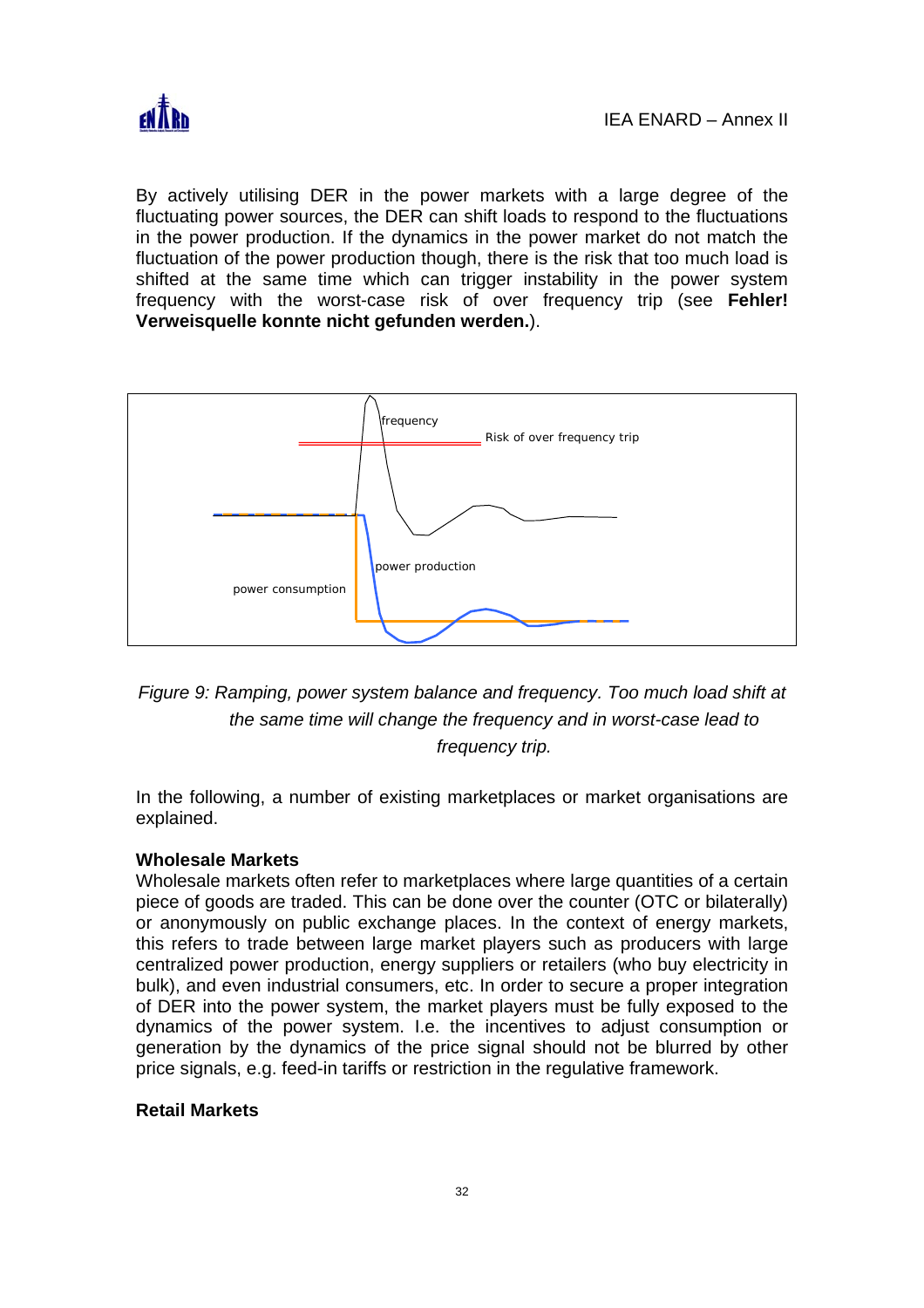

Retail markets refer, in contrast with wholesale markets, to marketplaces where small quantities of a certain good are traded. In the context of energy markets, this refers to the contracts between a retailer or energy supplier and a customer or consumer at for instance household level. The retail market is the link between consumption of electricity and the power system. Retail markets must be designed in order to enable the consumers to react on the signal from the wholesale power market. In the wholesale power market the prices (spot, balance, etc.) will reveal the actual condition of the power system, and hence this price signal must also be visible in the retail market in order for consumption to be in synchronous with the supply side of the power system.

#### **Markets for Power System Balancing**

At the opening or deregulation of the power markets in Europe in the 90'ties, mainly (only) the major power generators supplied the balancing power - and still do. However as the share of DER will increase in the power system, it becomes more important also to integrate these into the balancing market. This is not only important to cope with situations where the gap between forecasted and actual power generation is huge, but also due to the competitive implications of having more than a few suppliers as providers of balancing power.

#### **Markets for Frequency Balancing**

More and more countries have realized that with larger amounts of DG it cannot only be the central power plants that deliver power balancing services. Most of the countries that have realized this have required DG to participate in the stabilization of the system during larger frequency events. But still most system responsible parties (TSOs) are solely responsible to buy power from the large central power plants to do frequency control. Only Denmark has so far opened a market for frequency control. DER and wind power plants can send bids and offer frequency control services in competition with the large central power plants.

#### **3.2.1.4 Markets, not a national challenge**

The question of proper integration of DER and especially RES into the power system is closely linked to the question of integration of national markets into wider regional cross-border markets and further into a European wide market. This work of integration of regional cross-border markets has been initiated by the work of ERGEG in the so-called Regional Initiatives.

As some DER are characterized as non-controllable (e.g. RES-e generation as wind and solar power), power systems with high share of non-controllable generation becomes more dependent of adjacent flexible power systems in order to absorb the power generated and/or to import power in situations with low RESe generation. Therefore in order to support proper management and integration of DER, especially RES-e, the overall system challenge is not of national scope,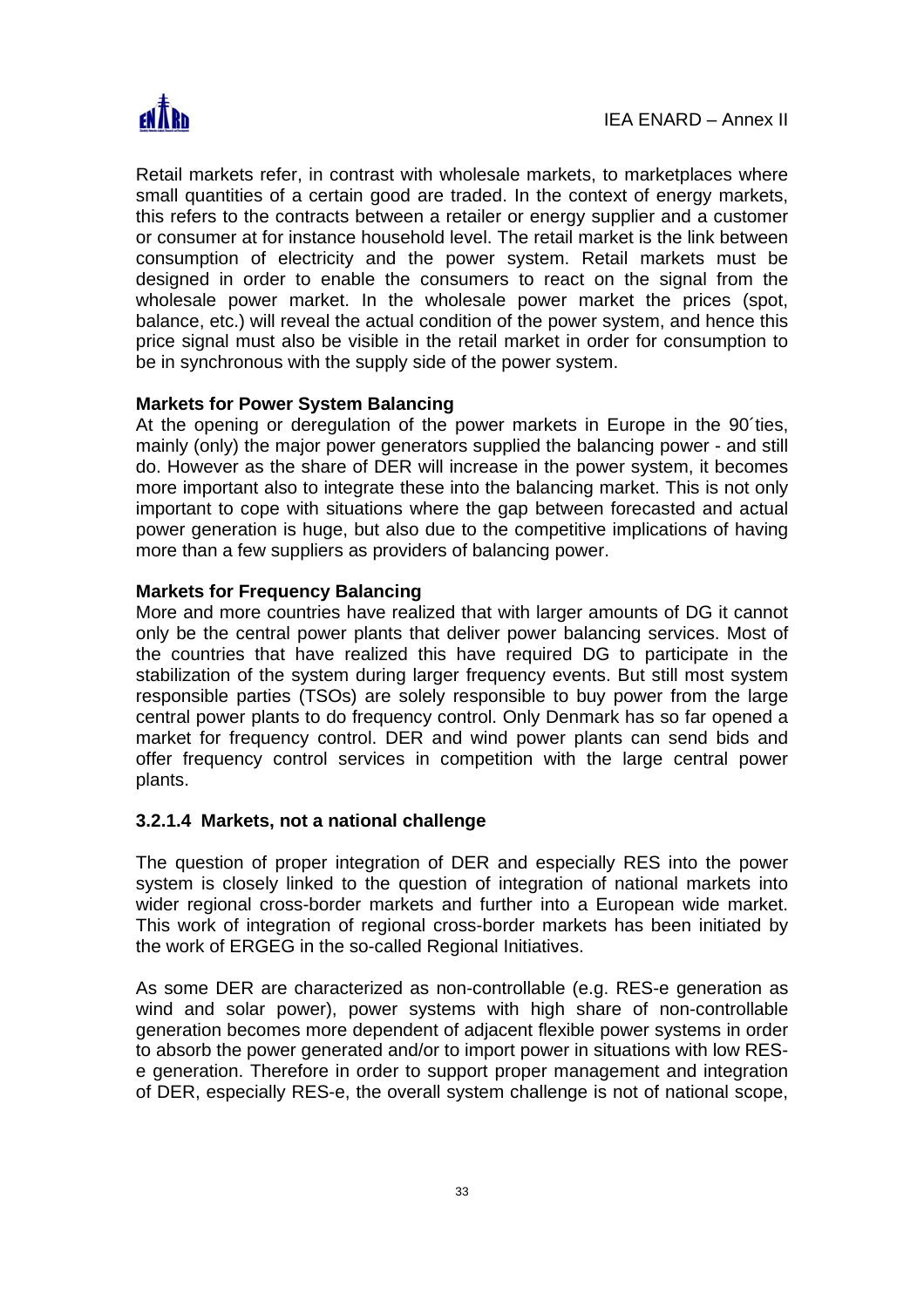

but of supra-national scope, hence the question of integration of national power systems is even more relevant.

The need for cross-border integration raises the two-fold question of physical interconnection between adjacent areas and choice of congestion management to manage "the physics" and other operational constraints between the areas. Lately, the first question is addressed in the report for public consultation by ENTSO-e, Ten-Year Network Development Plan 2010-2020, realized by March  $1<sup>st</sup>$  2010. In this report an assessment of the need for new interconnection is done in order to support the integration of RES-e towards the 2020 goal.

#### **Physical interconnection**

In order to utilise the future huge volume of RES-e generation an increase in existing interconnector capacity is needed in addition to new interconnection of national power systems not currently connected, e.g. UK and Norway.

This is for three partly overlapping reasons:

- The location of RES-e generation is at locations where resources are naturally found and in most situations this is not coincident with the load centres. I.e. often, RES-E are far away from cities with a large concentrated number of consumers.
- The need for balancing power will increase, hence areas with technically capable power and frequency regulating generation will be (further) connected to areas of huge RES-e generation
- Excess supply/demand:
	- o National generation of non-controllable RES-e might in some hours be above the national consumption of electricity, thus in order for a proper utilization of RES-e the excess of generation to national consumption must be exported
	- o In some hours the generation of non-controllable RES-e will be (too) low, hence thermal or hydro backup capacity must be provided. If this capacity is located abroad, interconnection between areas becomes extremely important.

The two last points refer to the ability to exploit the mutual gains from trade of power. This has, however, already been done in the European power system for years, as generation in the national power systems based on e.g. thermal base load plants has been co-ordinated with hydro systems. Since the opening of power markets, this co-ordination has in Scandinavia been done via markets. Before this, bilateral agreements were put in place for this co-ordination task.

In the future, following trends can be expected:

• Mutual gains from power trade will be put in a more pan-European perspective as there will be a need to exchange more power, not only between national power systems, but between large exporting and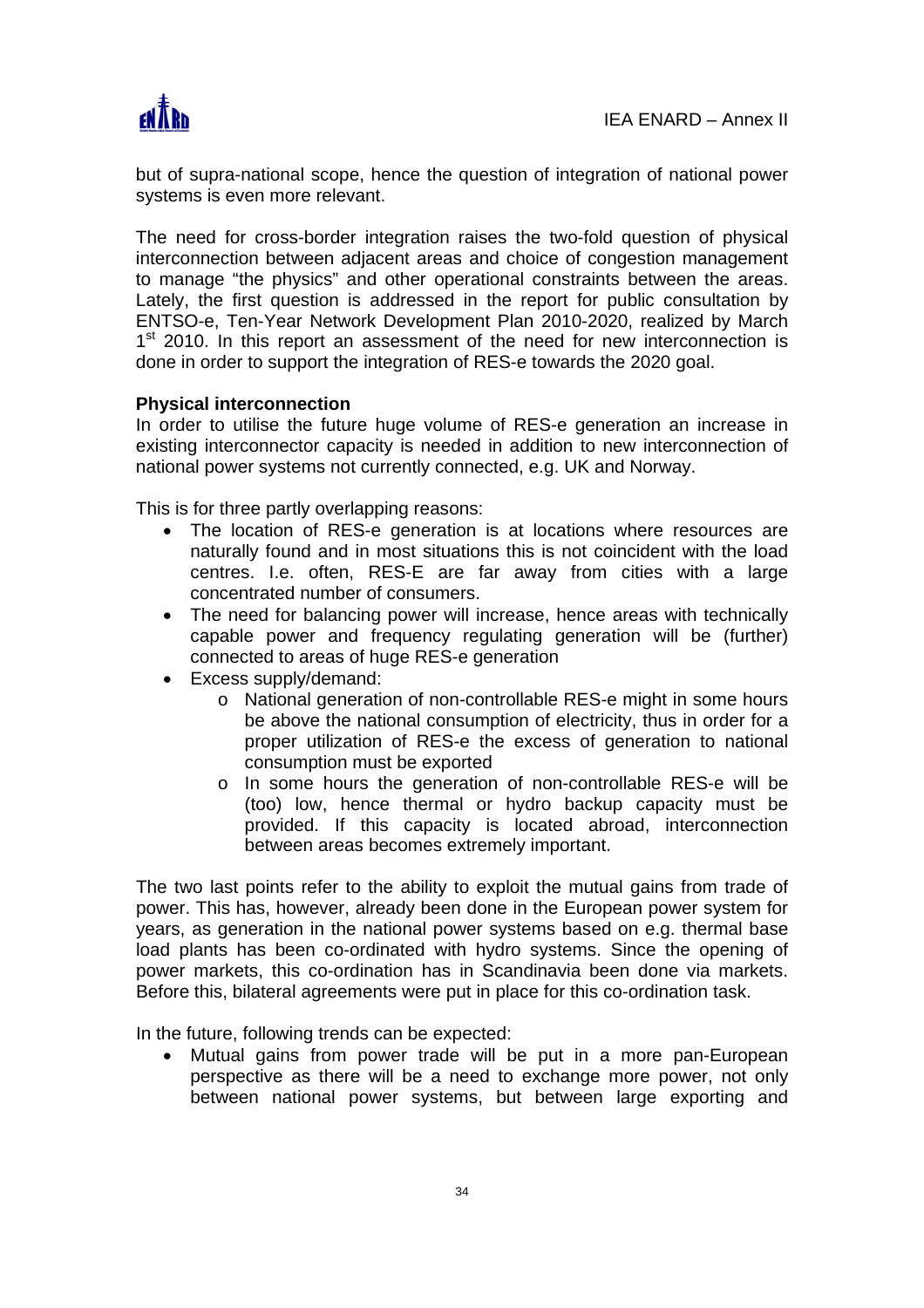

importing areas as, e.g. between North-west Europe and the south-east areas of the Continent.

- North West Europe will be the main wind area with huge amounts of hardto-control and hard-to-predict wind generation with low variable cost.
- Although being difficult to control and mainly due to the low marginal costs of this type of generation (but also due to the zero  $CO<sub>2</sub>$  emission) this wind based generation will for a long time in the future remain in the lower part of a European-wide cost merit order curve. Hence in order to support a system wide socio-economic generation of power, wind generation has to be used in a true marginal cost based power market before thermal power stations are activated.
- In opposite situations, during hours with low wind generation, import of power from areas with hydro/thermal power might be relevant instead of keeping more expensive or CO2-generating national back-up plants ready for generation.
- To support this European-wide least cost (or maximum market profit) coordination of generation, new interconnectors are needed.

#### **Market coupling**

Market coupling - or the variant of market splitting - is by many assessed to be the preferred solution in order to manage the exchange of power on interconnectors, both within and between the European countries.

Market coupling is a method of managing interconnector capacity by trading the access to this capacity simultaneously with the trade of power at a power exchange. This is called implicit auctions as opposed to explicit interconnector transmission capacity auctions. By using market coupling, the trading of interconnector capacity and power simultaneously guarantees that market players with the lowest marginal generation cost and/or consumers with highest willingness to pay get access to the interconnector capacity. This is to be preferred when socio-economic goals are the key drivers.

The relevance of market coupling is revealed especially in situations where the exchange of power causes congestions. In these situations the capacity on interconnectors becomes a scarce resource, and the methods to be used for allocation become very challenging.

As the share of non-controllable DG is expected to increase to higher levels in certain areas and/or countries, this will increase congestions in the power system, leaving the question of congestion management to be even more important than today.

Market coupling as a method is a very suitable way to manage the exchange between the different price areas of Europe simultaneously, due to the implicit trade of interconnector capacity and energy. This will secure that usually power will flow from areas with low marginal costs to areas with higher marginal cost,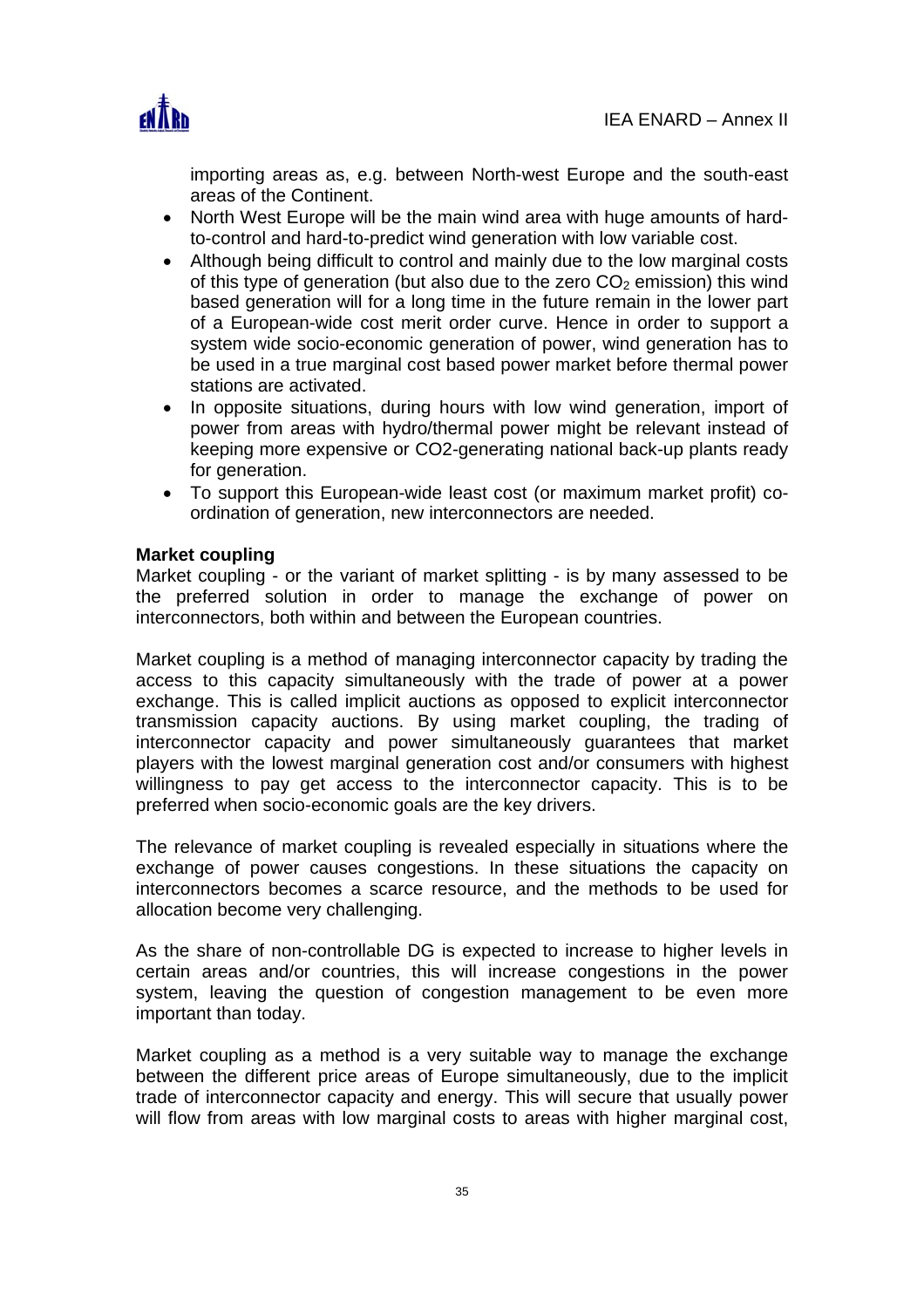

and hereby secure a maximum socio-economic profit. Also, this usually leads to a least cost merit order of the power system supply.

### **Best practises**

Denmark West is well suited for studies of best practice interaction between high levels of non-controllable DG and market coupling, as Denmark West for the last decade has managed the interconnectors towards the Nordic area with market coupling and the share of wind to consumption on average has been around 25% per cent, in some hours approaching 100% of national load or more. Experience shows that high wind generation results in strong exports out of the area.

However:

- Market coupling alone may not secure that the actual exchange will flow from the surplus area to the deficit area when it comes to the actual operation hour and actual wind generation in that hour
- Exchange is based on *forecasted*, not *actual* generation, thus market coupling secures optimal planned utilization of transmission capacity, given the state of knowledge at the time of gate closure at the power exchange (up to 36 hours before operation hour), but cannot take deviations in forecasts into account: Deviations must be managed within intra-day or balancing markets.
- In order ensure cost-optimal utilization of actual generation and take deviations in forecasts into account, integrated balance markets schemes are urgently needed.

One notes of caution have to be raised:

- Day-Ahead market coupling may not be the sole and perfect solution for the use of the entire interconnectors capacity.
- Some specialists raise the point that market coupling as opposed to explicit auctions - tends to decrease the liquidity in the financial hedging markets while this financial hedging practice is important in the whole sale power market.
- Explicit interconnector capacity auctions may attract financial traders, due to possibility for gains, caused by the element of uncertainty of accordance between differences in national spot market prices towards the "right price direction".
- A solution of combining explicit and implicit auctions might be the optimum.

#### **3.2.1.5 Market and the dynamics in the power system**

"The markets must follow the dynamics in the power system as much as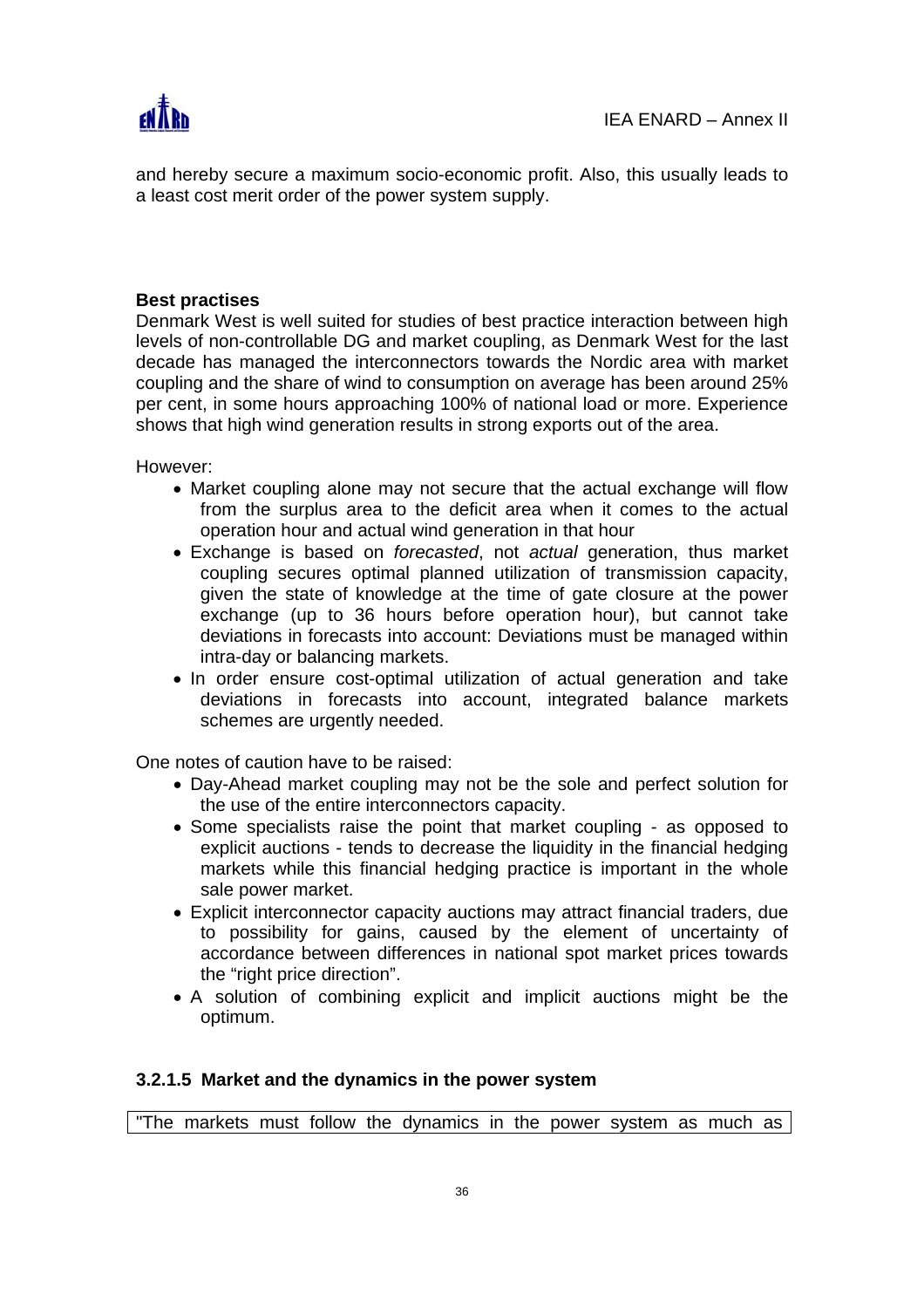

#### possible"

As the share of RES in the power system will increase, so will the dynamics both in terms of technical and market processes. Strong consideration regarding the ability of the current national market designs to be in line with those dynamics must be done.

Time resolution:

- Increase in share of non-controllable DG may increase gradient and time length of power change ramping from one market interval to the next as the impact of DG in the power system will increase with increased share of DG.
- Today's market design with hourly settlement may not be in line with high shares of volatile generation and capacity factors for wind power generators going from 0 to 100 per cent within a single hour, as the controllable generators will only react on between-hourly prices, not on within-hourly dynamics.
- This calls for consideration regarding a higher time resolution (for example 15 minutes or 5 minutes) in the power market design. Best current practice in Europe is currently the UK power system with ½ hourly market settlements.
- Many countries have quarter hour markets for regulating power which could be a natural first aim for the national wholesale and retail markets.

Gate closure:

- The share of non-controllable RES in the power system will increase. Thus the need for accurate forecasting of RES-output increases, if the cost of regulating power to balance the power system for some reason is disproportionate high.
- The current market designs in many countries force the generators (large controllable central power stations but also small non-controllable RES) to forecast generation up to 36 hours ahead of operation.
- This leads to an increased need for access to balancing power. However, forecast of wind generation cannot be very precise more than 5-6 hours ahead (not better than wind predictions)
- Several potential solutions for dealing with the balancing issue could be suggested:
	- 1. Get access to cost-efficient balancing power either by investment in low-cost regulation power generation or by allowing existing generation with low-cost power regulation to participate in the balance market or
	- 2. Invest in interconnectors which provide access to other control areas with generators with the ability to provide low cost balancing power or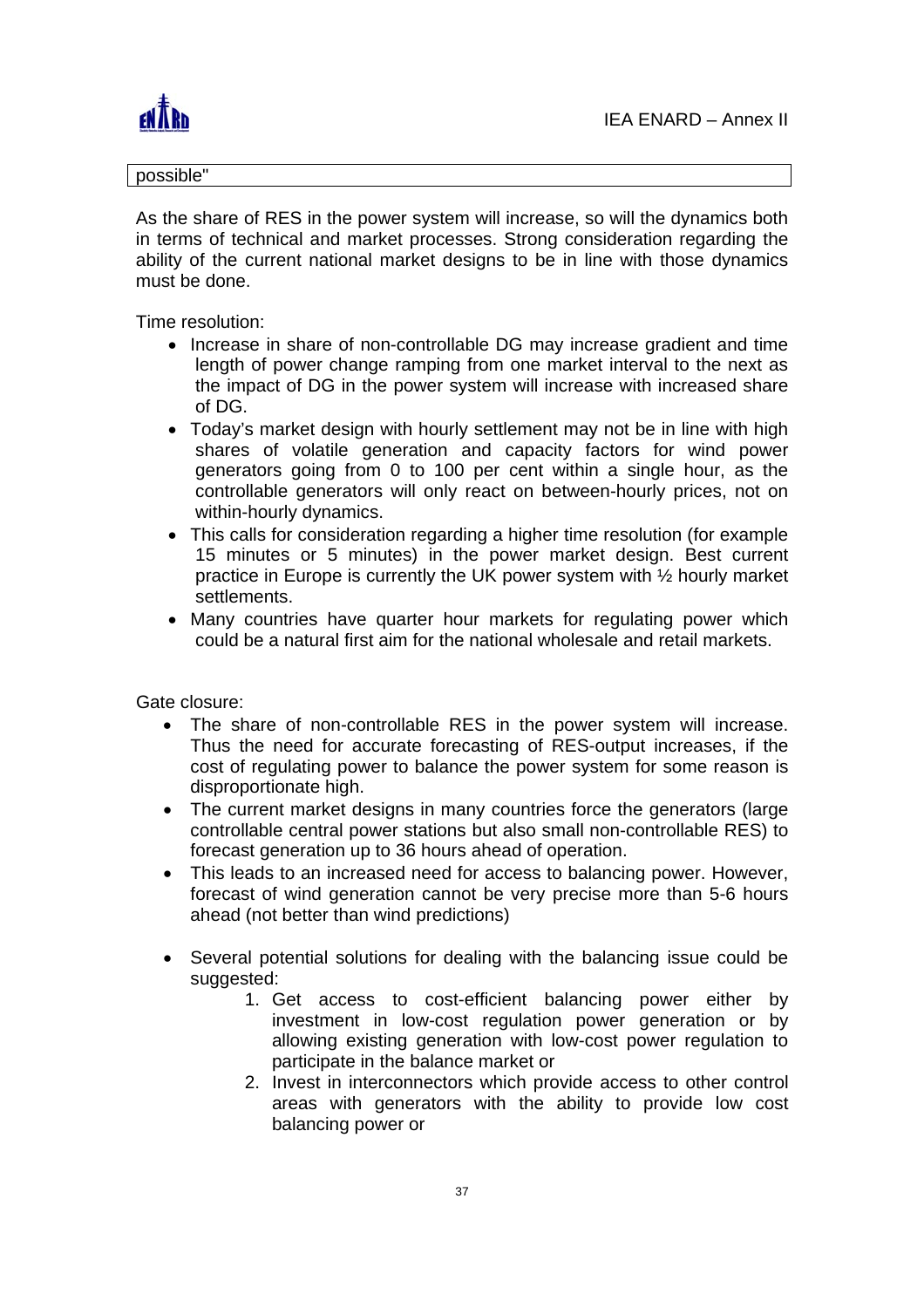

- 3. Reduce the time span between time of gate closure and hour of operation.
- 4. This could be done either by creating rolling gate closure or move the current day-ahead gate closure closer to the operation hour

Which of these options to choose depends on the costs of each solution. Best practice today seems to be in the UK the Betta market place which is designed with rolling hourly gate closure

# **3.2.1.6 Different market needs**

The concrete choice of the market design depends of the generation technologies in the concrete power system, cf. above. As the society asks for more RES in the system, this will lead to a less predictable power supply side. As a consequence the demand side should thus be better managed in order to match the intermittent supply side. Power systems with high shares of volatile and unpredictable power generation may need certain design features to be integrated in the market compared to a system consisting of only base load plants.

However, choice of design within one market area cannot be done without a view to the design in neighbouring areas, as efficient power market can only be developed based on international solutions with close integration of national market areas.

The discussion of market coupling as being the preferred solution or not, also points to this subject. A compatible design of certain elements within the entire market design on both sides of an interconnector can be a prerequisite for implementing market coupling is. Such elements could be:

- 1. The establishment of a trans-national power exchange with the right to manage interconnector capacity simultaneously with the trade of power.
- 2. Price formation designs based on marginal pricing (or price bids)
- 3. Coincident time for gate closure on the power exchange.

When considering the need to change the market design due to an increase of RES and DER, it is also necessary to consider the co-existence of power markets and technical challenges such as the need for peak-shaving due to local congestions or voltage control from DER due to larger fluctuation of power in distribution systems.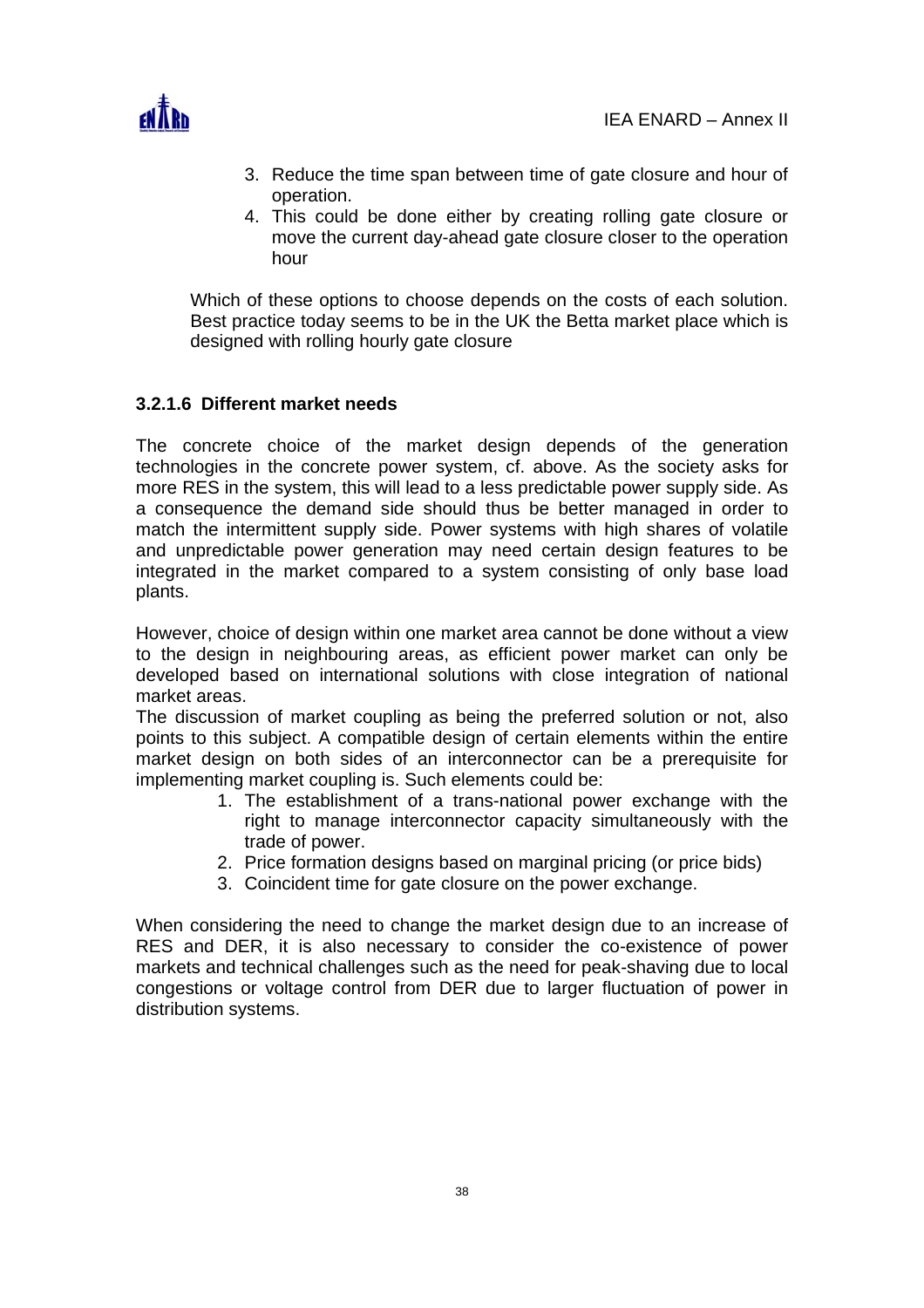

# **3.2.2 Integration of DG/DER in markets**

Today not all markets and national power systems in Europe have a high share of DG and even fewer allow distributed load access (via aggregation business models) to the electricity markets. All countries in Europe, however, have power production connected to the transmission level and large customers on medium and high voltage (MV/HV) being active in the wholesale or retail power markets.

Use of online real-time/hour markets

- Only few consumers and DER in the distribution systems have access to hourly markets.
- No consumers and only few DER have access to/are used in sub-hourly (30 min, 15 min. or 5 minute) markets.

Use of market coupling

- This is currently emerging in Europe.
- Central European regulators wish more integrated markets, ultimately one integrated market in Europe.

# **3.2.2.1 Paradigm shift**

As the share of RES and non-controllable DG will increase in the power system of the investigated countries (and others also) the need for a real integration of DER in the different markets within the power system also increases. This challenge will have impact on the future market design, hence the power system in the different areas are facing a shift in paradigm.

The size of the DER/DG and the extent to which distributed generation participate in the electricity markets vary considerably between the investigated countries. Electricity generation in 2007 as well as distributed generation's share of the total generation in the investigated countries is shown in the figure below. The values represent the historical development in the individual countries and should not necessarily be seen as a result of the current market design, subsidies for renewable energy etc.

| <b>Country</b> |       | <b>Electricity generation in 2007</b> | DG and share of<br>total generation |       |       |            |           |
|----------------|-------|---------------------------------------|-------------------------------------|-------|-------|------------|-----------|
|                | TWh   | <b>Nuclear</b>                        | Thermal                             | Hydro | Wind  | <b>TWh</b> | %         |
| Austria        | 63.8  |                                       | 45%                                 | 55%   | $0\%$ | 6.8        | 11        |
| Belgium        | 84.9  | 54%                                   | 43%                                 | 2%    | 1%    | 1.5        | 2         |
| <b>Denmark</b> | 37.0  |                                       | 81%                                 | $0\%$ | 19%   | 14.2       | 38        |
| Finland        | 77.8  | 29%                                   | 53%                                 | 18%   | $0\%$ | 2.2        | 3         |
| Italy          | 301.4 |                                       | 86%                                 | 13%   | 1%    | <b>NA</b>  | <b>NA</b> |
| Spain          |       |                                       |                                     |       |       |            |           |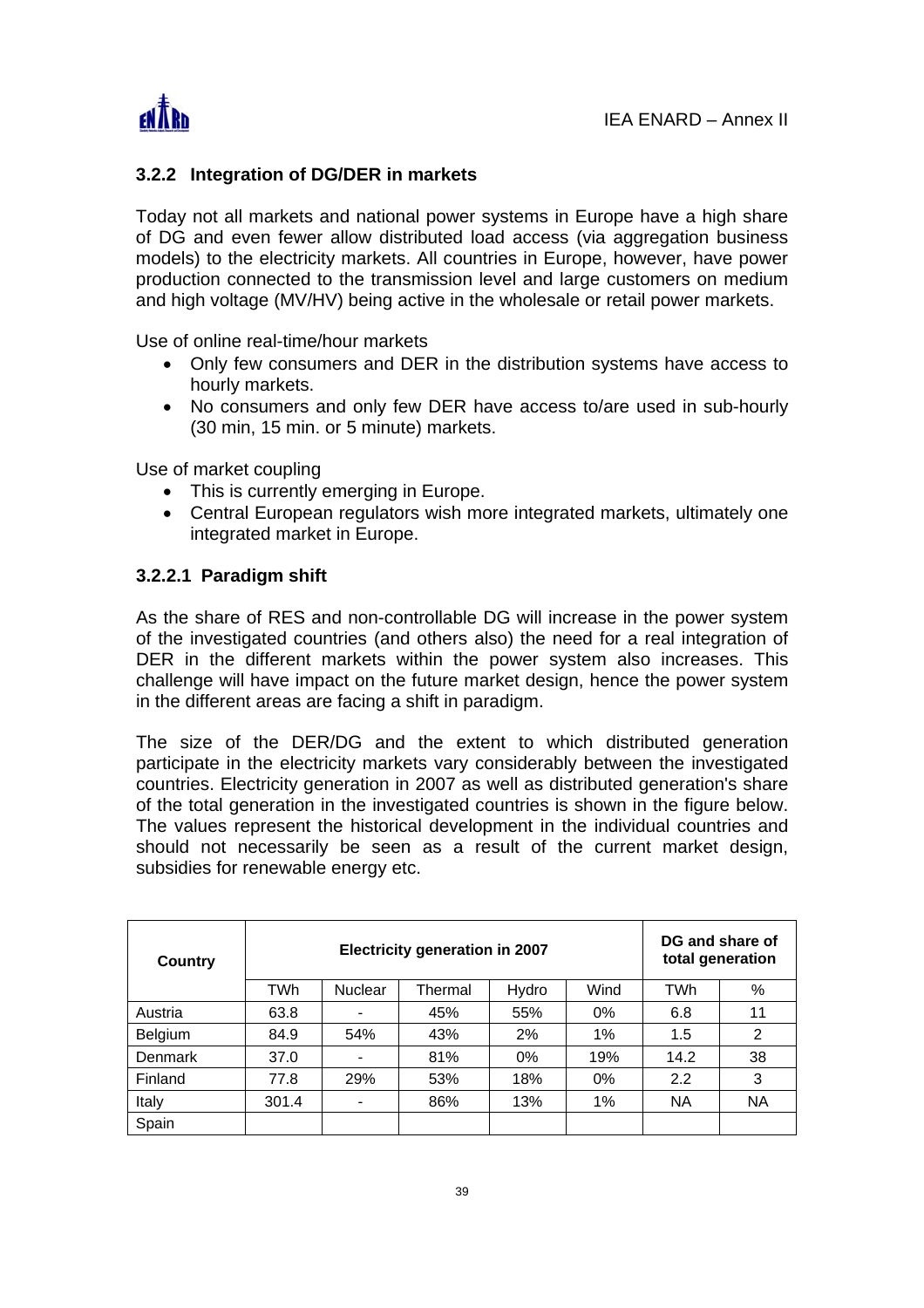

| Sweden               | 145.1 | 44%  | 10% | 45% | 1% | .4  |           |
|----------------------|-------|------|-----|-----|----|-----|-----------|
| Switzerland          | 65.9  | 40%  | 5%  | 55% | 0% | NA  | <b>NA</b> |
| <b>Great Britain</b> | 400   | 16 % | 79% | 1%  | 1% | 50  | 5%        |
| Norway               | 137.4 |      | 1%  | 98% | 1% | 6.2 | ς         |

*Note: Data based on statistics from UCTE and Nordel. Distributed generation is defined as generation connected to the distribution network in BE, DK, GB and IT (< 10 MVA) and < 10 MW in AT, FI and NO. Here DG from SE only involves wind turbines. The values for GB are based on the contribution to this report.* 

#### **Market Access**

Overall four different levels of market access for DG/DER can be detected:

- Power not sold in commercial electricity markets (negative loads/net metering) but consumed by the grid user directly connected to the DER.
- Power sold through a purchase agreement or legal framework (feed in tariff) independent on price signals in the market.
- DG/DER receive some form of subsidy or benefit compared to conventional generation but the generation is regulated based on price signals in the market.
- Same rules as conventional generation (no exceptions).

Generation from small producers such as PV-systems and CHP are in some countries left outside the market: I.e. they are seen as negative (non-controllable) loads (net metering). Net metering is used in Belgium, Denmark and Italy.

#### **DER and Ancillary Services**

In most of the investigated countries it is either not possible for DG/DER to be involved in power system balancing and the markets for ancillary services or the share is practically zero due to the requirements in the market. The units might for instance not have the adequate technical characteristics to provide the services. Ancillary services are typically contracted by the TSO, after a tendering procedure for a period of months up to several years.

Energinet.dk (the Danish TSO) has in the recent years been working to develop the models for buying ancillary services and give access for DG in order to strengthen competition and increase the security of supply in Denmark.

In Denmark, in addition to the spot market, local CHP plants operating on market terms can also take part in the reserve and regulating power market. A daily market for buying manual reserves was introduced by Energinet.dk on 1 February 2007. The market aims at ensuring that resources, such as electricity generation units and electricity consumption that can only be available for individual hours or days, can participate in the market for ancillary services. The daily market also paves the way for ongoing adjustment of reserve purchases to current needs. About 2/3 of Energinet.dk's demand for manual regulating reserves in Western Denmark are provided by local CHP plants.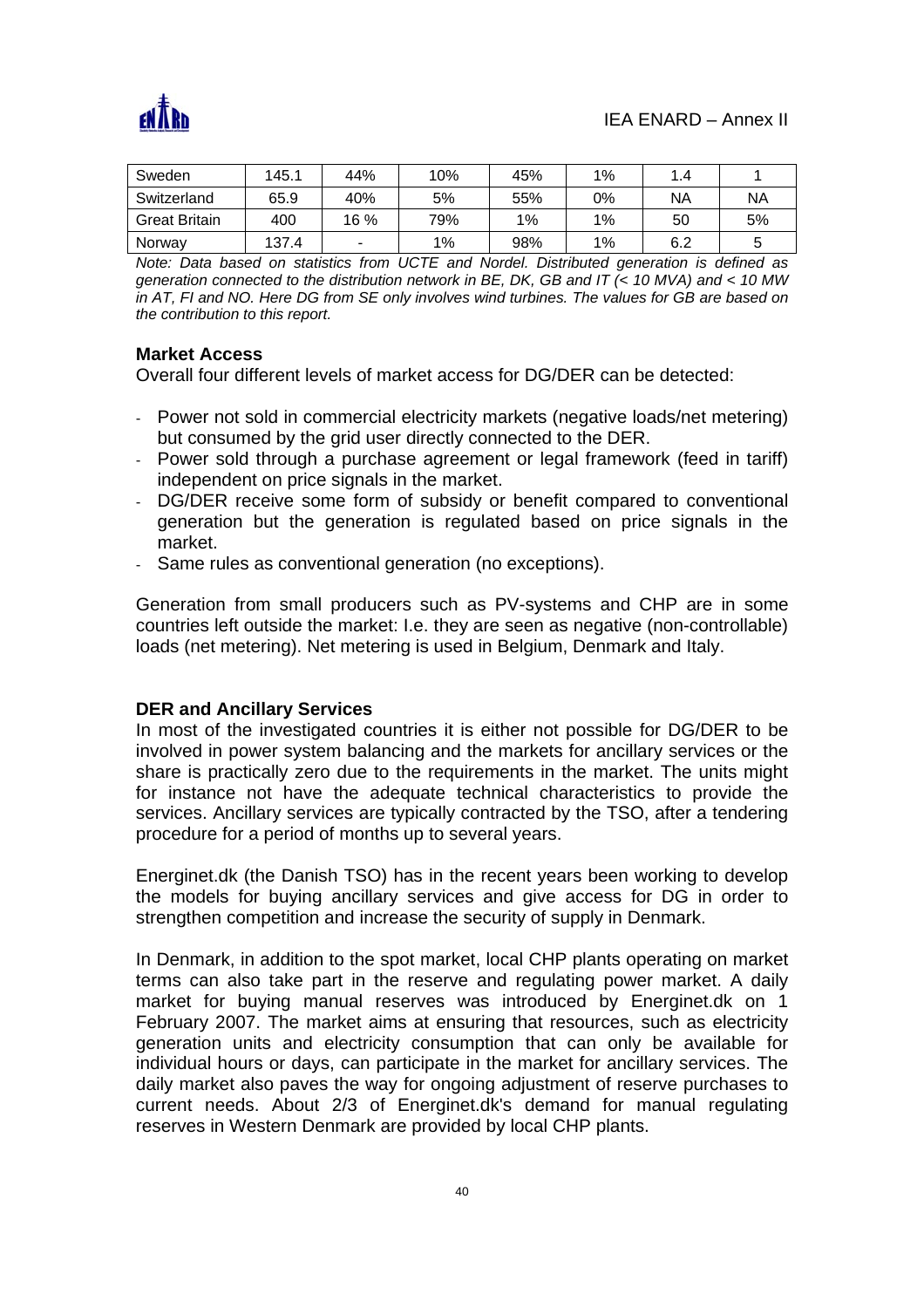

Beginning September 15, 2009 a daily market for power providing frequency reserves has also been introduced in Denmark. Today, local CHP plants are therefore able to cover the entire need for primary regulation in Western Denmark in the winter period. As a consequence it is possible to dispose of the thermal generation from the CHP plants.

# **3.2.2.2 Barriers or incentives**

Barriers for access to the markets places will continue to exist in every power market. However, in order for the DER to participate in the markets on proper conditions, "artificial" barriers must be removed, that is barriers that cannot be justified due to economic, technical, environmental or regulatory reasons.

An example of an artificial economic barrier is a tariff for supplying power to the grid or a tariff for not supplying power (imbalance settlement) that is way above true cost. Artificial technical barriers could be putting up requirements not necessary in order to manage the power system with appropriate level of security.

The removal of these kinds of barriers will provide DER the right incentives to supply services to the markets (leaving aside non-market based incentives initiated by energy policy goals, such as feed-in tariff or quota for renewable energy).

In the contributions from the countries different barriers are mentioned:

- One of the contributing countries notes that for generation from intermittent sources, a high penalty charge applies for energy not supplied when participating in wholesale electricity markets. This penalty charge can be justified if the charge corresponds with the associated costs for the power system of not supplying the power. If, however, that is not the case, this might constitute a barrier.
- Another country states that the development of DG is subject to several laws, rules and regulations, including that every DG unit has to have a contract with a balancing responsible party. Even though the regulator in that country introduced some simplifications for small-scale power generators, the process is still very complicated and may be a barrier to develop and put DG power into the market.

The drawback of keeping these barriers for DER´s might be higher prices on the power or services provided, either due to the fact that these resources with higher costs need to be activated and/or some markets will suffer from lack of competition due to too few suppliers (market power).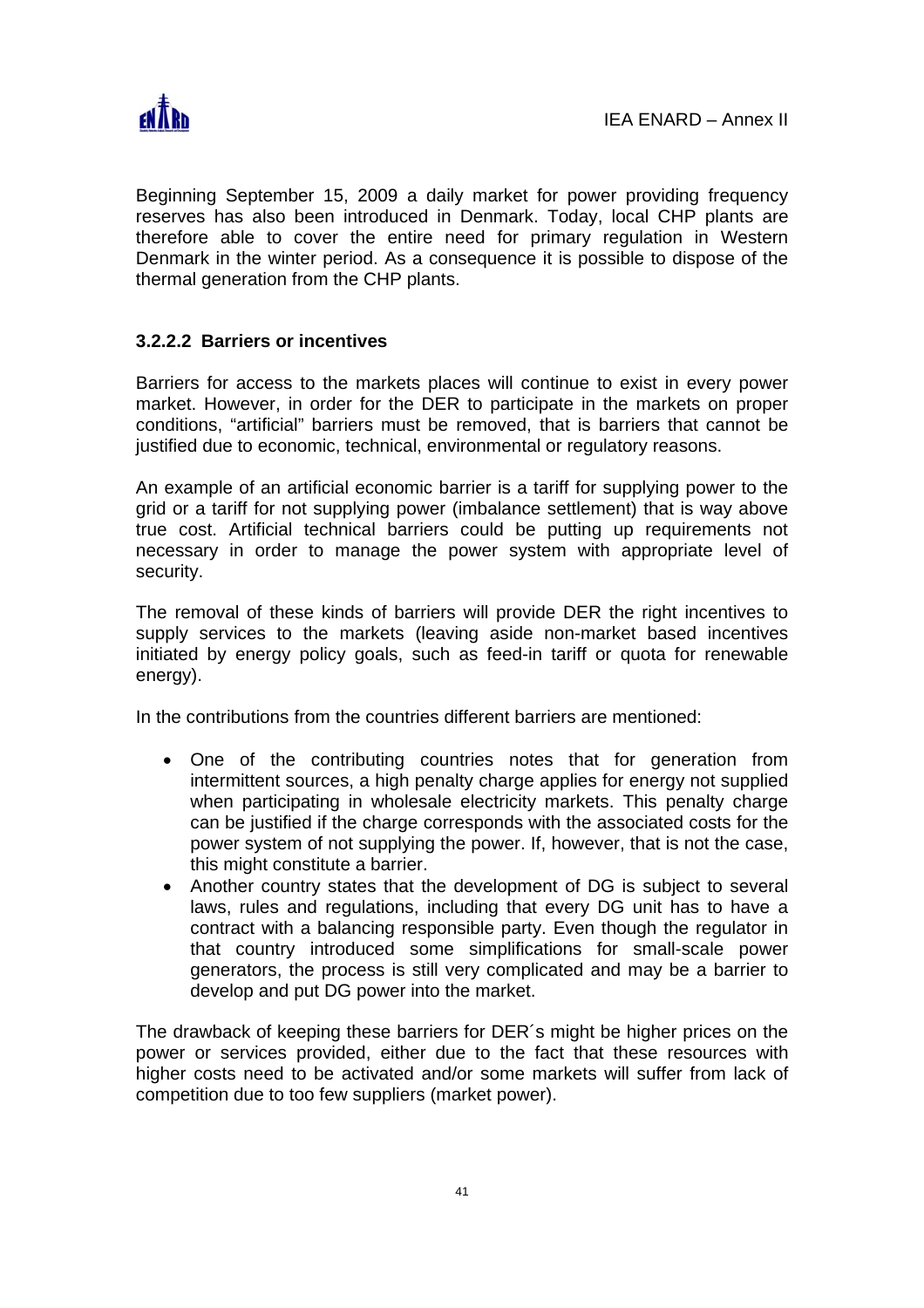

The benefit of integrating DER into the markets is twofold. Firstly, the behavior of every entity (DER´s, large central generators, etc.) in the power system should be in line with the actual state of power system, as they are exposed to the price signals from the markets. Secondly, the need for power and system services may be provided by the entity with the lowest marginal costs.

# **3.2.2.3 Potential**

The potential benefit of proper integration of DER´s into the power system has to be acknowledged. The share of volatile and non-controllable DG's in the power system will increase, hence the need for "tools" with dynamic capabilities will also increase.

The presence of DER´s might represent a potential, not only due to the often low carbon merits of DG, but also due to the potential technical capabilities attributed. And these technical capabilities might be valued in terms of power system balancing, due to often low dynamic capabilities/high costs associated with fast regulation of base load units.

Examples of DER´s are:

- On the demand side large electric water boilers are in principal able to deliver fast response to changes in wind power generation.
- On the supply side, small gas fired units or hydro generators might also be able show steep power ramping gradients.

By taking full advantage of DERs (demand and production) in the power system the need to rely on large fossil base-load power plant for providing regulating power will decrease. This may not only reduce the cost of balancing power as stated above, but it may also help those thermal plants to be more carbon efficient, due to a more stable operation instead of ramping up and down, hence a reduction in fuel consumption.

# **3.2.2.4 Recommendations**

There is a world-wide shared opinion that in order to bring down  $CO<sub>2</sub>$  emissions it is important – among other actions - to encourage and support the development of DER. It might even have positive effects on network operation. For this reason DERs may prove to be an attractive resource for the power system. For this reason TSOs, regulators etc. should pave the way to the markets for these resources. This can be done by removing barriers with an adjustment of the market design or regulatory elements. However, this support shall not be integrated at any price, but only be done if the net-benefit from the adjustments is expected to be positive.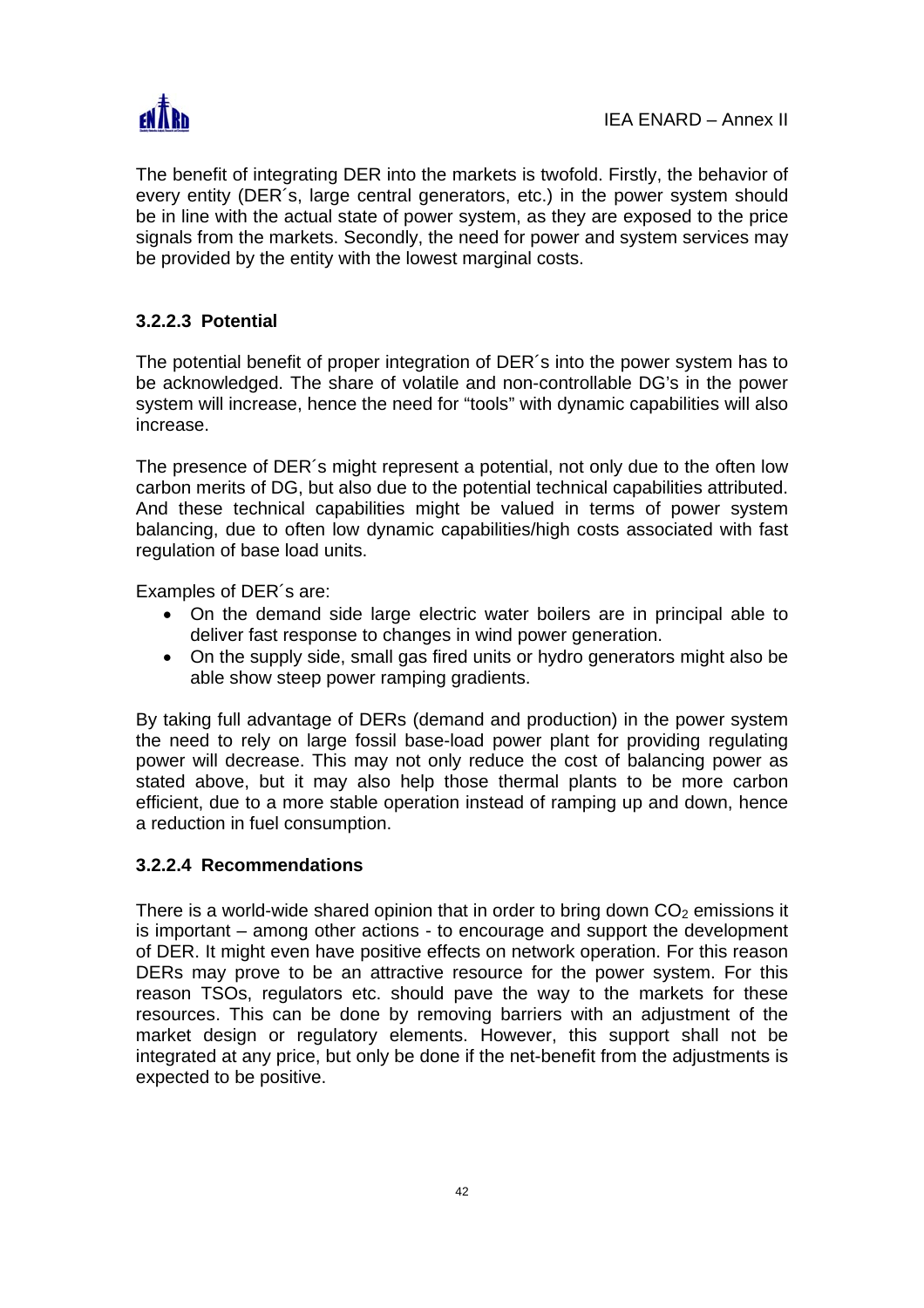

The IEA ENARD Annex II group sees a need for:

- A new power balancing philosophy. Shifting *from the current power system control philosophy, where production follows load – to a future power system where load follows RES*.
- Dynamic markets. The markets have to follow the dynamics in the power system as much as possible
- Local markets to take care of local congestions and needs.
- Increased involvement of consumers in the markets.
- New groups of network customers (small DG and consumers) to share responsibility for power balancing, power quality and utilization of the network capacity.

# **3.2.3 Interdependence of markets and regulation**

In the countries covering this inquiry, DG´s are supported either by feed-in tariffs, green certificates or an investment subsidy. This holds especially for RES-e generation. The support is motivated by the energy policy goals put up in every country (to secure compliance with EU 20-20-20 goals, only relevant for EU Member state countries).

Main points:

- Subsidies are a policy tool and are provided to support RES-e generators as the market price is often not high enough to make these generators profitable
- However, the support of RES-e generation may trigger huge amounts of power to be fed into the power system, leaving the power system with a balancing and stability challenge as these amounts may be above power consumption levels in some hours
- The actual use of financial support mechanisms is today purely national in scope. In a European perspective this means that RES-e generation are not necessarily located in areas where power is mostly needed and/or where input (e.g. wind) is naturally occurring in an efficient manner, but where the financial support of RES-e is favorable.

| Country | Use of<br><b>Aggregator/BRP</b> | <b>Prioritized</b><br>access/ purchase<br>agreement | <b>Market access</b>                                | <b>Subsidy for RES</b> |
|---------|---------------------------------|-----------------------------------------------------|-----------------------------------------------------|------------------------|
| Austria | BRP (balancing<br>zone)         | Only RES                                            | Not directly (must<br>be part of<br>balancing zone) | Feed in tariff         |

*Table 1: The actual use of financial support mechanisms in ENARD Annex II member countries*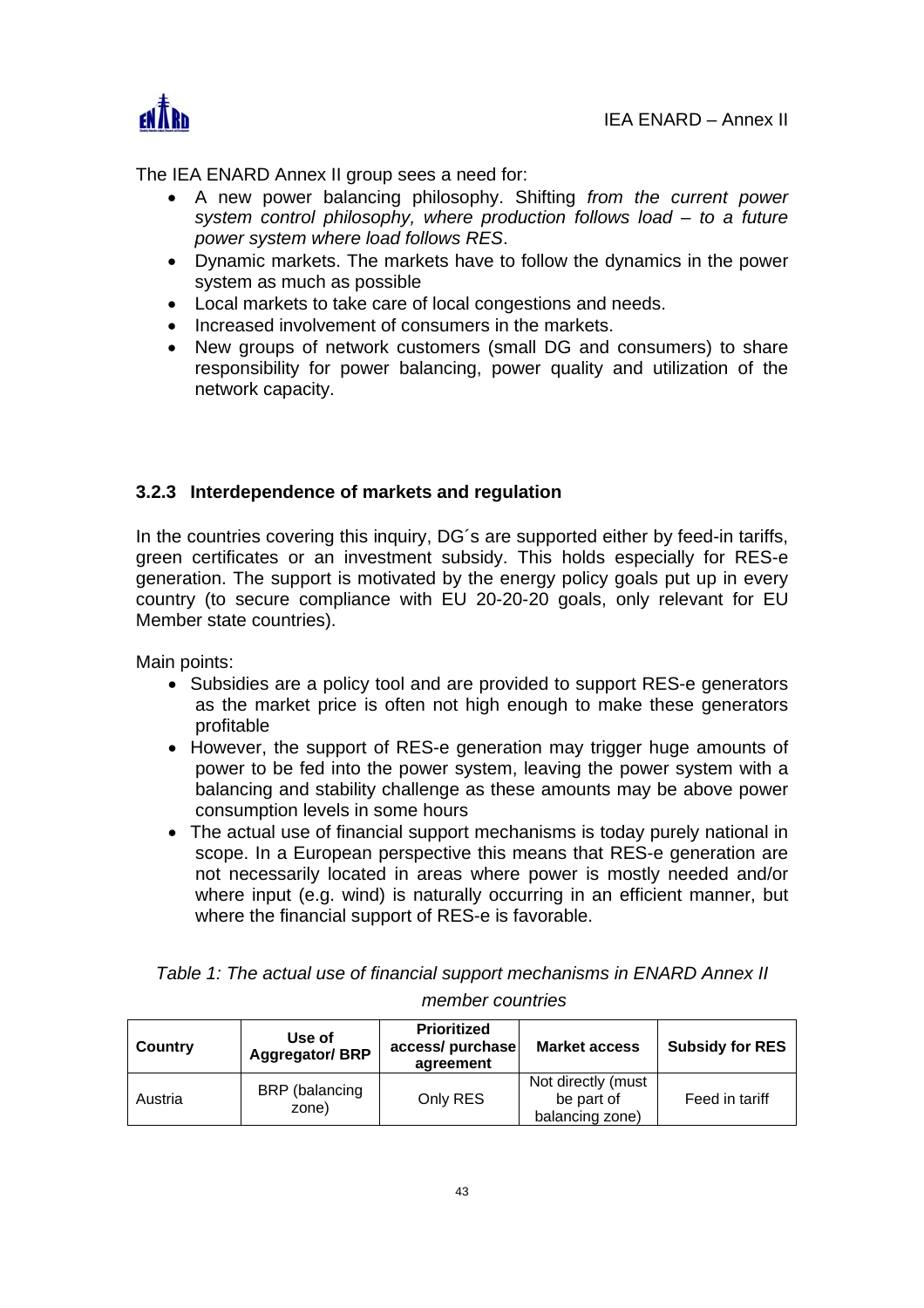

| Belgium              | <b>BRP</b>                                                   | No                                                                                                     | Through BRP                                            | Green certificates<br>for CHP/RES                        |
|----------------------|--------------------------------------------------------------|--------------------------------------------------------------------------------------------------------|--------------------------------------------------------|----------------------------------------------------------|
| Denmark              | <b>BRP</b>                                                   | Small (and old)<br>wind turbines and<br>small CHP units<br>are part of<br>Purchase<br>Obligation (PO). | Through BRP                                            | Fixed subsidy and<br>feed in tariff for<br>PO production |
| Finland              | <b>BRP</b>                                                   | No                                                                                                     | <b>Through BRP</b>                                     | Investment<br>subsidy/tax<br>exemptions                  |
| Italy                | Yes                                                          | Energy off-take<br>agreement/<br>purchase<br>agreement                                                 | Directly or<br>through Energy<br>off-take<br>agreement | Feed in tariff for<br>plants up to 1 MW                  |
| Spain                |                                                              |                                                                                                        |                                                        | Feed in tariff                                           |
| Sweden               | <b>BRP</b>                                                   | <b>No</b>                                                                                              | Through BRP                                            | Investment<br>subsidy/ Green<br>certificates             |
| Switzerland          | Predominantly<br>through a<br>regulated "green<br>power BRP" | Yes (but no<br>critical system<br>issue on national<br>level)                                          | Yes, but very<br>exceptionally<br>used.                | Feed in tariff or<br>green certificates                  |
| <b>Great Britain</b> | <b>BRP</b>                                                   | <b>No</b>                                                                                              | <b>Through BRP</b>                                     | Feed in tariff for<br>$< 5$ MW                           |
| Norway               | <b>BRP</b>                                                   | $<$ 3MW                                                                                                | Through BRP                                            | Investment<br>subsidy for Wind<br>Power                  |

# **3.2.3.1 Mechanism that incentivises production not to over-produce**

The challenge:

- The decision to invest in a RES-e generator and/or to generate power is therefore mainly triggered by the subsidy and not by the power market price.
- Compared to settlement by the power price, a subsidy has a downside in terms of management of the power system.
- In a well designed power market the power price for a given market interval will "tell" if there is excess supply of power – the price will decrease, signaling to generator unit operators to decrease generation and/or to power consumers to increase power consumption (either fully automated and/or manually).
- At every hour (or market interval) the power market price will reflect the actual balance between consumption and generation of power; in peak hours prices are high, and in off-peak prices are low, hence the power price will fluctuate in accordance with the actual power generation and load levels.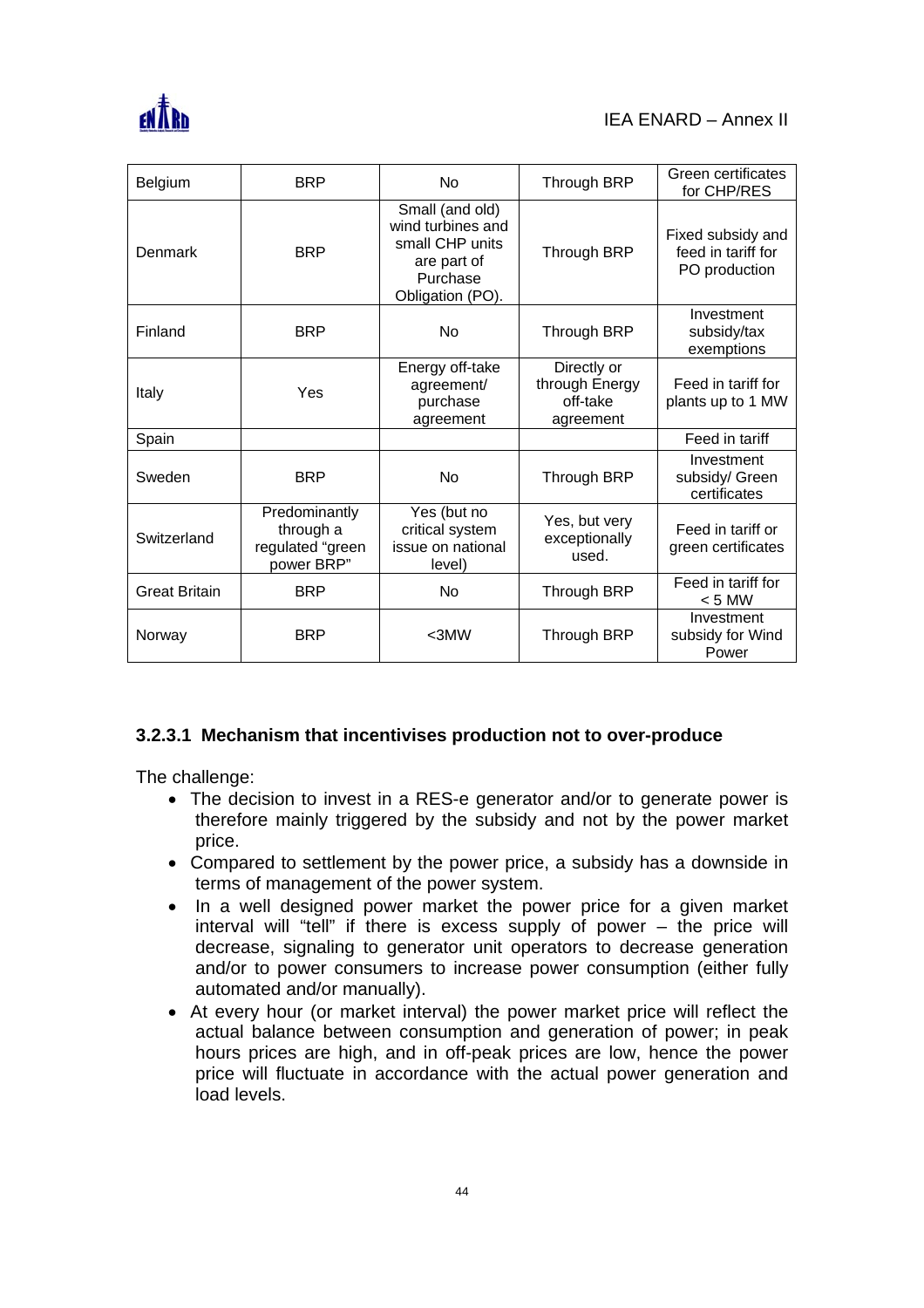

- The variations in power prices are used as an input by the generators in order to make decisions about generation of power and by customers to use electric energy or to wait.
- Most subsidies put in place until now have no sensitivity in accordance with the actual power generation and consumption level for a market interval. The subsidy is a policy decision and is usually a firm payment independent of the state of the power system. Thus investments/generation is triggered by the level of support and not by the actual need for power by the consumers.

#### Example of a challenge:

In many countries wind turbines are supported either by a fixed feed-in tariff or by a premium feed-in tariff. A fixed feed-in tariff is designed as a guaranteed price per kWh of power supplied by the generator. A premium feed-in is a payment in addition to the power market price.

This may trigger investment in large amounts of wind turbines. In some hours these wind turbines might generate more power above actual consumption; hence some of the power needs to be exported (or stored as energy to be released later). In these hours the market price will decrease, maybe close to – or below zero, signaling to an investor that there may be too much capacity within the power system. A feed-in tariff will not provide that signal, hence leaving the investment incentive unabated.

Possible solution:

- RES-e may need support in order to secure the energy policy goals, i.e. low carbon generation of power and decreased dependency of oil and gas. However, the support mechanism should be designed to cope with an economic efficient functioning - and in line with a secure operation of the power system, hence an overall success criteria would be that the support mechanism can cope with the dynamics in the power system.
- At best the support mechanisms must be international in scope and offer the same support independently of RES-e technology.
- This will secure that RES-e generation
	- o is located in appropriate areas and exported to areas with relative deficit of power but still receiving a support due to the RES nature of the power, hence RES-e could be traded across national borders concurrently with the trade of the physical power
	- o with the lowest cost would be installed in the power systems.
- If it is too ambitious to go for that solution, other solutions would be necessary to be realized in a shorter time frame.

Below, possible solutions are listed which are more or less ambitious in scope:

• In addition to the feed-in tariff, a limit in market-bid generation capacity could be put in place. This is what actual happens in Denmark when offshore wind farms are put up for tendering. Before the feed-in tariff is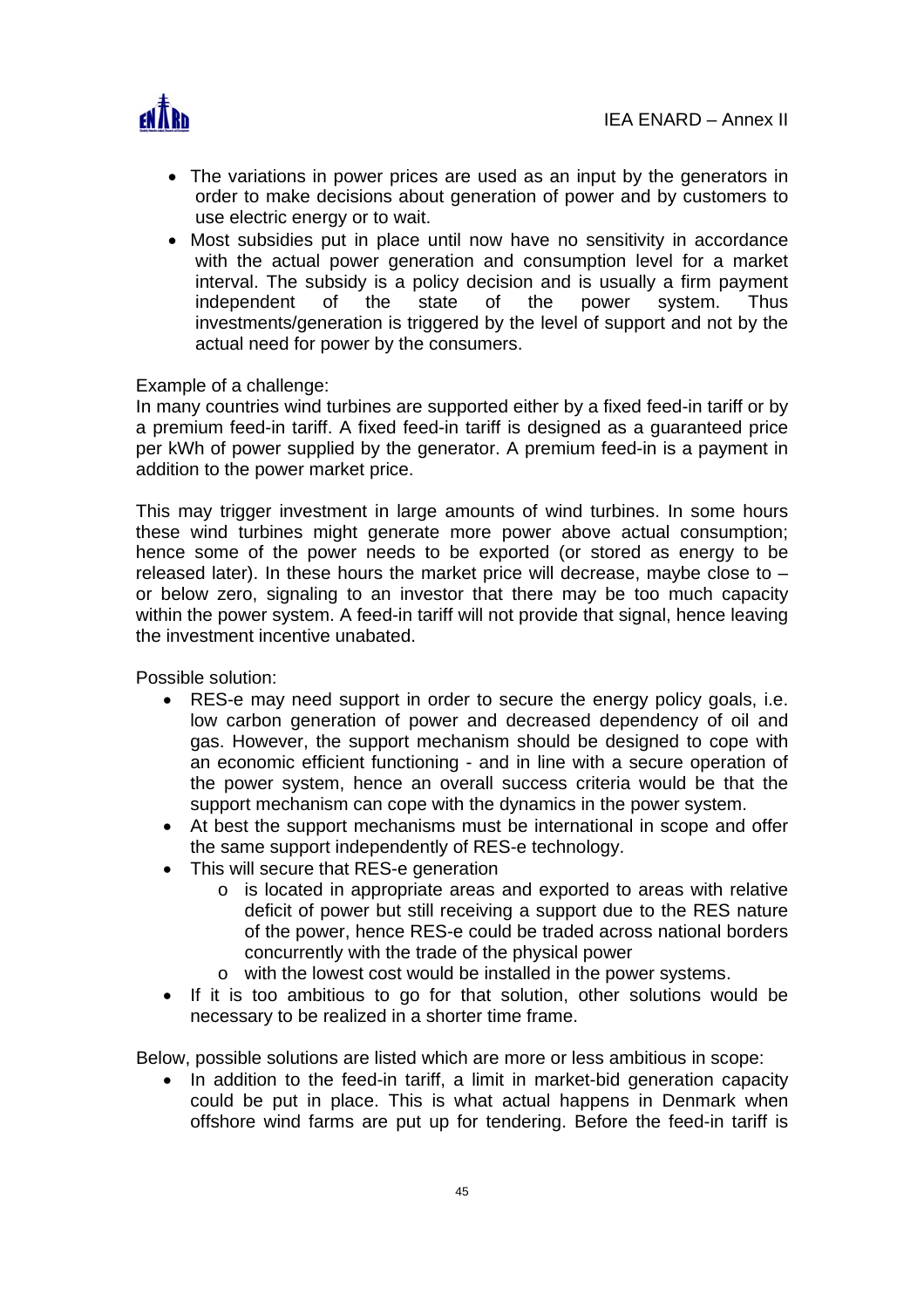

set, the actual capacity of the wind farm is decided. The off-shore wind farms in Denmark are exposed to this mechanism.

- Suspension of the support by feed-in tariff in these hours where the market price drops to zero or below. This will create an incentive not to generate in hours where the value of power is zero (or below). This mechanism has been implemented in a forthcoming off-shore farm in Denmark.
- Instead of feed-in tariffs of investment support, a market for so-called Tradable Green Certificates (TGC) could be considered: A variant of this has been in place for some RES-e technologies in Sweden for some years.
	- o The trade of physical power is separated from the subsidy, which is provided by selling of the certificate in a separate market for certificates.
	- o A certain amount of RES-e power are decided as a share of consumption and if RES-e generation are beyond that level the price of TGC might drop to zero, indicating over-generation of RESe power.

# **3.2.4 Monitoring of markets**

At the moment it seems that feed-in tariffs are the preferred method of supporting massive introduction of RES-e. As this is the case and in order to create a proper balance between the functioning of the power system and support of RES-e, decision makers must be ready to change strategy when a certain level of RES-e generation are reached.

Up to a certain (low) level, RES-e could be supported by feed-in tariff and beyond that level new RES-e generators would be left to settlement by the market price. This strategy would require closer monitoring of the functioning of the power markets in order to decide at what level this should happen and when the level is reached. This could be a role for the TSOs as the TSOs are responsible for the (technical) surveillance of the power system. However, the role of market surveillance differs between the national TSOs, with TSOs in a few countries being responsible for surveillance and design of the power market, but in most countries this is a task of the regulator.

# **3.3 Active network readiness of Annex II member countries**

An overview of the current status of the networks in the Annex II member countries and the readiness of the networks for active network operation can be seen in **Fehler! Verweisquelle konnte nicht gefunden werden.**. The different measures for active network operation considered in this overview, are based on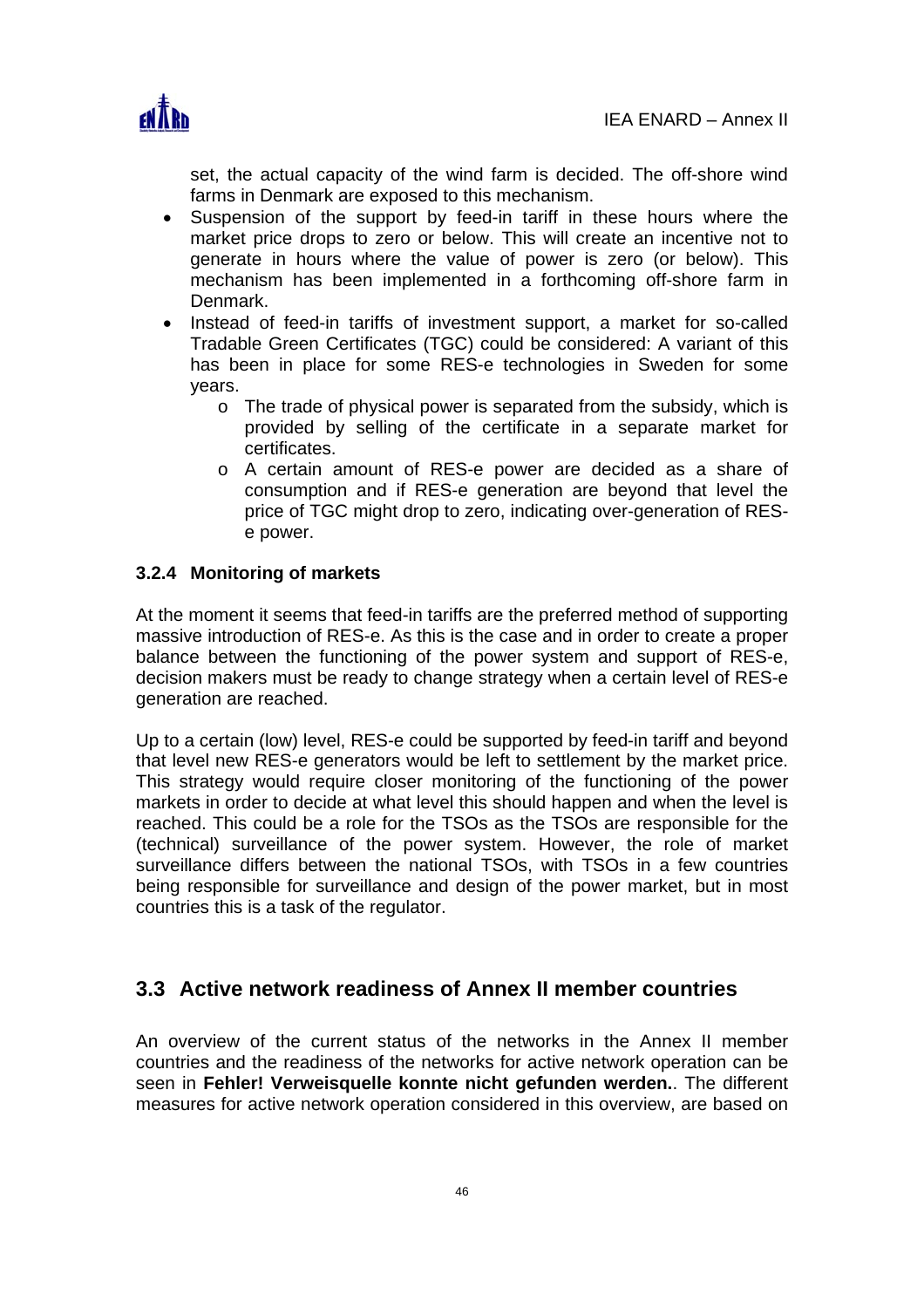

the discussions regarding DG integration on technical, economical and regulatory (grid policy) level.

The measures highlighted in table 1 can divided into four different topics:

- Active Networks (Technical point of view)
- Integration of consumers into network operation (Consumer Involvement)
- Economic measures (Economy)
- Regulatory and grid policy measures

The colour code in table 1 is the following:

| measure not available or used and not expected in future (from current<br>point of view)              |
|-------------------------------------------------------------------------------------------------------|
| measure not available or used but possible alternative for the future (from<br>current point of view) |
| measure partly available or used and expected for the future (from<br>current point of view)          |
| measure available and used                                                                            |
| no information available                                                                              |

The general outcome of Table 2: Active network readiness of Annex II member countries is that currently no ENARD Annex II member country has widely implemented measures for active distribution network operation. The measures are mainly not available but expected for the future or partly available and used (studies and pilots) and expected for the future. Thus there is a lack of practical experiences and best practise examples at the moment.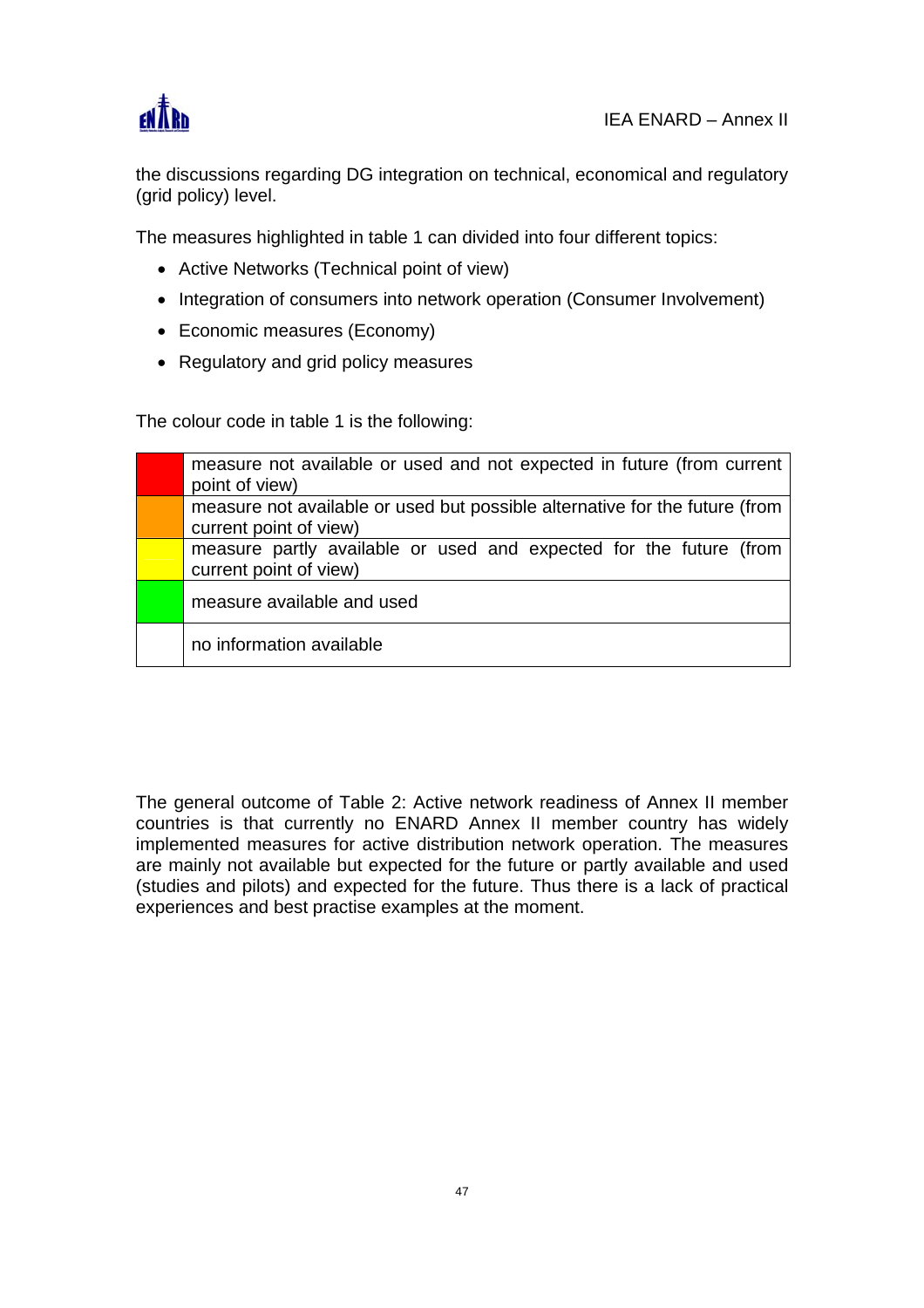

*Table 2: Active network readiness of Annex II member countries*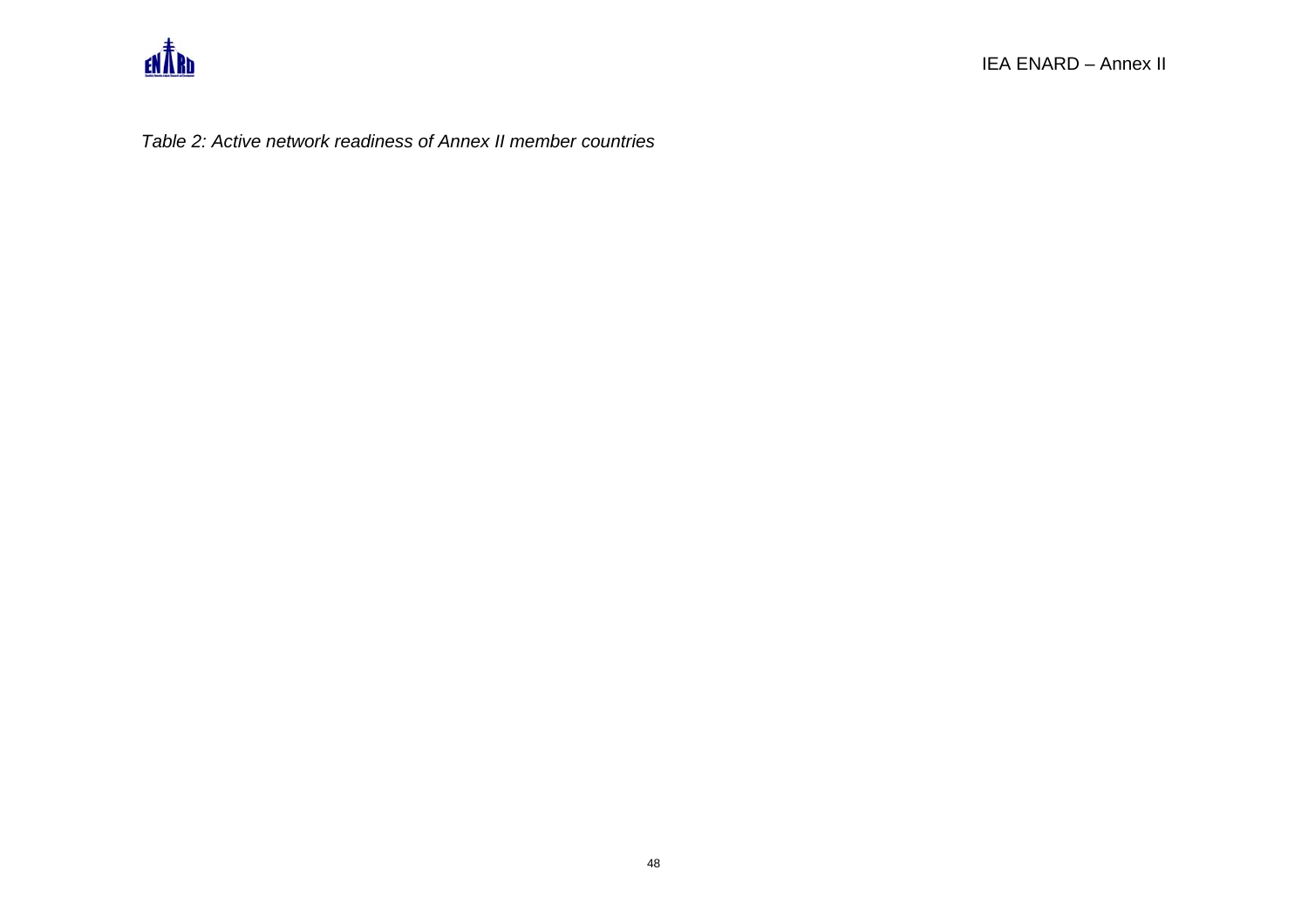|                                         |               | <b>Topic Measures</b>                                                         | Austria                                                                                                                           | Finland                                | Spain                               | Italy                                                                                                      | Switzerland                                                                                                                     | <b>ENARD Annex II Country</b><br>Sweden                                                                              | Norway                               | <b>Denmark</b>                                | <b>UK</b>                                             | <b>Belgium</b>                                                                    | France                                                                      | <b>Description</b>                                                                                                                                                                                 |
|-----------------------------------------|---------------|-------------------------------------------------------------------------------|-----------------------------------------------------------------------------------------------------------------------------------|----------------------------------------|-------------------------------------|------------------------------------------------------------------------------------------------------------|---------------------------------------------------------------------------------------------------------------------------------|----------------------------------------------------------------------------------------------------------------------|--------------------------------------|-----------------------------------------------|-------------------------------------------------------|-----------------------------------------------------------------------------------|-----------------------------------------------------------------------------|----------------------------------------------------------------------------------------------------------------------------------------------------------------------------------------------------|
|                                         |               | Commercial planning and<br>design tools for active<br>distribution network    | <b>Ongoing research</b><br>projects                                                                                               | <b>Ongoing research</b><br>projects    | <b>Ongoing research</b><br>projects | <b>Ongoing research</b><br>projects                                                                        |                                                                                                                                 | Pilots are under<br>evaluation                                                                                       | <b>Ongoing research</b>              | <b>Research</b>                               | None known                                            | ongoing research<br>projects                                                      | <b>Ongoing research</b><br>projects                                         | Are planning and design tools for acitve network operation<br>on commercial bases available?                                                                                                       |
|                                         |               | Distribution automation                                                       | Curently just in HV                                                                                                               | HV. MV                                 | HV, MV                              | HV, MV                                                                                                     | HV, MV                                                                                                                          | HV, MV                                                                                                               | HV                                   | HV, Some MV                                   | HV. MV                                                | HV, some MV                                                                       | HV, MV                                                                      | s there distribution system automation or remote control<br>respectively available?                                                                                                                |
|                                         |               | MV and LV load control                                                        | <b>Ripple</b>                                                                                                                     | Ripple                                 | <b>Ripple</b>                       | no                                                                                                         | Ripple                                                                                                                          | Radio                                                                                                                |                                      | <b>None</b>                                   | Radio                                                 | ripple                                                                            | <b>Ripple (boilers)</b>                                                     | Availabilty and use of load control for network operation<br>aspects in LV and MV networks?                                                                                                        |
|                                         |               | Distribution storage                                                          | None (studies)                                                                                                                    | None                                   | None (studies)                      | <b>None</b>                                                                                                | Some small hydro<br>storage                                                                                                     | Some (hydro)                                                                                                         | Some small hydro<br>storage          | None (studies)                                | <b>Pilots</b>                                         | none (research<br>projects                                                        | None (studies)                                                              | Availabilty and use of storage technologiesI for network<br>operation aspects in Distribution networks?                                                                                            |
|                                         |               | Distribution islanding                                                        | <b>Some during faults</b><br>projects planned                                                                                     | None yet, ongoing<br>pilots            | None (studies)                      | None (studies)                                                                                             | In emergency<br>situation                                                                                                       | <b>None</b>                                                                                                          | Some small hydro<br>storage          | lands during kable<br>maintennce or<br>repair | None                                                  | none (research<br>projects)                                                       | Some (hydro plants<br>in the alps)                                          | Availabilty and use of intendet islanding operation of<br>distribution networks and network areas respectively?                                                                                    |
|                                         | $\frac{a}{2}$ | Dynamic circuit rating on<br>distribution level                               |                                                                                                                                   | <b>None</b>                            | None                                | <b>None</b>                                                                                                | <b>None</b>                                                                                                                     | <b>None</b>                                                                                                          |                                      | <b>None</b>                                   | <b>Pilots</b>                                         | none                                                                              | <b>None</b>                                                                 | Real-time system that calculates, based on measured<br>values, how much power can flow at the moment through a<br>certain distribution line (/ cable)                                              |
| Distribution Network Operation          | (Activ        | Distributed generation constraint<br>schemes                                  | Only by DNO in<br>emergency<br>situation                                                                                          | <b>Possible (studies)</b>              | <b>None</b>                         | <b>Remote tripping by</b><br><b>DNO</b> in emergency<br>situation for<br>previously agreed<br>plants       | <b>Emergency only</b>                                                                                                           | <b>Vone, but DNO has</b><br>never the less<br>rdered down Wind<br>P on Gotland in<br>times of excess of<br>power     | Some                                 | In markets by BRP                             | Some                                                  | not really, some<br>bilateral<br>agreements with<br><b>BRPs</b>                   | <b>None</b>                                                                 | Any mechanism that allows to dynamicly modify by another<br>person than the owner of a distributed generation unit the<br>output power of the distributed generation unit.                         |
|                                         |               | DG participating in voltage<br>control (active and reactive<br>power control) | Possible (studies<br>sometimes fixed<br>set points                                                                                | Possible (studies)                     | Yes (power factor                   | None (studies)                                                                                             | <b>None</b>                                                                                                                     | Some (hydro)                                                                                                         | <b>Some</b>                          | Some, but not<br>online                       | Dependent on size                                     | none (research<br>projects)                                                       | None (but to be<br>mplemented withir<br>a couple of years'                  | Are distributed generation units participating on voltage<br>control on distribution network level?                                                                                                |
|                                         |               | Feedback voltage control                                                      | <b>Possible (studies)</b>                                                                                                         | some<br>line drop<br>compensation      | <b>None</b>                         | "Current<br>compound" control<br>in OLTC in HV/MV<br>substations                                           | <b>No</b>                                                                                                                       | <b>No</b>                                                                                                            | <b>Ongoing research</b>              | Studies + demo                                | HV, MV, load-<br>based                                | HV/MV + research                                                                  | some<br>line drop<br>compensation                                           | Distribution voltage control based on feedback of current<br>line drop compensation) or voltage measurements in the<br>hetwork                                                                     |
| s for Acitye                            |               | Information and Communication<br>Technologies in distribution<br>networks     | Partly at MV level<br>but not for DER                                                                                             | On MV and also o<br>LV level           | <b>Studies</b>                      | <b>Some</b>                                                                                                | There are some<br>test projects                                                                                                 | <b>Pilots yes</b>                                                                                                    | Some                                 | MV grid, not with<br><b>DER</b>               | For active<br>networks, not for<br><b>Smart Grids</b> | HV/MV, emerging<br>test projects                                                  | <b>Advanced Control</b><br><b>System</b><br>plemented in M\                 | Is in distribution grids already information and<br>communication technology available for using it in context of<br>active network operation?                                                     |
|                                         |               | AMR with bidirectional<br>communication                                       | <b>Ongoing pilot</b><br>projects                                                                                                  | Rapidly increasing                     |                                     | <b>Some</b>                                                                                                | arge independent<br>consumers are<br>already equipped<br>with AMR devices                                                       | All consumers<br>hidirectional som<br>biderectional                                                                  | <b>Increasing</b>                    | Some emerging                                 | Domestic by 2020                                      | emerging                                                                          | <b>Ongoing pilot</b><br>projects                                            | Widely used Automated Metering with bidirectional<br>communication at end user level                                                                                                               |
| Current Status of Me                    | £             | Hourly or more often remote<br>neter reading                                  | <b>Projects ongoing</b>                                                                                                           | Large customers<br>maller increasing   | All consumers by<br>2018            | All MV consumers<br>LV 95% by 2011                                                                         | arge independent<br>consumers are<br>already equipped<br>with AMR devices                                                       | for all HV<br>consumers                                                                                              | > 100 MWh all by<br>2016             | All >100.000<br>kWh/year + more               | 100kW, Domestio<br>by 2020                            | $>100$ kVA                                                                        | MV customers +<br>some LV                                                   | Is meter reading in short time intervalls (less then 1 hour)<br>available?                                                                                                                         |
|                                         |               | Remote disconnect                                                             | Mainly in MV in<br>emergency case                                                                                                 | <b>Increasing</b> with<br>smart meters | All consumers by<br>2018            | For contract<br>management<br>purposes only                                                                | Some consumers                                                                                                                  | <b>No</b>                                                                                                            | Some loads, DER<br>in emergency      | <b>Studies</b>                                | ndustrial, througl<br>connection<br>agreemer          | no                                                                                | <b>None</b>                                                                 | Is remote disconnection of loads by distribution network<br>operators used?                                                                                                                        |
| System Integration in Distribution Netw | ÷.<br>8       | Demand side management<br>demand response, load control)                      | <b>Studies</b>                                                                                                                    | <b>Studies</b>                         | <b>Studies</b>                      | <b>Studies</b>                                                                                             | No (only load<br>shedding in<br>emergency<br>situations)                                                                        | es and No recent<br>(Febr 2010) price<br>0 folded for certain<br>hours and energy<br>intense industries<br>shut down | <b>Pilots and research</b>           | <b>Studies</b>                                | Major energy users                                    | research test<br>projects                                                         | <b>Major energy users</b><br>not the<br>responsability of the<br><b>DNO</b> | Are demand side management measures iike demand<br>response and load shifting used in a wide range?                                                                                                |
|                                         |               | Supplier freedom                                                              |                                                                                                                                   | Free choice                            | Free choice                         | Yes                                                                                                        | Only for customers<br>with a yearly<br>onsumption > 100<br>MWI                                                                  | free choice for all                                                                                                  |                                      |                                               | Free choice                                           | Free choice                                                                       | Free choice                                                                 | Is a free choice of energy supplier on distribution system<br>level available?                                                                                                                     |
|                                         |               | Community energy trading                                                      |                                                                                                                                   |                                        |                                     |                                                                                                            | no                                                                                                                              |                                                                                                                      |                                      |                                               | <b>None</b>                                           | no                                                                                | <b>None</b>                                                                 | Is energy trading within a regional community possible?                                                                                                                                            |
| <b>SC</b>                               |               | Reserve services managed by<br>third parties                                  |                                                                                                                                   | <b>None</b>                            | <b>None</b>                         | no                                                                                                         | no                                                                                                                              | no                                                                                                                   | Some                                 | Some                                          | <b>Some</b>                                           | no, plans to<br>investigate                                                       | <b>None</b>                                                                 | Commercial entities sell reactive power and ancillary<br>services from multiple providers or generators. (Currently it is<br>usually handled directly between TSO and generation unit<br>operator) |
|                                         |               | dynamic energy price at<br>distribution system level                          |                                                                                                                                   | None                                   |                                     |                                                                                                            |                                                                                                                                 | <b>HV</b> consumers                                                                                                  | Can be chosen                        | <b>Studies</b>                                |                                                       | no, research<br>projects                                                          | for major<br>consumer?                                                      | Are dynamic electricity prices for consumers available ?                                                                                                                                           |
|                                         |               | dynamic network tarrifs at<br>distribution system level                       |                                                                                                                                   | <b>Studies</b>                         | None                                |                                                                                                            | no                                                                                                                              | no                                                                                                                   | DG has to pay for<br>variable losses | <b>Studies</b>                                | <b>None</b>                                           | no, research<br>projects                                                          | None                                                                        | Are dynamic network tariffs for consumers available ?                                                                                                                                              |
|                                         | $E$ or        | ixed tarrifs for DER                                                          | or green electrici                                                                                                                | <b>Planned (2011)</b>                  | Feed in tariffs                     | Various regimes<br>depending on the<br>source (feed-in<br>tariffs for<br>renewables) and<br>size of plants | For new renewable<br>energy generation                                                                                          | no                                                                                                                   | local agreement<br>with DNO <3 MW    | Small RES                                     | :5MW, fixed for 25<br>vears                           | <b>TGC</b> but artificial<br>ed in as for som<br>technologies<br>quaranteed price | Yes (wind PV<br>CHP, waste,<br>omass, biogas.                               | Are the fixed feed in tariffs for DER available in the country?                                                                                                                                    |
|                                         |               | Market tarrifs for DER                                                        | yes (for example<br>PV plants which are<br>not in the fixed tariff<br>(the amount of fixed<br>ariff for PV devices<br>has a cap)) |                                        | <b>Yes</b>                          | Aggregators for<br>smaller units                                                                           | yes (for example<br>V plants which are<br>not in the fixed tariff<br>the amount of fixed<br>ariff for PV devices<br>has a cap)) | yes but also<br>supporting<br>schemes                                                                                | >3MW                                 |                                               | Aggregators for<br>smaller units                      | ves. for > 10kVA<br>and no net<br>metering: contract<br>with supplier             | Mainly for CHP                                                              | Are market tariffs for Distributed Energy Resources used?                                                                                                                                          |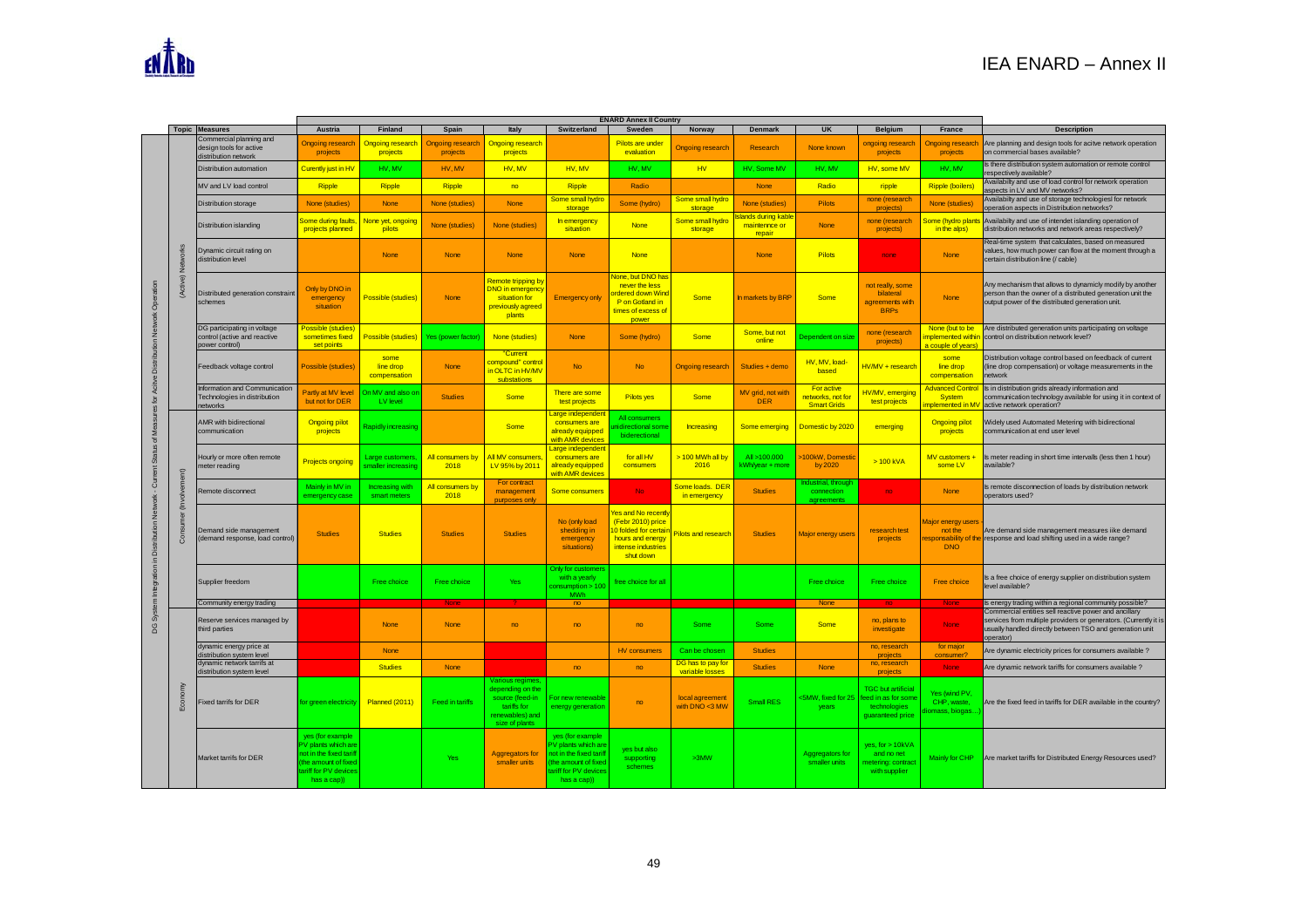

|          | Unbundeled DNO                                                                      | Yes if less then<br>100000 costumers<br>above vertical<br>integration is<br>possible |             | <b>Yes</b>                       | Yes     | yes (bookkeeping)                                                                                                            | yes.     |                                              | <b>By law</b>                          | Regional<br>monopolies<br>separate from<br>suppliers | <b>yes</b>                                                                                             | Yes (subsidiary)             | $\vert$ is the distribution system operator ubundeled?                                                                               |
|----------|-------------------------------------------------------------------------------------|--------------------------------------------------------------------------------------|-------------|----------------------------------|---------|------------------------------------------------------------------------------------------------------------------------------|----------|----------------------------------------------|----------------------------------------|------------------------------------------------------|--------------------------------------------------------------------------------------------------------|------------------------------|--------------------------------------------------------------------------------------------------------------------------------------|
|          | DG Integration incentives for<br><b>DNOs</b>                                        | Curently no<br>incentives                                                            | <b>No</b>   | Curently no<br><i>incentives</i> | no.     | no                                                                                                                           | no       |                                              | Yes, but still some<br><b>barriers</b> | Capacity incentives                                  | no                                                                                                     | Obligation, no<br>incentives | Are there any incentives for DNOs concerning DG system<br>integration (i.e. additional income for each kW installed DG<br>capacity)? |
|          | DG Integration incentives to<br>participate in markets                              | partly profitable                                                                    | <b>No</b>   | by means of tarif                | no      | no                                                                                                                           | no       | possible for all<br>>3MW must<br>participate | Possible for all.<br>Mandatory >5MW    |                                                      | <b>TGC</b>                                                                                             | <b>No</b>                    | Are there any incentives for DG to participate in markets?<br>Maybe it is more profitable.                                           |
| $\alpha$ | DG Integration incentives for<br>TSO power system balancing                         | <b>Ongoing research</b><br>projects                                                  | <b>None</b> | <b>None</b>                      | no      | The concept of the<br>"virtual power plant"<br>is mentioned in the<br>grid rules<br>documents but it is<br>not used nowadays | no       |                                              | Possible for all<br>through BRP        | Unknown                                              | no                                                                                                     | Dispachable install.         | How well or how ready are DG used for Power System<br>Balancing - manual reserves, automatic reserves, frequence<br>reserves?        |
|          | National markets are coupled<br>with neighbouring market areas                      |                                                                                      | Nordpool    | <b>MIBEL</b>                     | no      | no                                                                                                                           | Nordpool | Nordpool                                     | Nordpool + DE                          | No coupling                                          | BELPEX (BE) +<br>Powernext (FRA) +<br>APX (NL), plans for<br>coupling with<br>Germany and<br>Luxemburg | No coupling                  | How well or how ready are national markets to be coupled<br>implicitly with neighbouring markets (not auctioned)?                    |
|          | National markets are ready for<br>real-time markets (1-5 minute<br>price intervals) |                                                                                      |             | <b>None</b>                      | unknown | no                                                                                                                           |          |                                              |                                        | Unknown                                              | not yet                                                                                                | <b>None</b>                  | How well or how ready are national markets to shift to real-<br>time markets (1-5 minute price intervals)?                           |
|          | <b>Active Network Readiness Level</b>                                               |                                                                                      |             |                                  |         |                                                                                                                              |          |                                              |                                        |                                                      |                                                                                                        |                              | Genaral Status of Active Networks in the different countries                                                                         |

|        | ** point of view,<br>n curron-<br>------<br>and not |
|--------|-----------------------------------------------------|
|        | ive for the future (from current point of view)     |
|        | . About Automa Henne, .<br>for the norm of views    |
|        |                                                     |
| unknow |                                                     |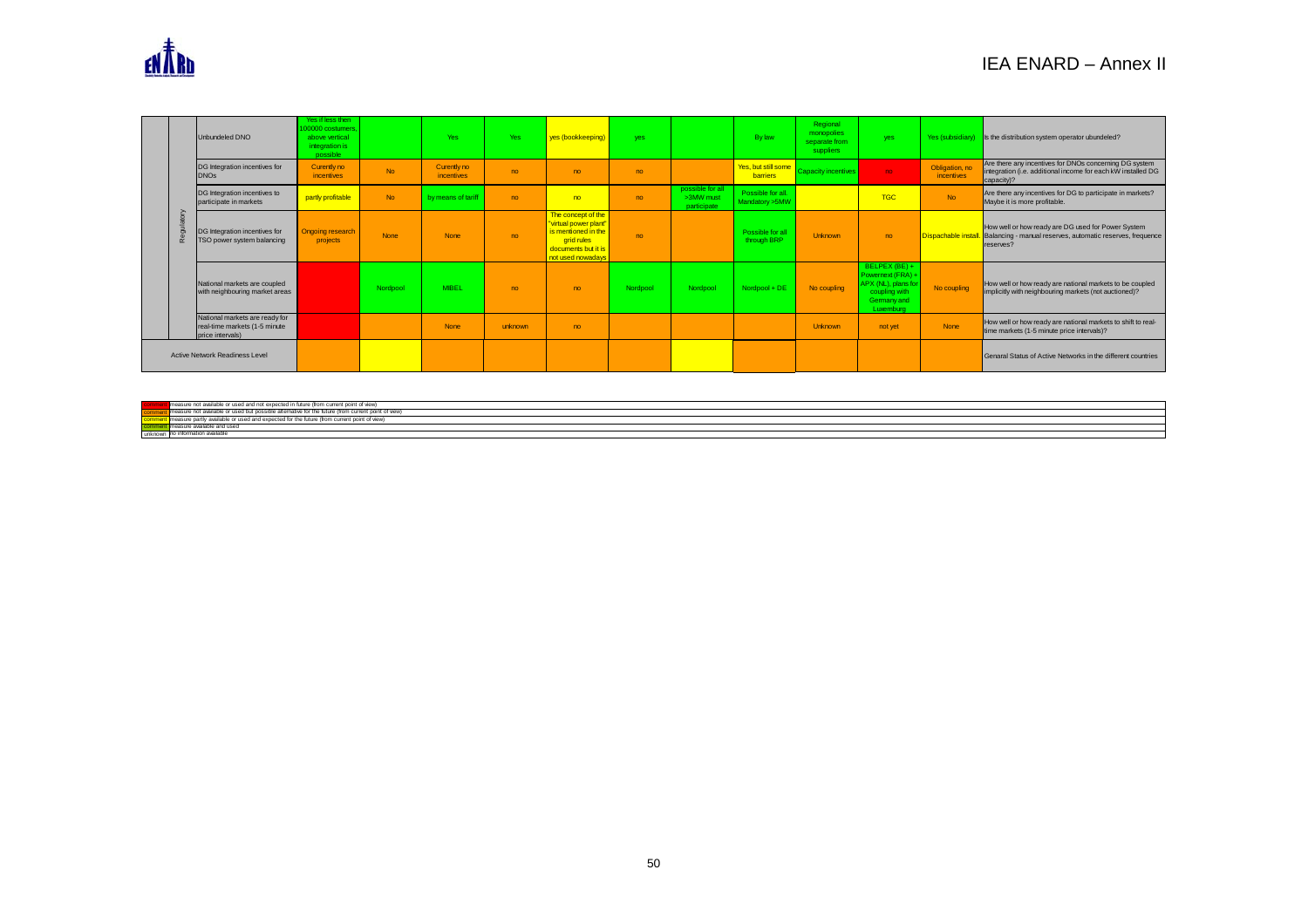

# **4. Targets for Future Network Operation with a high share of Distributed Generation**

The measures presented in table 1 are seen as essential for reaching the targets for future network operation with a high share of distributed generation.

The initial source for this development of distribution systems comes from factors outside the actual network operation. Most importantly, climate change and needs of meeting the emission targets will evidently result in increased amount of renewable energy resources and distributed generation. Environmental aspects promote also the wide-scale usage of electric vehicles which seems possible at the moment and would have significant impacts on power distribution. Another important driver is the need of decreasing longer customer interruptions, often determined by regulation and penalties.

There will be more electricity consumption, new types of loads and components and more DG in the network. Efficient use of networks will be essential in the future. Active network solutions seem to be the direction of necessary progress in the near future.

- Networks will be more efficient if the DSO is able to take more system operation responsibility due to DG and active networks.
- Active networks enable:
	- o more DG to be connected to the present network without increasing the actual grid costs
	- o a better utilization of existing network infrastructure
	- o improving security of supply.
- Active networks require:
	- o Adapted technical equipment in DG units and loads
	- o Better communication between DSO/DG and active load
	- o More (remote) measurements in the network
	- o More advanced control systems for DSO
	- o New power and energy balancing techniques, for instance active loads
	- o More intense end customer involvement
	- o New protection strategies and equipment
	- o New regulation and market models to allow DSO to take the necessary control actions (control of voltage, reactive power, current flow, etc.)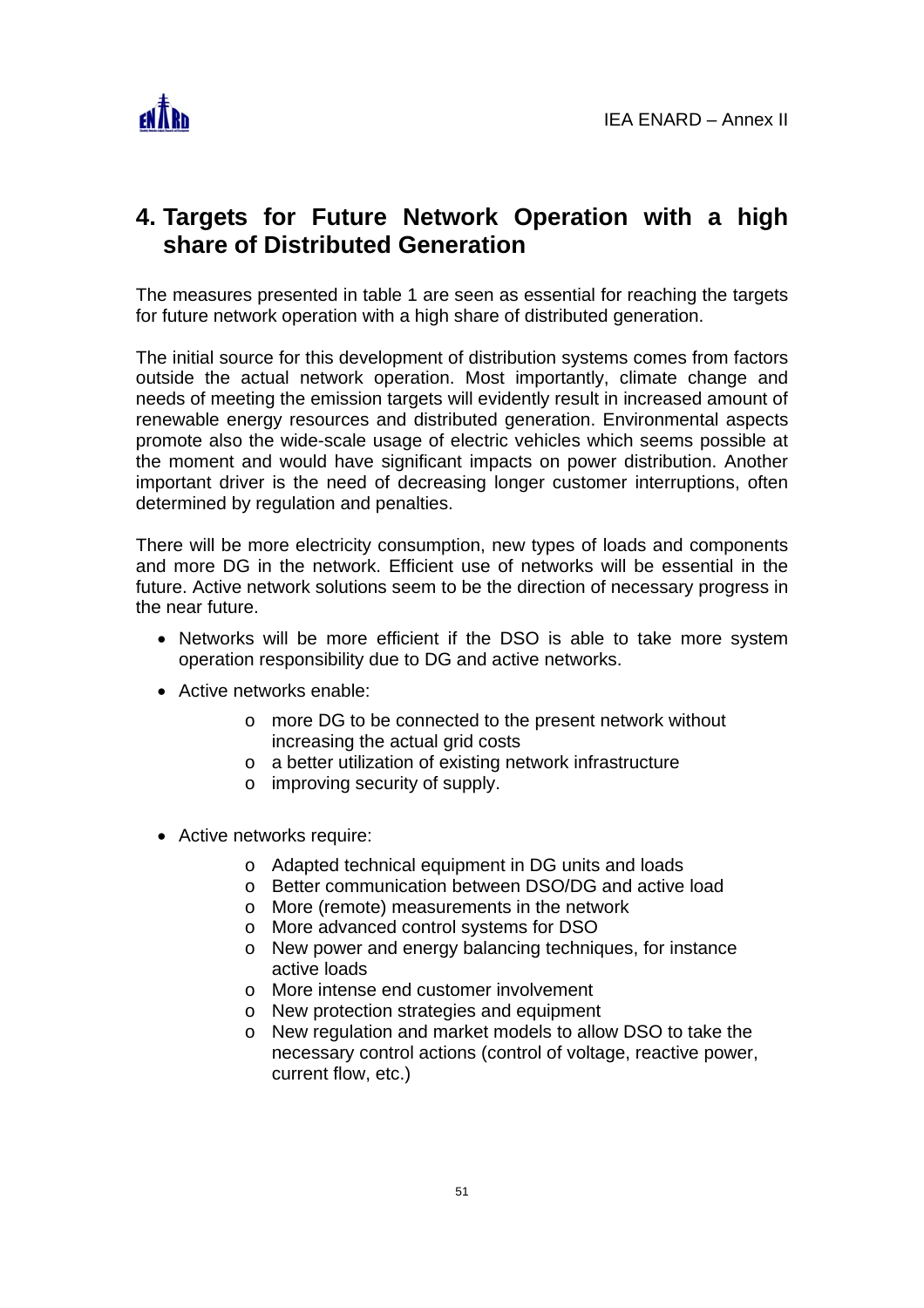

### **DG System Integration Vision**

The vision of DG system integration is to find and establish solutions for a secure and sustainable electricity supply by active operation of distribution networks.

The essential issues underlying this vision are:

- Access for all grid uses/costumers to a secure, cost efficient and sustainable electricity supply
- Supporting a competitive, sustainable and efficient market place

Therefore active networks use measurements, regulation and control mechanisms to actively influence network parameters during operation of the network with contribution of generators and loads. In an active grid, the loads, generators and grid nodes can be controlled in real time by means of ICT technology in order to reach an energy and cost related overall optimization of the network.

An active network is able to react efficiently and flexible to new requirements from network participants (e.g. generators, consumers).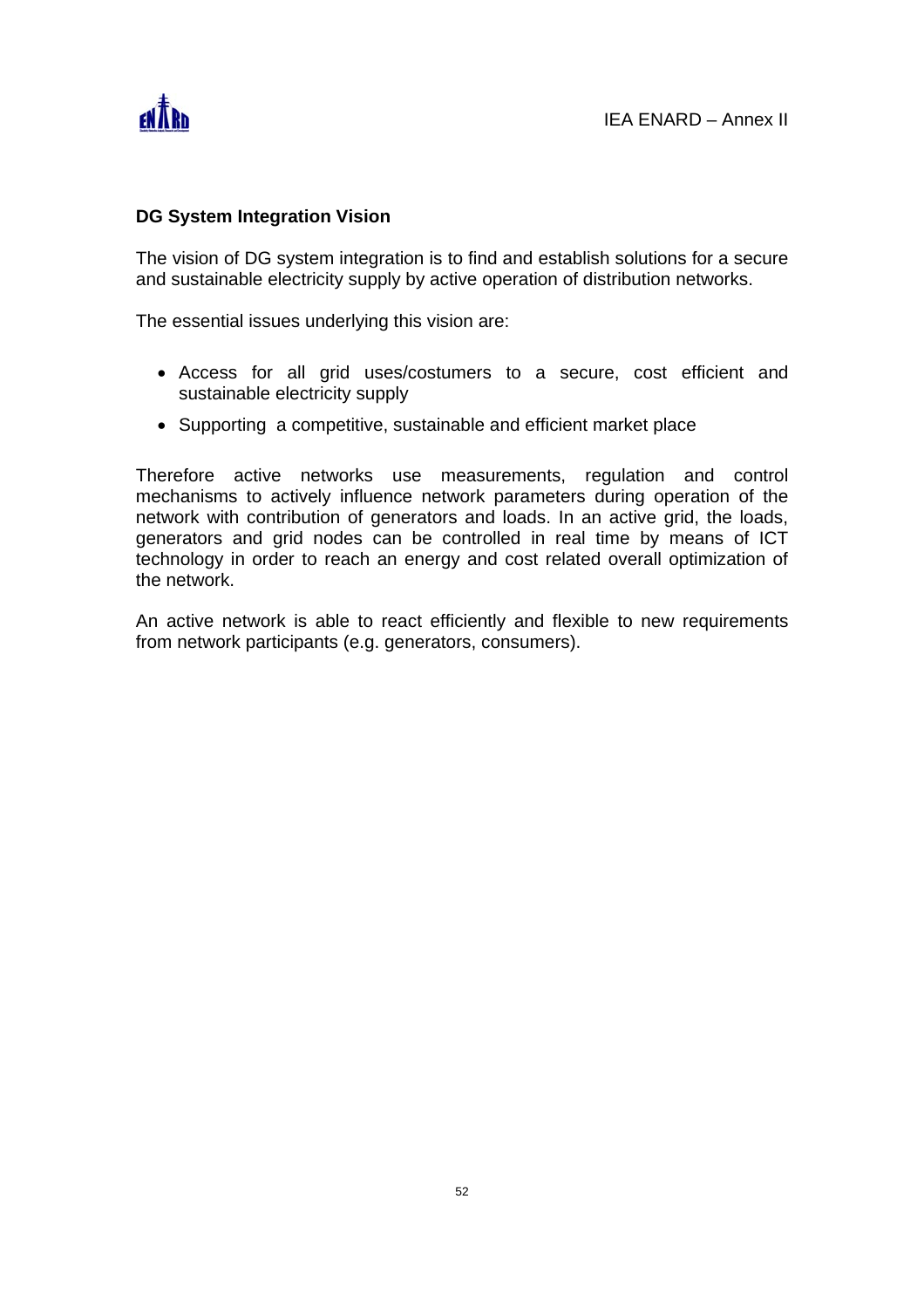

# **5. Technical, Organisational and Economical Barriers for DG System Integration**

The challenges regarding wide-scale development of active networks vary quite a lot among the Annex II member countries. Some common issues can be found for instance on the area of planning the integration of distributed generation. The process of planning the new DG units may be too slow including all environmental and other aspects. Large DG investments may depend on public subsidies which may get outdated during lengthy permit process. Getting required permits may thereby take too much time. In addition, investments required in the network usually also take much time from the planning to the implementation stage: Investors and grid operators need to wait for these permit decisions as well.

Fixed feed in tariffs can be an incentive for distributed generation on the one hand but also a barrier for active network integration and power system balancing on the other hand (markets should follow the physical dynamics of the local system). Different DG support measures and levels of support differ on a regional, national and international level. So for the DSO there is an unclear situation for DG connection obligations. This often prevents the development of long-term strategies.

In most cases the planning principles applied on the distribution network level are mostly based on traditional worst-case scenarios, assuming that DG interconnection is planned according to the most difficult load situation. Such a principle does not support DG integration very well. More flexible connection principles would enable more DG but would also require more active network operation and control by the network operator.

More generally, DG is a challenge for network operators in geographic areas where DG installations have been low. This is one barrier that requires development of knowledge. One can also conclude, that DSOs should have more incentives to develop the integration of DG units. At the moment there are some clear contradictions between efficiency requirements and R&D possibilities of a DSO. Regulators play thereby an important role. Presently, typical DSOs consider DG more as harm than any kind of chance-oriented business possibility. It should be kept in mind that the DSOs must play an essential role when developing the active network concept.

The constraints of present networks are certainly a challenge in all those geographic areas where the amount of DG is increasing. On the other hand, in other geographic areas a very slow increase of DG itself is one kind of barrier: When the increase rate is slow, the general awareness is low and also the progress towards more active networks is hard to reach. Technical constraints as such can always be solved, but including the economical aspects makes the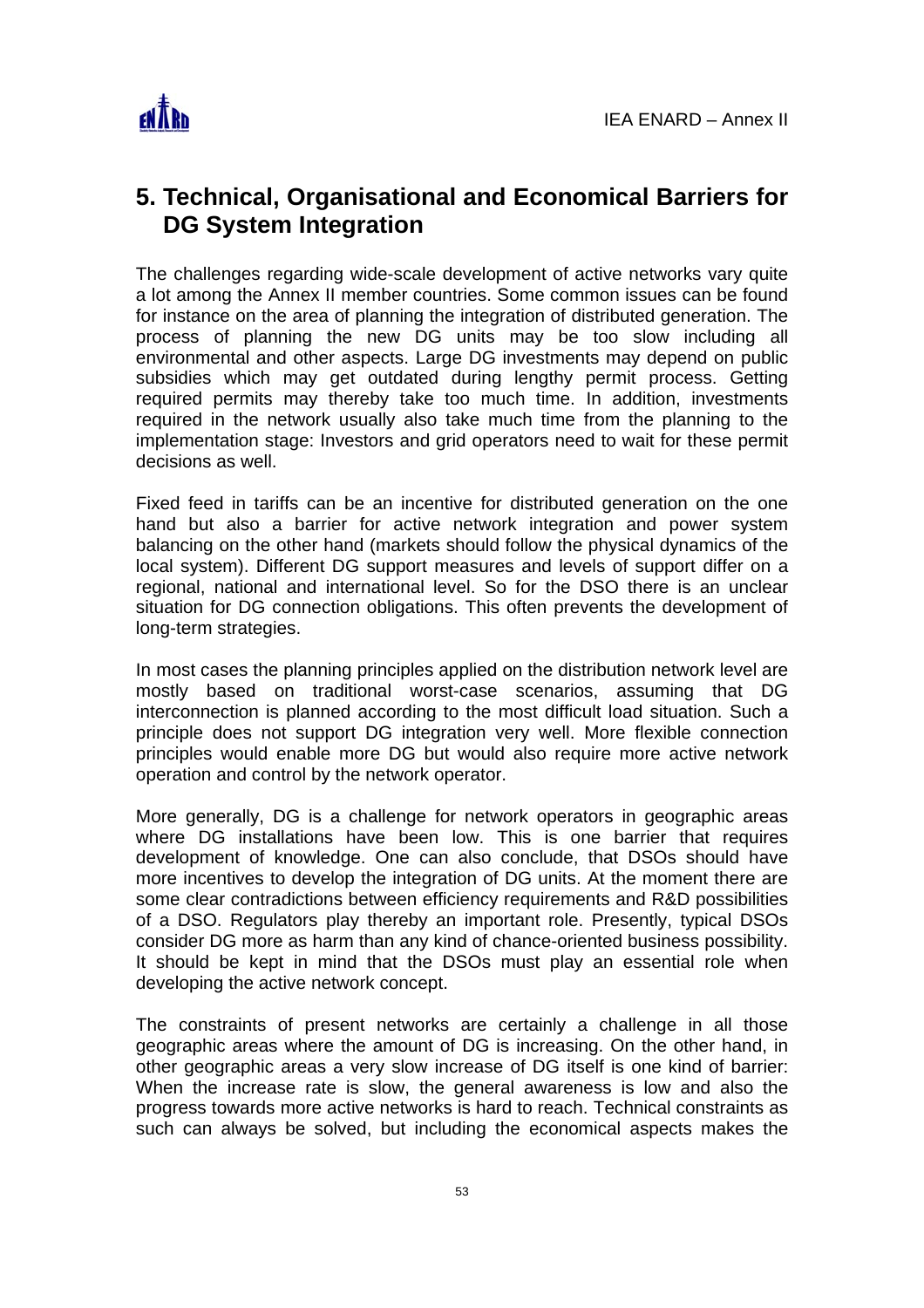

situation much more complex. DG is in many cases promoted with different actions but the grid integration and network reinforcement needs must also get more attention.

Smart meters can be an enabler for DG system integration: for a proper integration of DG one needs a flexible smart meter usually with bidirectional communication. But the barriers regarding smart meters and ICT solutions are:

- The cost for smart meters and who is going to pay; the goal should be that these meters are used by multiple parties.
- Different business models for the service of providing the metering (liberalized metering)
- Missing business models where network operators, DG unit operators and consumers all could benefit from socio economic and technical smart solutions

Energy policy is seen as a challenge in many cases. Clear requirements and visions may be missing, regulatory frameworks are often considered unstable, the long-term continuity of different subsidies is unsure, etc. At the moment a lot seems to be happening, especially related to climate change mitigation and related emission goals. The role of the different market players and the regulatory structure respectively, however, is not clearly defined internationally.

The following problems needs to be solved

- Unclear interfaces between DSO and TSO (TSO can benefit more from DSO active cooperation)
- There are too many different grid and renewable energy subsidy regulation and market participation models
- Uncertain regulatory framework for long term investments in electricity networks
- Unclear coverage of R&D demonstration costs by DSOs and related legal security and exceptions for demonstration/trial projects
- Benchmarking of DSOs without considering R&D efforts

From the electricity market point of view the following barriers can be identified:

- Aggregators in the market are not clearly defined (BRP, Aggregator, certain ESCO types…)
- There are no markets for ancillary services offered by DG on the distribution network level. Currently markets only consider HV transmission levels.
- Different connection regimes (deep, shallow…) Who is going to pay the connection costs including the necessary grid expansion costs?
- Who pays for the network losses and how can they be reduced? different options are possible (socialize it or let the actor pay who caused the losses)
- There is a need for local energy balance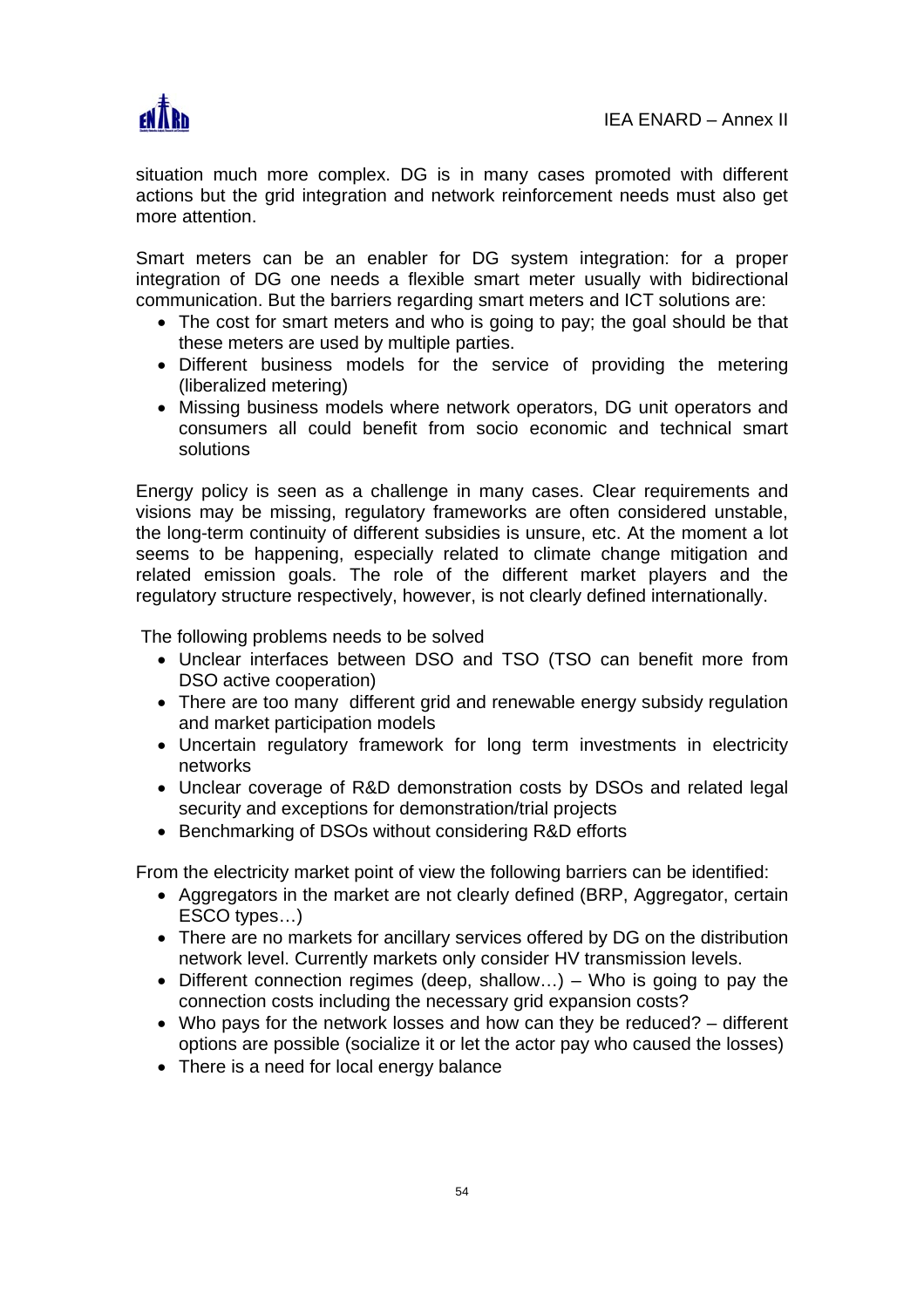

# **6. Recommendations for future DG System Integration**

The following recommendation for future DG System Integration where identified by the IEA ENARD Annex II experts: they were derived by analysing the current status, visions and the barriers towards an active integration of distributed energy resources into distribution networks.

- For long term planning of future networks and network operation approaches **clear national and international energy strategies are required**, considering security of supply (long term grid and generation development) and predictable for all actors. A clear commitment and vision for the future electricity mix (what amount by which energy resources? To what degree should a country be self-sufficient (per year or per second)) is needed. Out of that clear requirements for future distribution networks can be identified.
- From a global perspective too many different regulations models will make it difficult to harmonize rules and thus get a stable investment situation. Nevertheless a **clear structure and continuity of regulation models is required,** that is fair for DER; also, constantly changing regulatory frameworks represent a critical uncertainty for long term investments in electricity networks
- **clear handling of R&D and demonstration costs** by DSOs and related legal security and exceptions for demonstration/trial projects are required (e.g. benchmarking of DSOs without considering R&D efforts)
- Fixed feed in tariffs are a clear incentive for DG but in many cases act as barrier for active network integration and power system balancing (market should follow the physical dynamics of the system). The **different DG support measures and levels of support** (regional, national and international) **need to be harmonized**.
- **Markets must follow the dynamics in the power systems** as much as possible and need to be designed for active integration of DER into distribution networks. Following actors and aspects need to be considered:
	- o Aggregators in the market need to be clearly defined (Balancing Responsible Parties (BRP), Aggregators, ESCO types…)
	- o New ancillary services are required on the distribution network level in the future new market and business models are required for actors involved in the distribution network
	- o Harmonisation of different connection regimes (deep, shallow…) is required – Who is going to pay the connection and grid expansion costs?
- **New contract models and business models**, due to different technical and economical interests of DSO and DG (quality and security of supply versus maximizing DG power feed in) need to be introduced.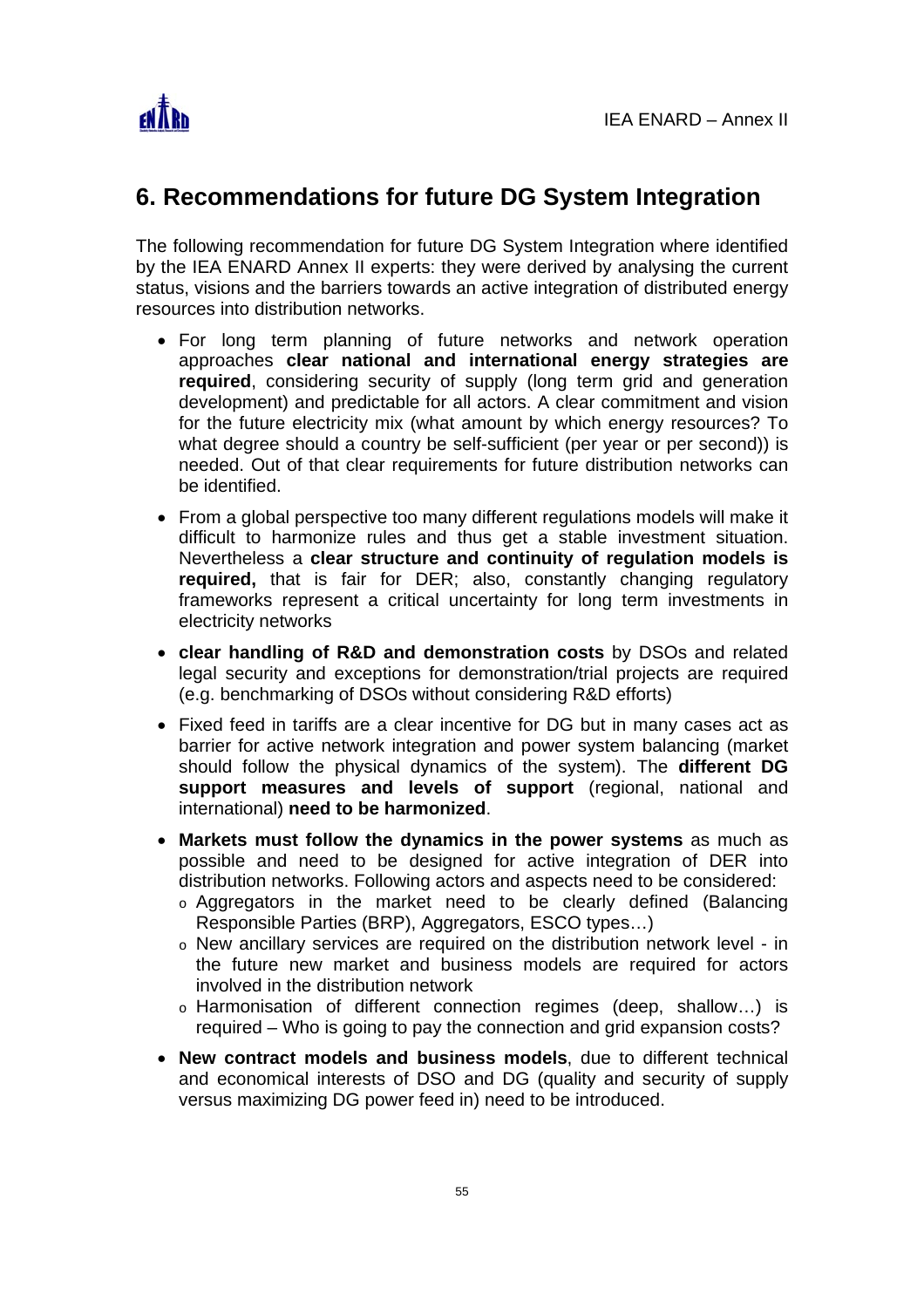

- Definitely there will be higher electricity consumption in general, new types of loads and components as well as more distributed generation in the network. Efficient use of electricity networks will be essential in the future. Networks will be operated more **efficient if DSOs are able to take more system operation responsibility for active network and active use of DG resources and demand response.**
- **The smart meter is a possible enabler for DG system integration**. A flexible smart meter with bidirectional communication can be a sensor and actor in future networks. Open questions are:
	- $\circ$  the cost for smart meters and who is going to pay the goal should be multi use of infrastructure
	- o business models for providing metering services (liberalized metering)
	- o **Network operators, DG unit operators and consumers should all benefit**
- Measurements, communication and control techniques are essential for forming an active network as well as related standardization: interfaces, communication and grid codes. **Harmonized technical requirements and standards** (for DG, communication and smart metering equipment) **are needed** in order to ensure quality and safety of future active networks
- **Harmonized and more systematic procedures for establishing grid connections need to be established**, for instance information flow between DG unit operator and DSO.
- More focus should be put on the **interface between distribution and transmission networks**
- The use of storage and controllable loads, for instance electric vehicles must be increased. **New applications such as electric vehicles should not be seen only as a new load type but also as a possibility for active operation** (controlled battery feed-in to the grid).
- **Reactive power/voltage management will be more and more important.**
- **New and enhanced protection strategies and equipment is required** for networks with high share of DG.
- Due to the increasing system complexity, in general for future network operation DSOs as well as education institutions **need to build up new knowledge.**
- **More active network demonstration projects are necessary** to gather more practical knowledge and best practice examples for future network operation